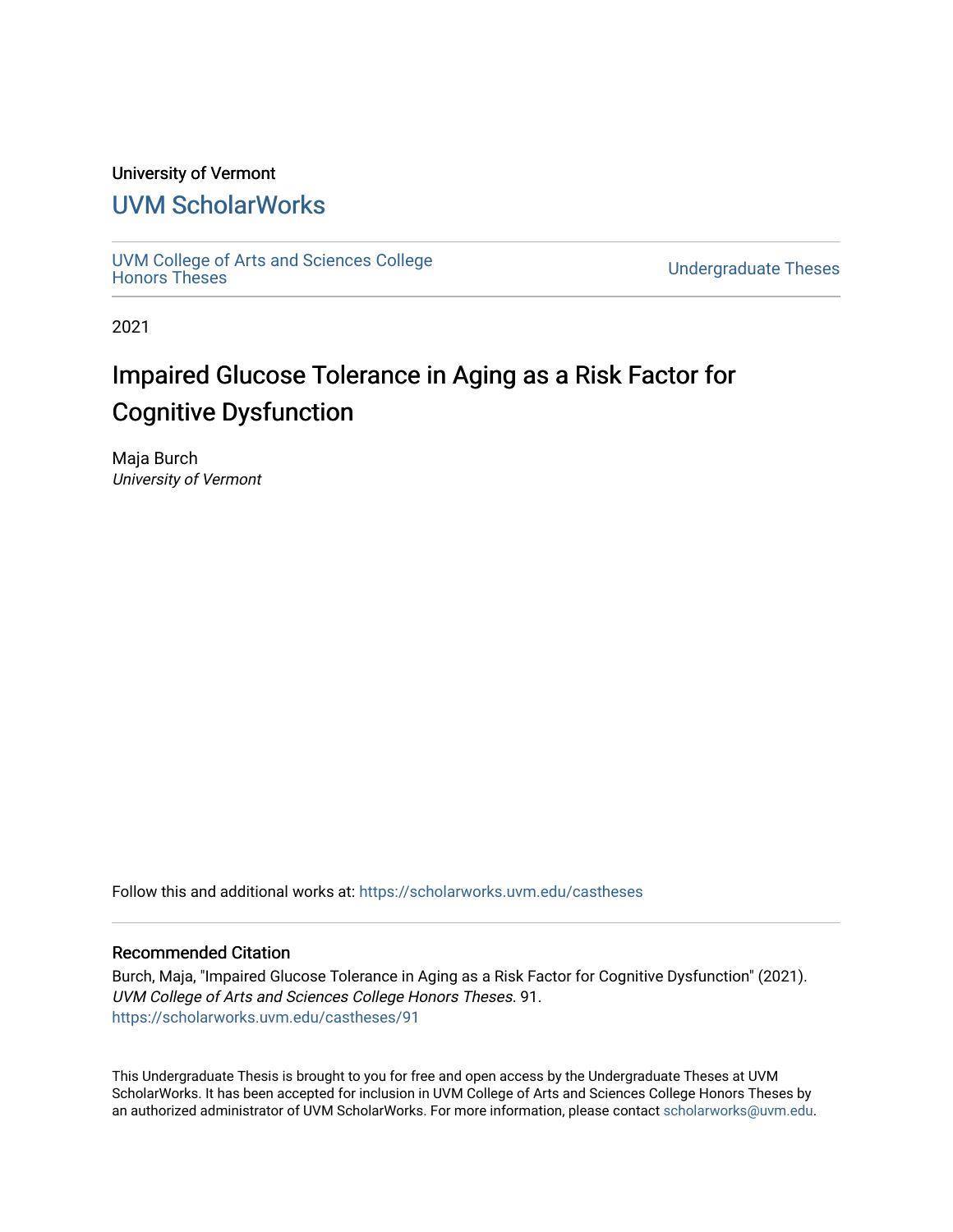Running Head: GLUCOSE AND COGNITIVE DYSFUNCTION

**Impaired Glucose Tolerance in Aging as a Risk Factor for Cognitive Dysfunction**

### **Maja Burch**

Honors College Thesis

Undergraduate Neuroscience Program

University of Vermont

*Thesis Committee:* 

Julie Dumas, Ph.D.

Donna Toufexis, Ph.D.

Sayamwong Hammack, Ph.D.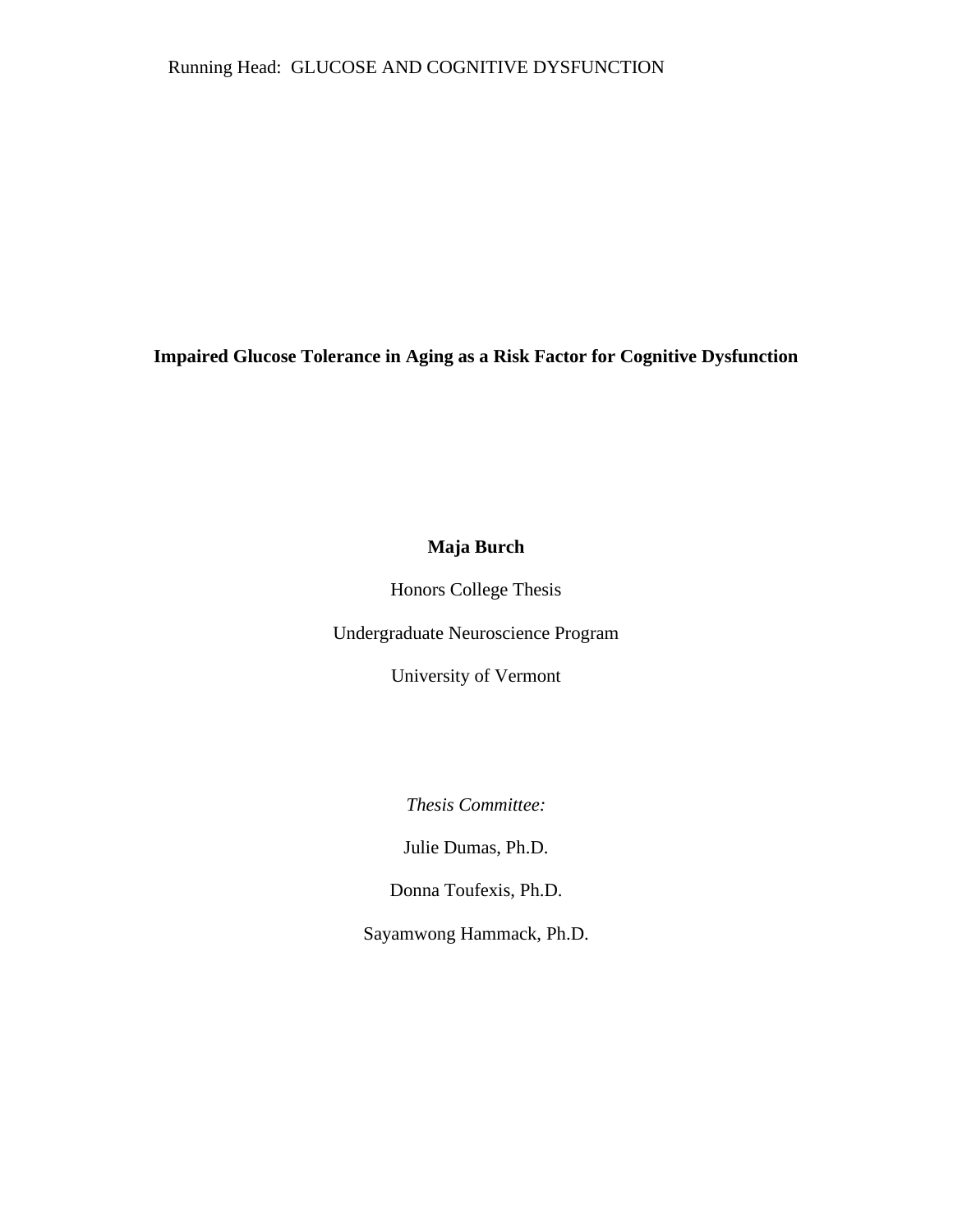#### **Abstract**

Growing evidence suggests that impaired glucose tolerance may contribute to the development of cognitive dysfunction in otherwise healthy individuals (Neergard et al., 2017). The goal of this study was to clarify the relationship between pre-clinical insulin resistance, as estimated by plasma glucose levels, and cognitive functioning in older adults. It was hypothesized that glucose levels at the higher end of the normal range are associated with cognitive dysfunction and with differences in brain activation during a working memory task. Participants completed the Brief Cognitive Rating Scale (BCRS; Reisberg et al., 1988), Global Deterioration Scale (GDS; Reisberg et al., 1982), Mattis Dementia Rating Scale (MDRS; Mattis, 1988), Repeatable Battery for the Assessment of Neuropsychological Status (RBANS; Randolph et al., 1988), Letter Number Sequencing Test (LNS; Wechsler, 2008), Cognitive Change Index (CCI; Saykin et al., 2006), Symbol Digit Modalities Test (SDMT; Forn et al., 2013), and the Delis-Kaplan Executive Function System (D-KEFS; Delis et al., 2001). A series of correlations between fasting glucose levels and cognitive test performance was computed. Fasting glucose levels were positively associated with BCRS and GDS scores but no other measures. In addition, an independent samples *t*-test comparing cognitive performance of the high glucose group (glucose  $\geq 100$ ) mg/dL) and low glucose group (glucose  $< 100$  mg/dL) indicated performance differences in executive functioning and verbal fluency. BMI was an additional factor associated with cognitive dysfunction. This study and future studies with larger sample sizes may help to inform new blood glucose control guidelines in healthcare, as even the higher end of the normal blood glucose range may be associated with cognitive decline.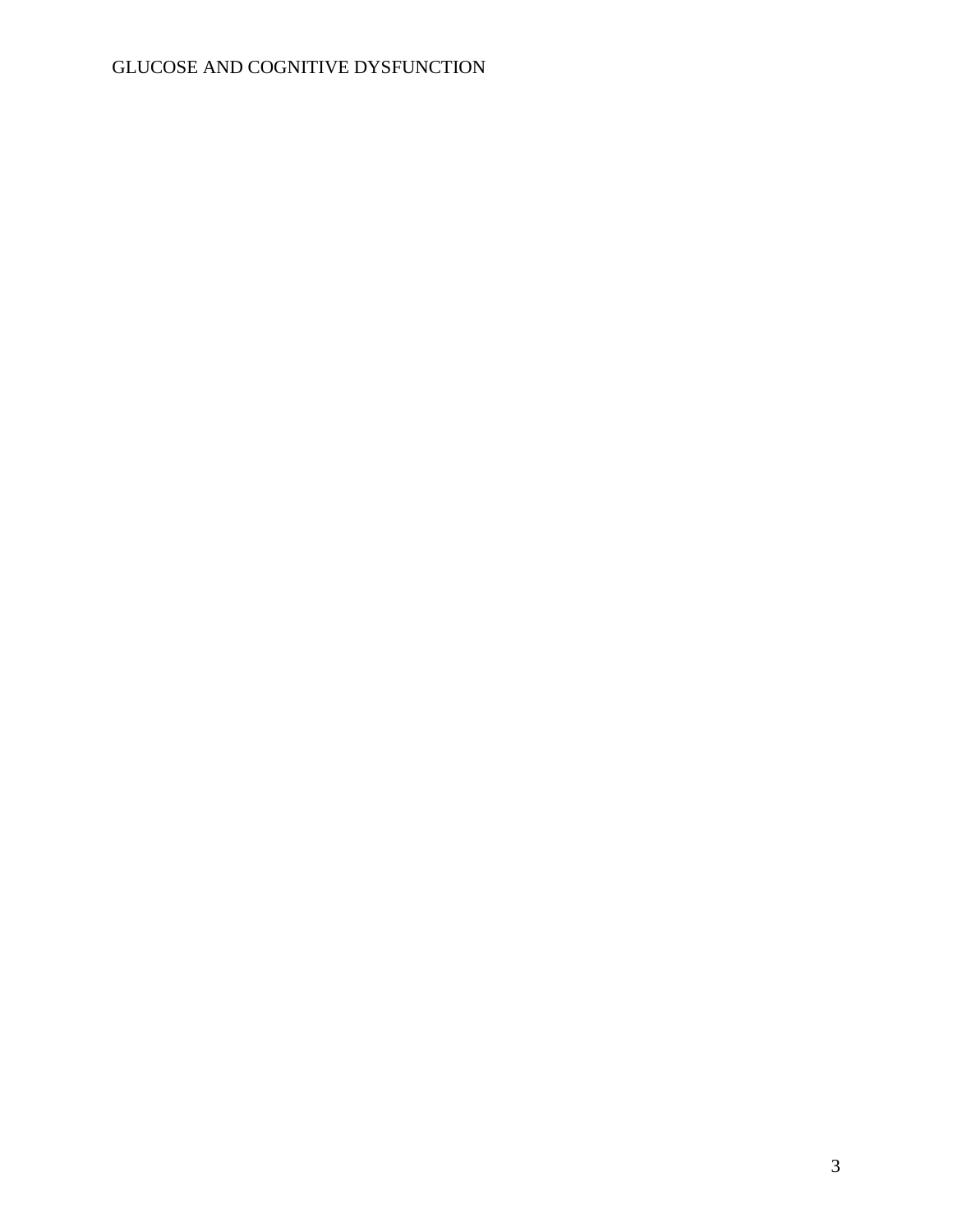#### **Introduction**

The neurodegenerative conditions seen in aging populations represent a substantial social and economic burden on society. In light of the growing aging population, these age-related neurodegenerative disorders are expected to become more prevalent and are thus of increasing public concern (Zahra et al., 2020). Neurodegenerative disorders are characterized by a progressive reduction in most cognitive functions, which negatively affect a person's behavior, personality, social relationships, and can make it difficult to function in daily life (Dugger & Dickson, 2017). The development of these cognitive disorders, the most common being Alzheimer's disease, is thought to begin years or even decades prior to the clinical diagnosis of the disorder. Because diagnosis of these neurodegenerative conditions tends to occur late in the disease process, it is important to identify and address potential risk factors that may contribute to the development of cognitive dysfunction (Tarawneh & Holtzman, 2012).

One potentially modifiable risk factor that has been implicated in the development of cognitive dysfunction is insulin resistance. Insulin is a hormone that maintains glucose homeostasis in the periphery, but that also has numerous important functions in the brain (Cholerton et al., 2013). Disruption in insulin signaling commonly occurs in Type 2 diabetes, which is a disease that is characterized by insulin resistance. Insulin resistance is defined as the reduced sensitivity of cells to the effects of insulin and has been shown to be a risk factor for cognitive dysfunction (Ma et al., 2015). In light of the high prevalence of insulin resistanceassociated conditions and their potential link to cognitive dysfunction, blood sugar control may be an important target for the prevention of cognitive decline (Meigs, 2003). Recent studies have indicated that even pre-clinical insulin resistance and impaired glucose tolerance may be associated with the early stages of cognitive decline (Laws et al., 2017). This study looked at the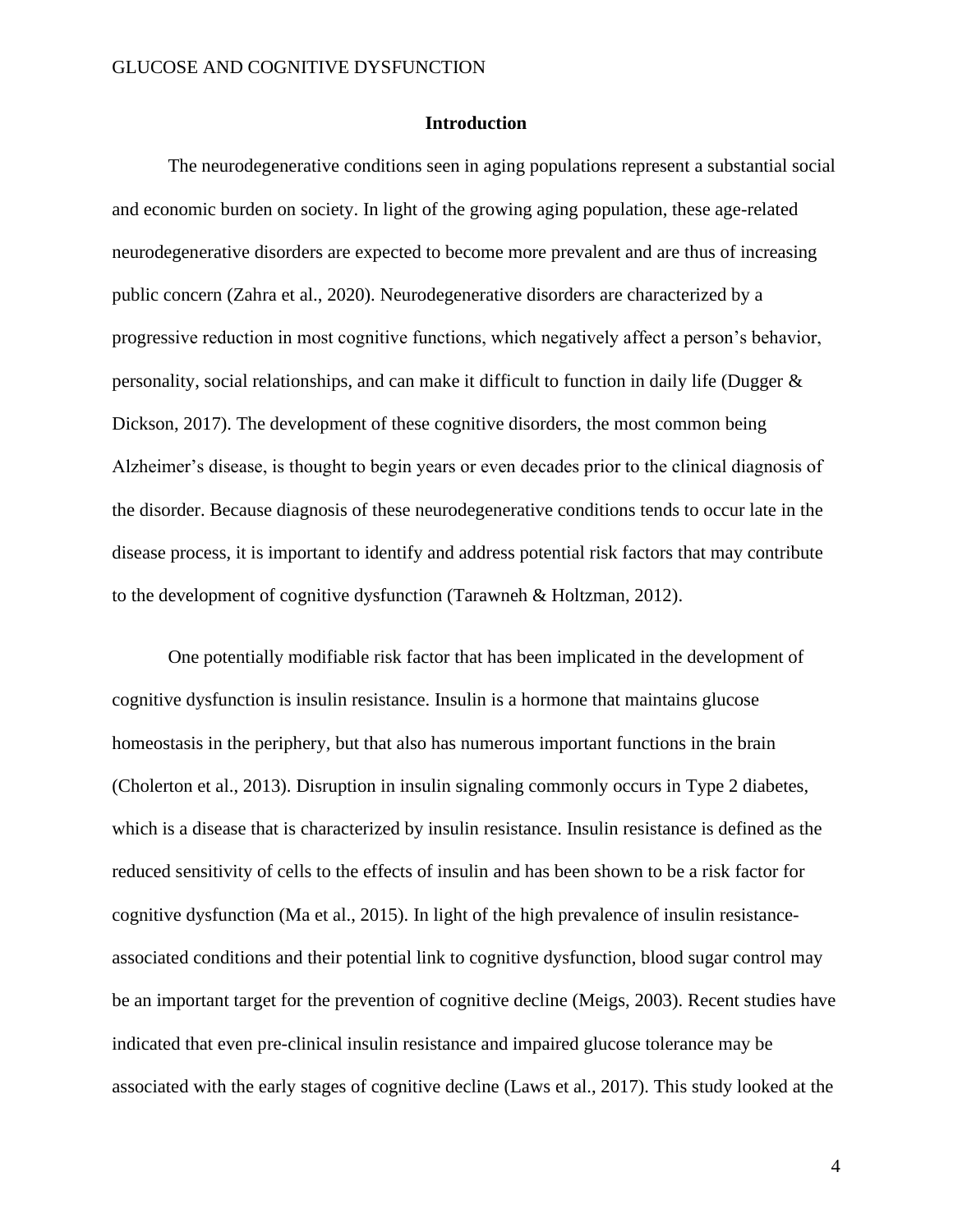effects of impaired glucose tolerance, as measured by fasting blood glucose levels, and cognitive performance in a sample of older adults.

Insulin is a peptide that is secreted by pancreatic beta cells to maintain glucose homeostasis. Maintaining optimal plasma glucose levels is critical to ensure that there is sufficient energy available for cellular metabolic processes. Insulin controls blood glucose concentrations by stimulating glucose transport into adipose and muscle tissue. Insulin also lowers blood glucose concentrations by inhibiting hepatic glucose production. More specifically, insulin molecules bind to cellular insulin receptors, which leads to a cascade of cellular events that in turn signal insulin-sensitive glucose transporters inside the cell to move to the membrane of insulin-sensitive peripheral tissue (Saltiel & Kahn, 2001). The activated glucose transporter promotes the use of glucose in the cells. Controlling glucose uptake becomes particularly important in the period following the ingestion of food, called the postprandial state. In the postprandial state insulin levels rise in order to promote the transport of glucose into the cells and lower blood glucose levels (Lefèbvre & Scheen, 1999).

Historically, insulin signaling was thought to be restricted to the periphery where it regulates glucose levels. The view that the brain is an insulin-insensitive organ was primarily informed by studies that found that glucose transport through the blood-brain barrier into the brain was not affected by insulin levels in the periphery. For example, Hasselbach et al. (1999) found that peripheral insulin concentrations were not correlated with blood-brain barrier glucose transport or net cerebral glucose metabolism in humans (Hasselbach et al., 1999). However, it is now known that there are two potential routes that allow peripheral insulin to reach the brain. Peripheral insulin can cross the blood-brain barrier through brain microvascular endothelial cell uptake (Banks et al., 2014; Gray et al., 2014). It can also flow directly into the cerebrospinal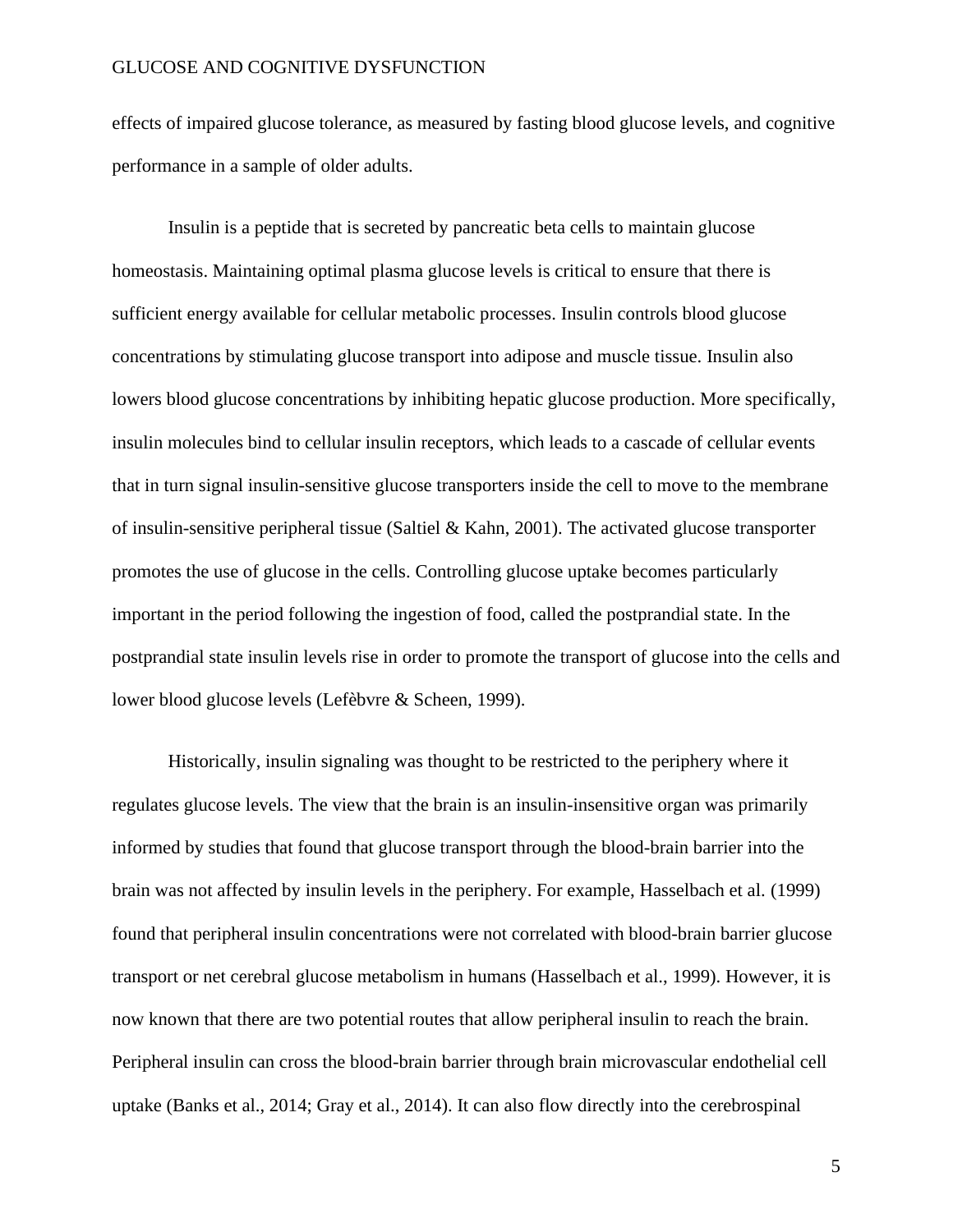fluid without having to cross the blood-brain barrier, because there are circumventricular regions that have porous capillaries instead of the typical blood-brain barrier (Gray et al., 2014). While the exact mechanisms and relative contributions of these two routes are unknown, it is thought that insulin that is actively transported through brain endothelial cells then mixes with insulin in the cerebrospinal fluid and eventually enters brain interstitial fluid (Gray et al., 2014). This theory is supported by studies that have found that peripheral insulin levels are correlated with the insulin levels found in cerebrospinal fluid (Levin et al., 2011). This provides evidence that peripheral insulin can cross the blood-brain barrier and reach brain tissue even though it does not significantly affect cerebral glucose metabolism.

Research over the past decade has shown that insulin has numerous effects in the CNS that are largely unrelated to the metabolic functions of insulin (Pomytkin et al., 2018). More specifically, insulin affects the areas in the brain involved in global cognitive and memory functions. It is an important regulator of synapse formation and synaptic plasticity in the hippocampus and in other brain regions involved in learning and memory (Baskin et al., 1987; Chiu & Cline, 2010; Levin & Sherwin, 2011). It also modulates the release of the neurotransmitters acetylcholine and norepinephrine, which both play a role in cognition (Cholerton et al., 2013). Insulin is also thought to serve as a neuroprotective agent. Studies have shown that it has antiapoptotic effects and that it can protect against beta amyloid toxicity, oxidative stress, and ischemia (Blazquez et al., 2014).

Due to the important role of insulin in these various cognitive functions, it is no surprise that disruptions in insulin signaling are associated with a higher risk for cognitive impairment and dementia compared to healthy controls with normal insulin signaling (Whitmer et al., 2008). Disruption in insulin signaling commonly occurs in Type 2 diabetes, which is a disease that is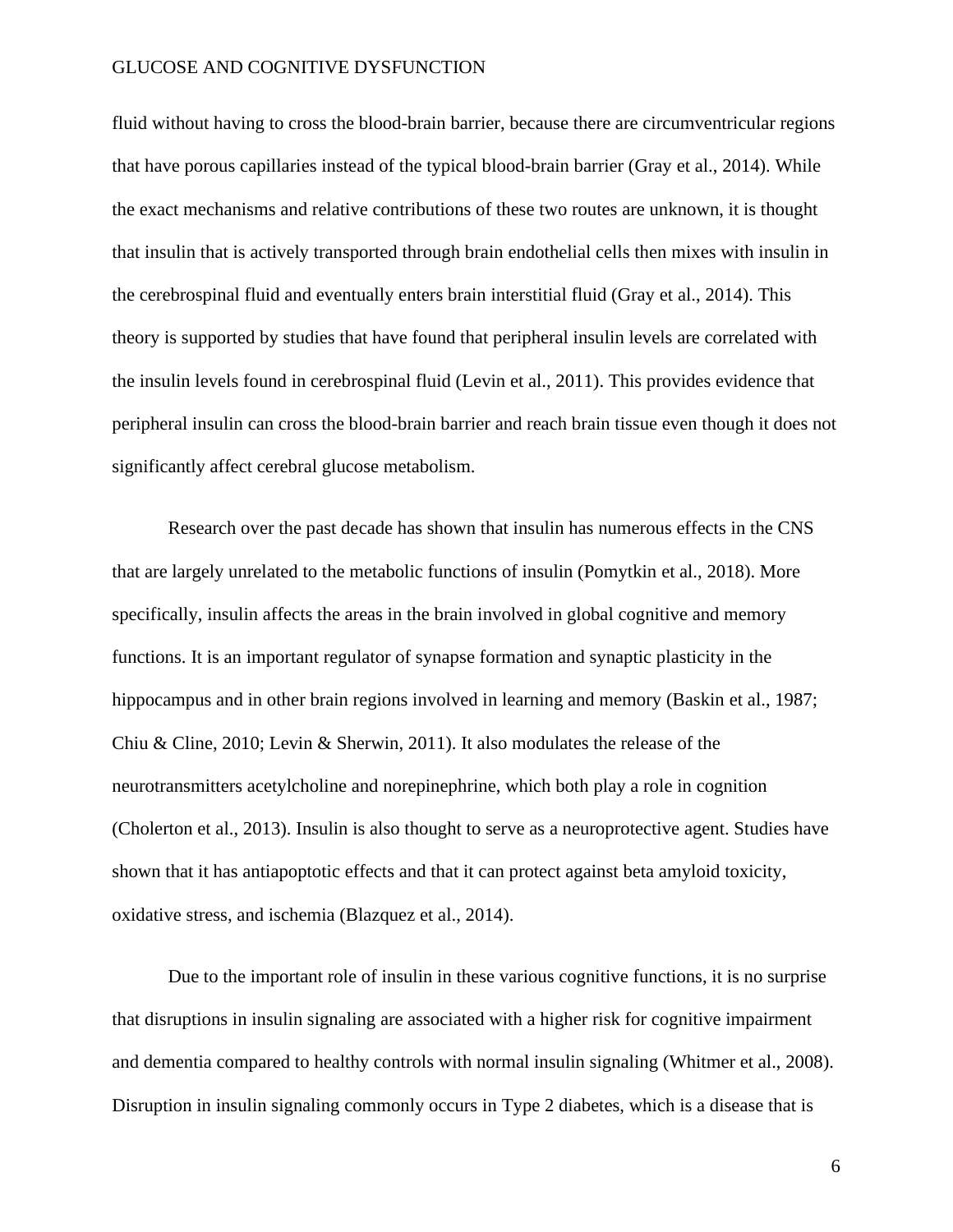characterized by insulin resistance. In insulin resistance, prolonged peripheral hyperinsulinemia causes insulin receptors to down regulate, rendering tissue unresponsive to insulin (Cholerton et al., 2013). Impairments in insulin signaling have been linked to the development of brain pathologies like Alzheimer's disease (Laws et al., 2017). The development of these cognitive dysfunctions in individuals with insulin resistance is thought to be triggered by hyperglycemic toxicity, chronic inflammatory processes, and mitochondrial dysfunction (Lee et al., 2016). Individuals with Alzheimer's disease have also been shown to have a reduction in neuronal insulin receptors, demonstrating that the desensitization of neuronal insulin receptors is related to Alzheimer's disease pathology (Hoyer, 2002; Cholerton et al., 2013). Another line of evidence for the role of insulin resistance in Alzheimer's pathology comes from studies that showed that insulin resistance disrupts amyloid beta plaque (Aβ) clearance and degradation (Ho et al., 2004). Aβ plaques are found in high concentrations in the brains of individuals with Alzheimer's disease and are thought to interfere with normal neuronal communication (Cholerton et al., 2013). Together, these findings suggest that insulin resistance may precipitate the pathological symptoms of Alzheimer's disease.

Moreover, studies have looked specifically at the relationship between insulin resistance and cognition in patients with Alzheimer's disease, with findings suggesting that an increase in insulin resistance is significantly associated with the clinical stages of Alzheimer's disease. The Australian Imaging, Biomarkers and Lifestyle (AIBL) Study of Aging investigated the relationship between insulin resistance and cognitive performance across several domains in cognitively normal patients and in patients with Alzheimer's disease. This study found that measures of insulin resistance were significantly higher in patients with Alzheimer's disease compared to cognitively normal patients. These findings indicate that insulin resistance may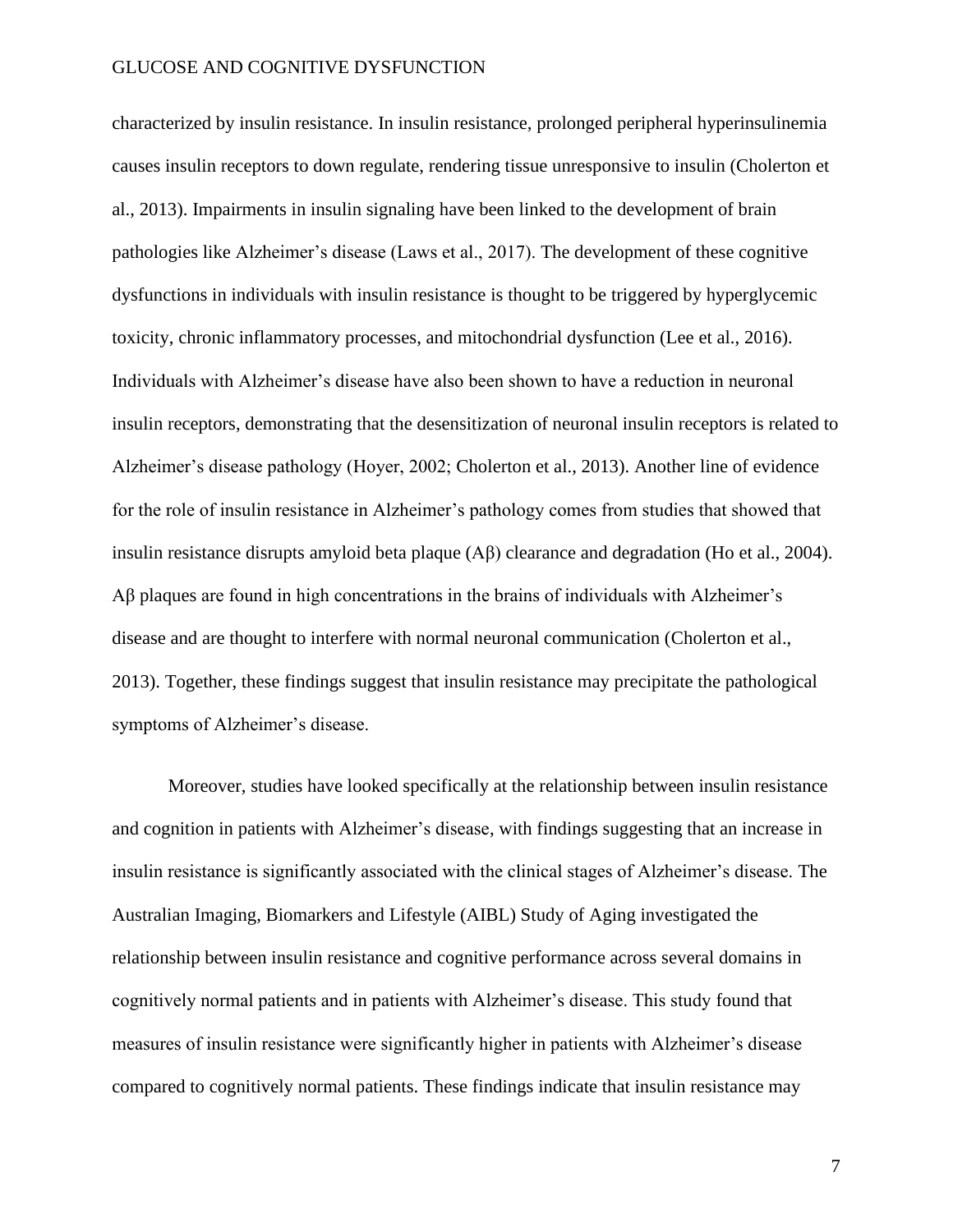contribute to the cognitive dysfunction seen in Alzheimer's disease. Furthermore, higher measures of insulin resistance were associated with poorer performance on cognitive measures in patients with Alzheimer's disease. Interestingly, even in cognitively normal individuals, increases in insulin resistance were still associated with reductions in global cognition (Laws et al., 2017). Findings from the Prospective Epidemiological Risk Factor Study (*n* = 2,103), a prospective study of older women in Denmark, suggested that subjects with impaired fasting plasma glucose and insulin resistance also have a higher probability of developing cognitive dysfunction. Fasting plasma glucose level was the single metabolic risk factor that was most strongly associated with cognitive dysfunction, with subjects having a 44% higher likelihood of cognitive dysfunction compared to normoglycemic subjects (Neergaard et al., 2017).

Given that Alzheimer's disease and Type 2 diabetes are both characterized by long prodromal periods, it is difficult to study the progressive relationship between the two (Laws, 2017). Thus, the association between the pre-clinical stages of diabetes and cognitive function in non-demented adults is less clear and remains understudied. One study looking at the disease progression of dementia found that the presence of pre-diabetes accelerated the cognitive decline in dementia patients (Xu, 2010). Another study had similar findings, indicating that features of insulin resistance were associated with Alzheimer's disease (Kuusisto et al., 1997). Other studies have indicated that impaired glucose tolerance even without diabetes is associated with impaired verbal fluency and memory (Kanaya et al., 2004; Vanhanen et al., 1998). However, more research is needed to examine this association between pre-clinical insulin resistance and cognitive dysfunction in non-demented adults.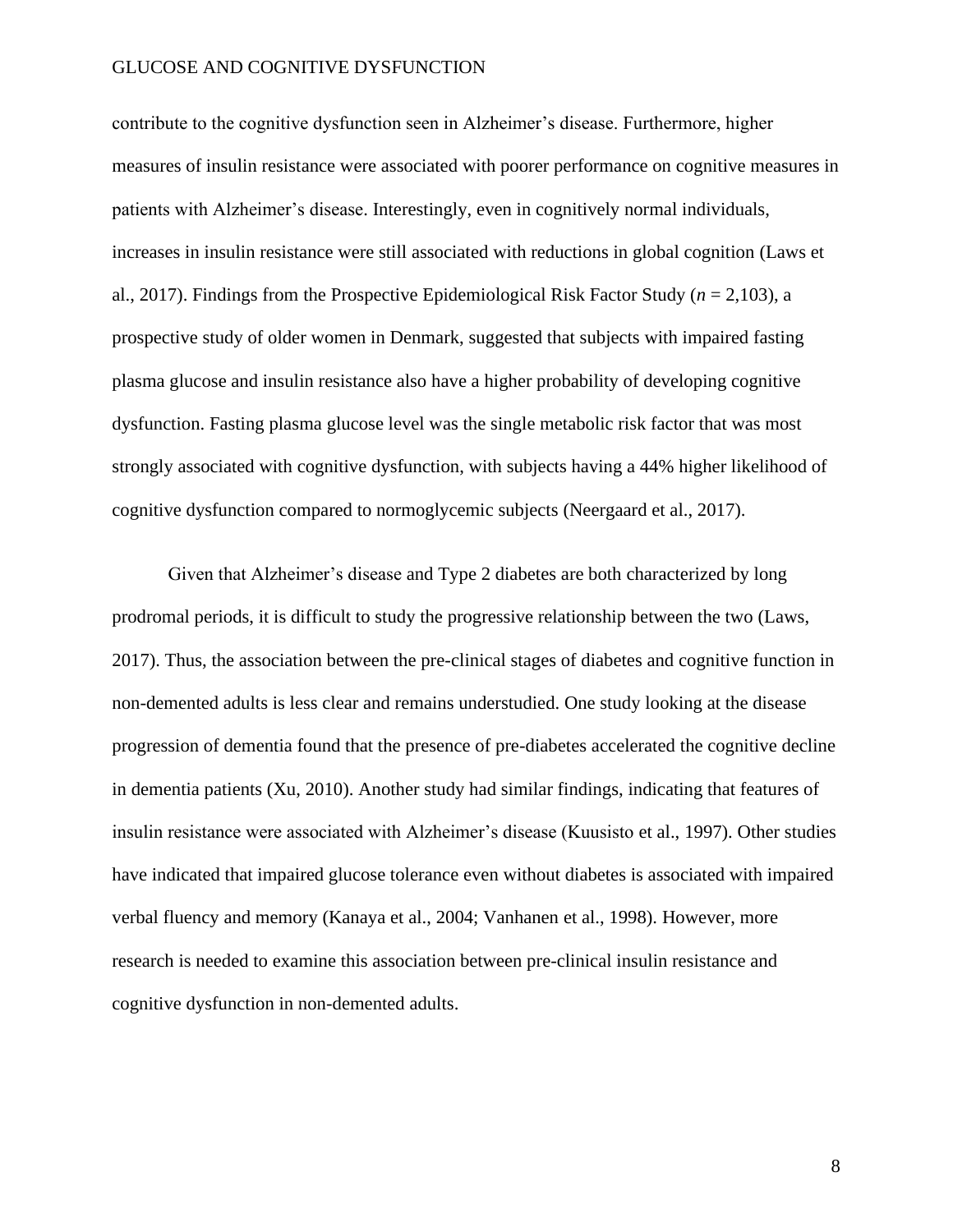In addition to Type 2 diabetes and Alzheimer's disease, changes in insulin signaling are also seen in normal aging processes. In fact, even in the absence of a major risk factor like obesity, older adults are at an increased risk of developing insulin resistance (Muller et al., 1996). High fasting blood glucose and insulin resistance can contribute to the progression of neurodegenerative diseases commonly seen in aging individuals. It is particularly important for older adults to identify and address potential risk factors like insulin resistance because modifying these factors at the earliest stage is critical for effective prevention of later cognitive decline. In light of the growing aging population, older individuals without diabetes but who are starting to show signs of insulin resistance likely represent a large population at additional risk for cognitive dysfunction, which have significant societal and economic impacts (Cowie et al., 2006).

The studies above outline the changes in cognition that can occur in individuals with insulin resistance and impaired glucose tolerance. However, there has been conflicting evidence regarding which specific cognitive domains are most affected by elevated blood sugar and other measures of insulin resistance. Laws et al. (2017) found that greater insulin resistance was associated with poorer performance on measures of episodic memory, executive function, and global cognition (Laws et al., 2017). Conversely, another study found that insulin resistance was only associated with deficits in verbal fluency (Benedict et al., 2012). The functional areas of the brain that are linked to verbal fluency performance are the frontal and temporal lobes, which are involved in memory processes. Reductions in memory functions (episodic memory, verbal memory, working memory, and visual retention), executive functioning, and psychomotor speed have been most consistently observed in individuals with Type 2 diabetes, making it likely that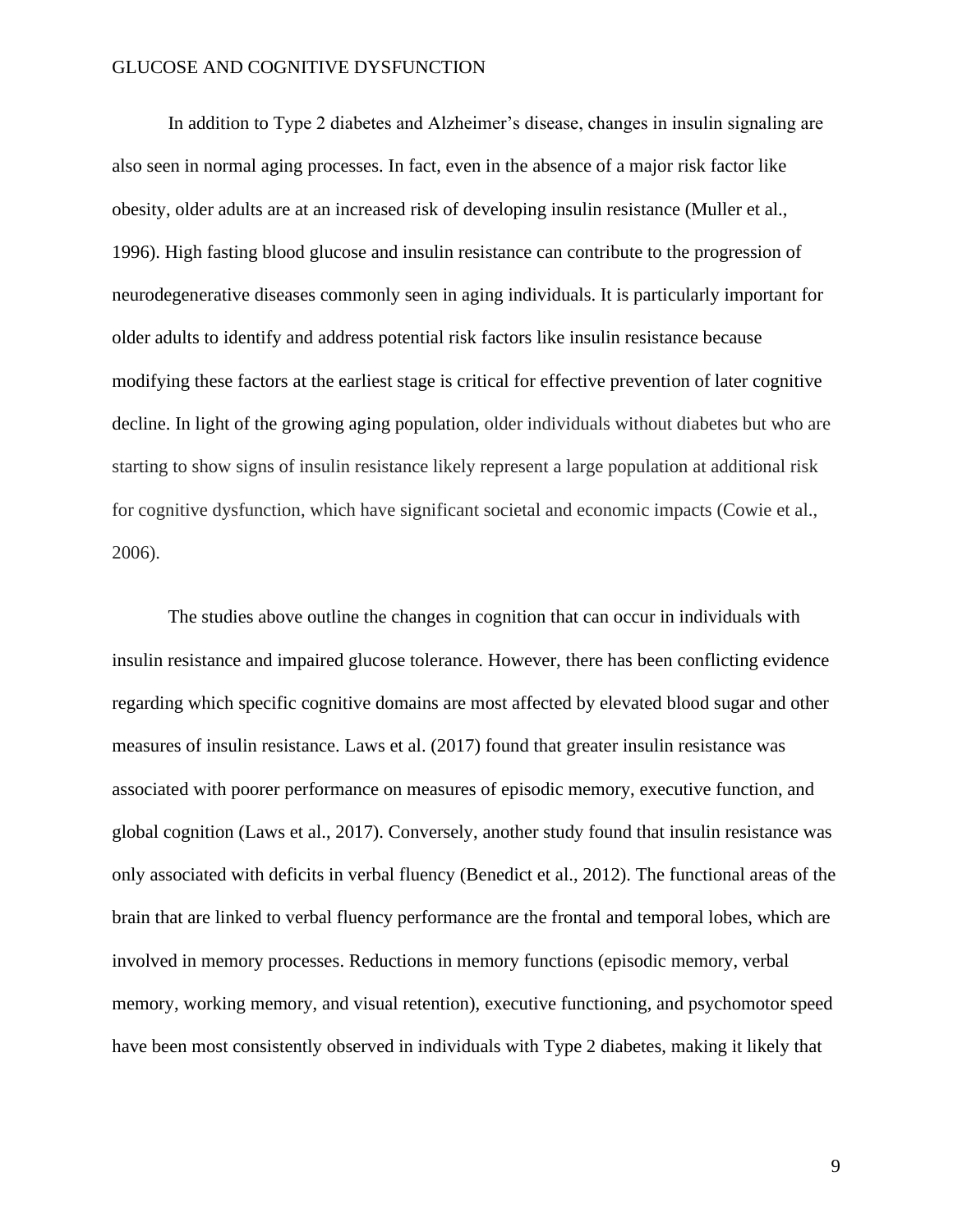those cognitive domains are also affected in the preclinical stages of diabetes (Palta et al., 2014; Kodl & Seaquist, 2008).

The findings of some studies have indicated that the cognitive profile associated with insulin resistance may be similar to that seen in normal aging processes, which affects areas such as processing speed, executive functioning, and attention (Salthouse, 1996; Craik et al., 2010). For instance, Yeung et al. (2009) found that healthy controls performed better than patients with Type 2 diabetes only on measures of executive functioning and processing speed (Yeung et al., 2009). These findings suggest that Type 2 diabetes may be associated with exacerbating the neurodegenerative processes seen in aging (Enzinger et al., 2005). However, it is also worth noting that not all studies have found an association between impaired glucose tolerance or Type 2 diabetes and cognitive performance (Scott et al., 1998; Kodl & Seaquist, 2008). More research is needed to further understand if and which cognitive domains are affected by pre-clinical insulin resistance.

The mixed results in the association between impaired glucose tolerance, insulin resistance and cognitive measures are also reflected in functional magnetic resonance (fMRI) studies looking at the effects of insulin resistance on brain functioning. Insulin resistance is thought to affect specific brain regions, primarily the hippocampus, the prefrontal cortex, and the cingulate gyrus. It is thought that a loss of functional connectivity of the default mode network in these regions may help to explain the cognitive dysfunction seen in type 2 diabetes, insulin resistance, and dementia (Kullmann et al., 2012). The default mode network refers to the baseline cognitive state of a subject that is active when one is awake but not involved in any specific mental task (Moheet et al., 2015). This network also involves brain regions that are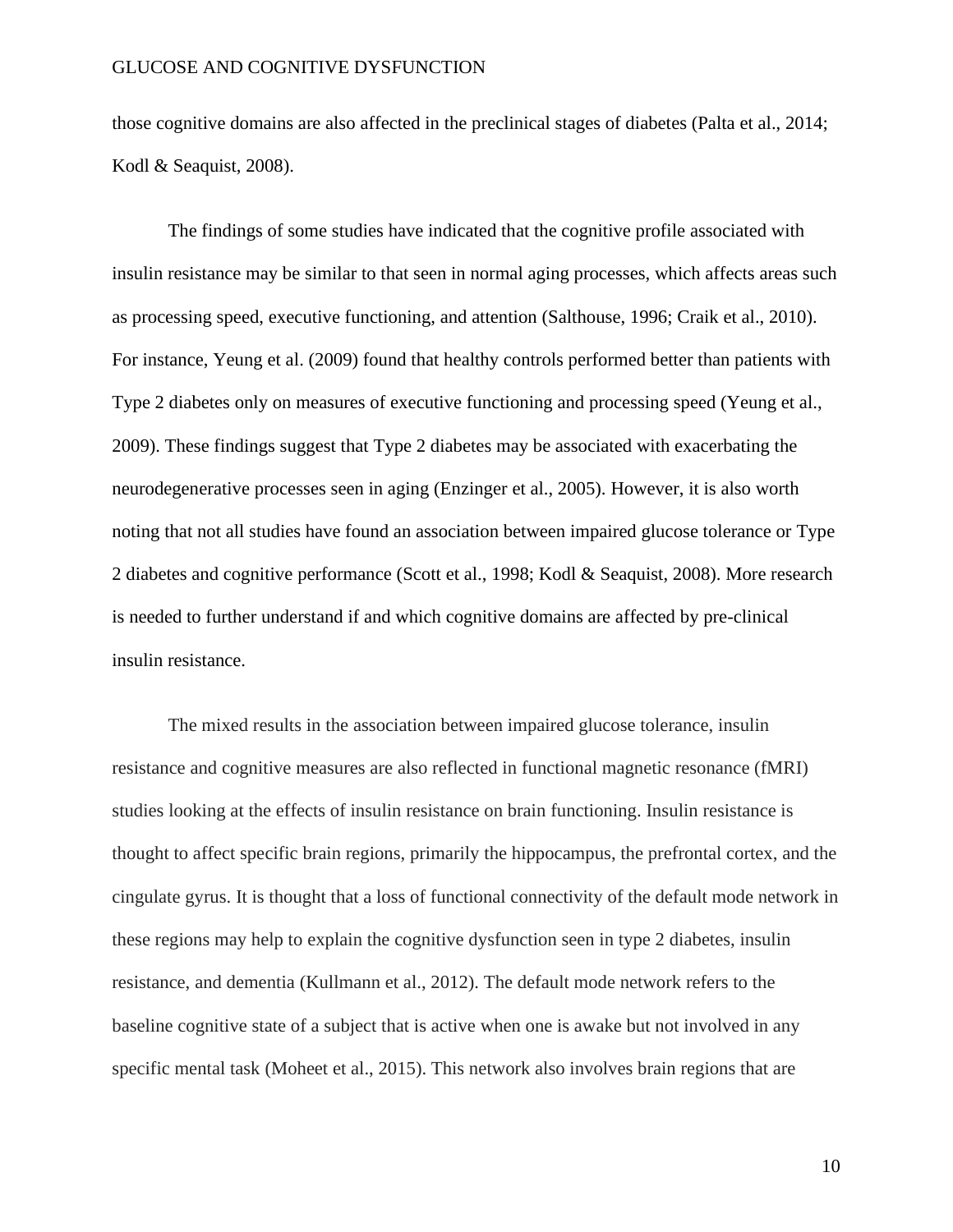involved in attention and executive functioning. Interestingly, Alzheimer's disease and Type 2 diabetes have both been observed to have decreased functional connectivity of the posterior cingulate cortex in the default mode network (Musen et al., 2012; Greicius et al., 2003). High blood glucose has also been associated with impaired deactivation of the default mode network, indicating that impaired glucose tolerance may contribute to cognitive dysfunction (Marder et al., 2014).

In addition to alterations of the default mode network, fMRI studies have also indicated alterations in neural network activity during memory tasks in patients with Type 2 diabetes (Wood et al., 2016). For instance, Wood et al. (2016) found that the insulin resistance seen in Type 2 diabetes is associated with reduced activation in left hemisphere temporoparietal regions and greater activation in bilateral posteriorly distributed regions during a memory task, providing evidence that Type 2 diabetes is associated with memory related neuronal dysfunction (Wood et al., 2016). Other studies have found that patients with Type 2 diabetes exhibit hyperactivation of working memory-related brain circuits, which can be interpreted as being a compensatory brain activation due to brain inefficiency related to hyperglycemia (He et al., 2015).

Obesity is another factor that has been associated with both insulin resistance and cognitive dysfunction (Kahn & Flier, 2000; Qizilbash et al., 2015). Obesity is known to almost double the risk of Alzheimer's disease development and thus serves as an additional risk factor for cognitive dysfunction (Anstey et al., 2011). The most common way to assess if a patient is overweight or obese is to determine their body mass index (BMI), which is the weight of an individual in kilograms divided by the square of his or her height in meters. BMI has been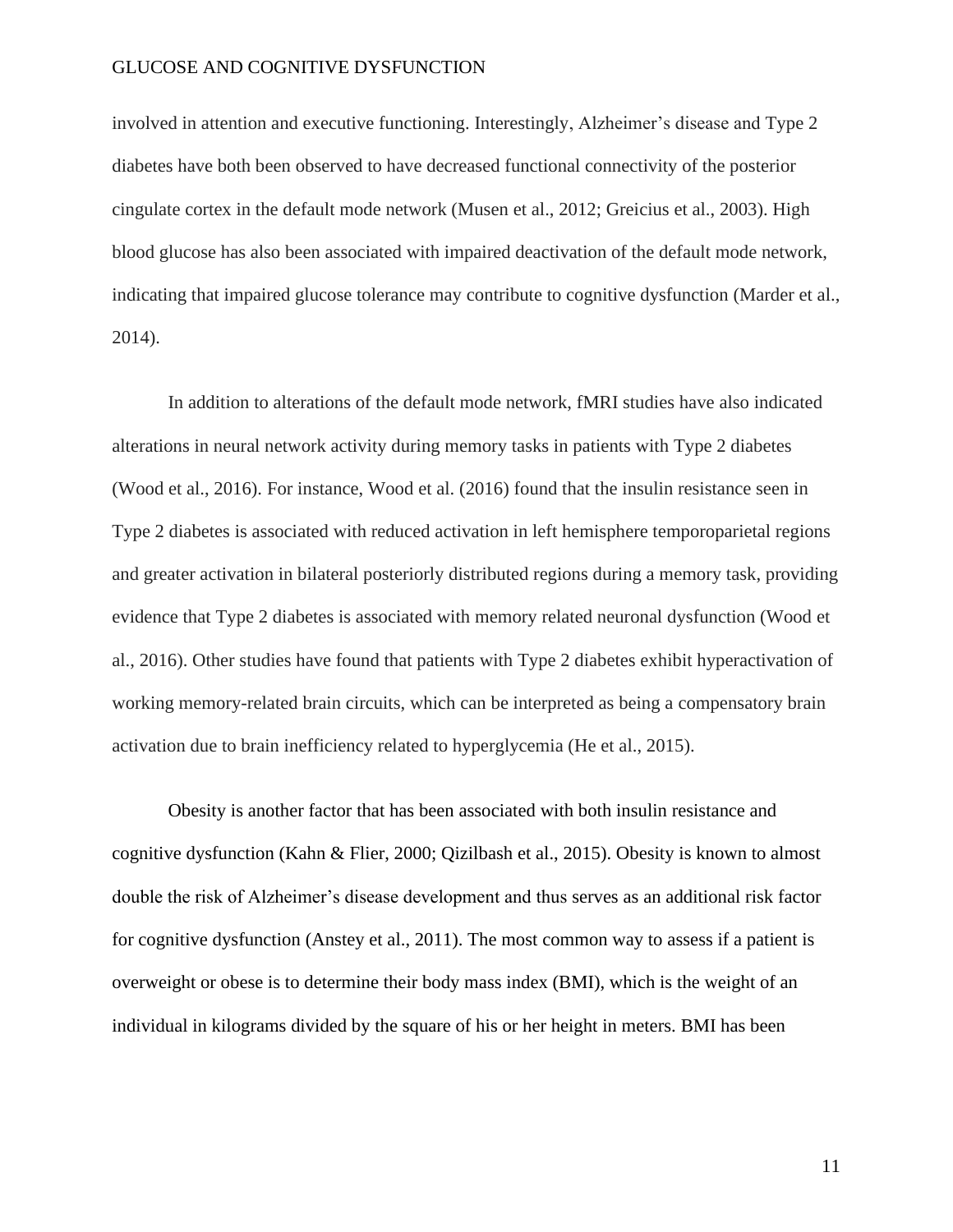correlated with the development of Alzheimer's disease and other dementias, particularly in subjects with insulin resistance and Type 2 diabetes (Benito-Leon et al., 2013).

Because the interplay between aging, obesity, elevated fasting blood glucose levels, insulin resistance and cognitive dysfunction is complex it is often grouped together under the term "metabolic syndrome." Metabolic syndrome is defined as a collection of risk factors that increase your chance of developing heart disease, diabetes, stroke, and dementia (Saklayen, 2018). Even though there are many factors involved in this syndrome, prior research has shown that a decrease in insulin sensitivity in the central nervous system may represent a potential link between metabolic and cognitive dysfunction (Laws et al., 2017).

In sum, while it is well understood that Type 2 diabetes is a risk factor for dementia, more recent findings suggest that even non-clinically impaired individuals who are showing signs of insulin resistance and impaired glucose tolerance may also be at risk of cognitive dysfunction. Furthermore, reductions in cognition in individuals with elevated markers of insulin resistance have been identified in a handful of studies, but there has been conflicting evidence regarding which cognitive domains are most vulnerable to the effects of early blood glucose dysregulation and insulin resistance (Laws et al., 2017; Benedict et al., 2012; Palta et al., 2014). Lastly, most research linking blood glucose dysregulation and cognitive dysfunction has not been focused solely on older adults who may represent an at-risk population. Therefore, this study hoped to build on existing evidence to understand the impact of fasting blood sugar on cognitive function in individuals whose blood glucose levels are still in the normal range, but who we propose are at risk for cognitive dysfunction. This study had three hypotheses: 1) plasma glucose levels at the higher end of the normal range are negatively associated with cognitive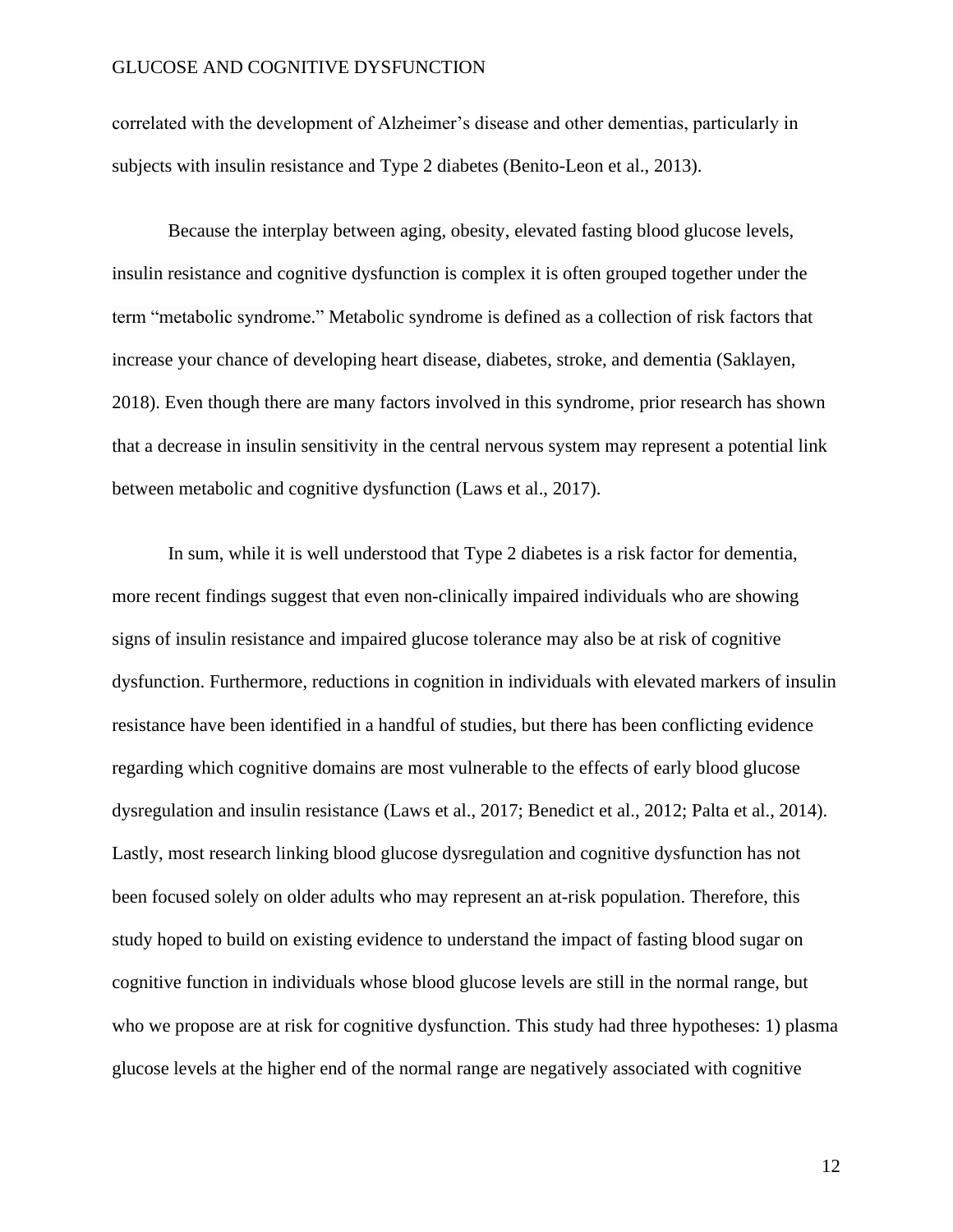performance, 2) early cognitive processing stages are most affected in pre-clinical insulin resistance in a population of older adults, and 3) higher plasma glucose levels are associated with compensatory changes in brain activation during an fMRI working memory task.

#### **Methods**

#### **Participants**

Participants were 22 healthy, non-diabetic, non-obese adults, aged 50-75 years, *M*(*SD*)= 65.91(6.07). Of these participants, 16 were female and 6 were male. The mean level of education as measured by years of schooling was 16.39 years (*SD*=1.78) (see Table 1 for demographic information). Participants were recruited into two ongoing studies in the Dumas lab: One study focuses on the effects of fatty acids on brain functioning in older adults (DIET study) and the other study focuses on cognition after menopause and risk factors related to Alzheimer's disease (CHAMP study). In both studies, all participants completed cognitive and behavioral screenings at baseline, which are described in the following section.

#### **Measures**

This study included measures of physical health, cognitive and behavioral performance, neuropsychological performance, and functional magnetic resonance imaging (fMRI) during a working memory task. Fasting blood glucose levels and hemoglobin A1C measurements were obtained via a blood draw on study day 1 for the CHAMP study and on the pre-study day visit for the DIET study. Both measurements were obtained before any study specific manipulations occurred. Systolic and diastolic blood pressure, height, and weight were also taken on those days. Body mass index (BMI) was calculated. The psychiatric and neuropsychological measures used in this study are described below.

#### *Psychiatric Evaluations*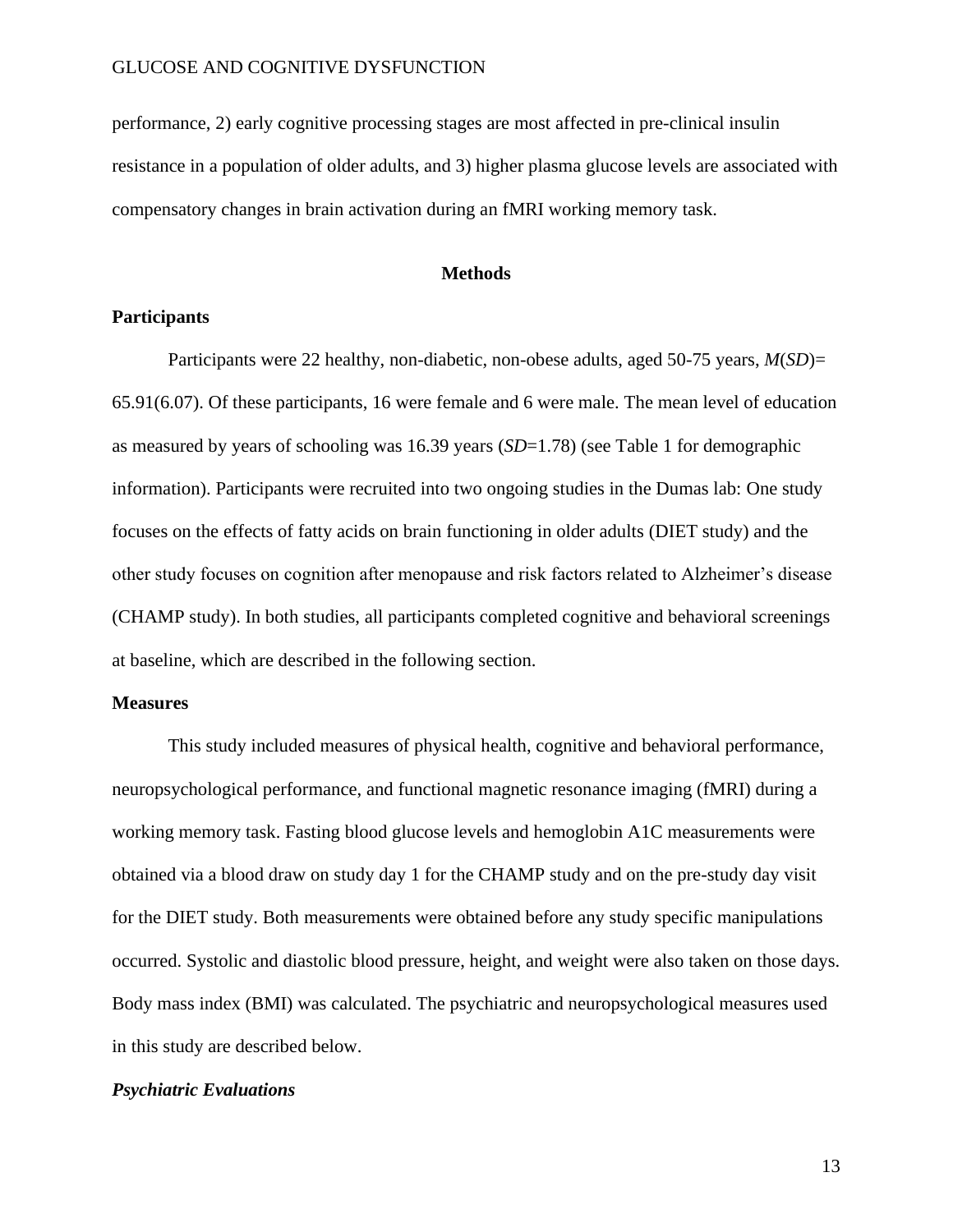The Brief Cognitive Rating Scale (BCRS; Reisberg & Ferris, 1988) was used to assess functional and cognitive abilities in 5 different areas. These include concentration, recent memory, past memory, orientation, and functioning and self-care. It is commonly used in conjunction with the Global Deterioration Scale (GDS; Reisberg et al., 1982) that assessed the severity of cognitive impairment in patients. The Mattis Dementia Rating Scale (MDRS; Mattis, 1988) was used to assess the overall level of cognitive functioning. The MDRS measured performance in the domains of attention, initiation and perseveration, construction, conceptualization, and memory to assess cognitive changes associated with dementia. The Beck Depression Inventory (BDI; Beck et al., 1996) is a 21-item self-report instrument that was used to determine severity of depression in the participants. The Beck Anxiety Inventory (BAI; Steer et al., 1997) is a 21-item self-report instrument that was used to determine the presence and severity of anxiety symptoms in the participants. The Test of Premorbid Functioning (TOPF; Wechsler, 2011) was used to estimate pre-morbid memory and cognition. The Structured Clinical Interview for DSM-IV (SCID; First et al., 2015) is a diagnostic exam that was used to screen for Axis 1 psychiatric disorders in the Diagnostic and Statistical Manual of Mental Disorders (DSM-IV).

In order to exclude individuals with significant cognitive or behavioral impairments. Participants were required to have a MDRS score of greater than 123 and an estimated IQ of above 80. Participants were also excluded on the basis of having an untreated or unremitted psychiatric disorder as determined by the SCID, the BDI, and the BAI.

#### *Neuropsychological Measures*

The Cognitive Change Index (CCI; Saykin et al., 2006) self-questionnaire was used to measure self-perception of cognitive decline in the areas of memory, executive functioning, and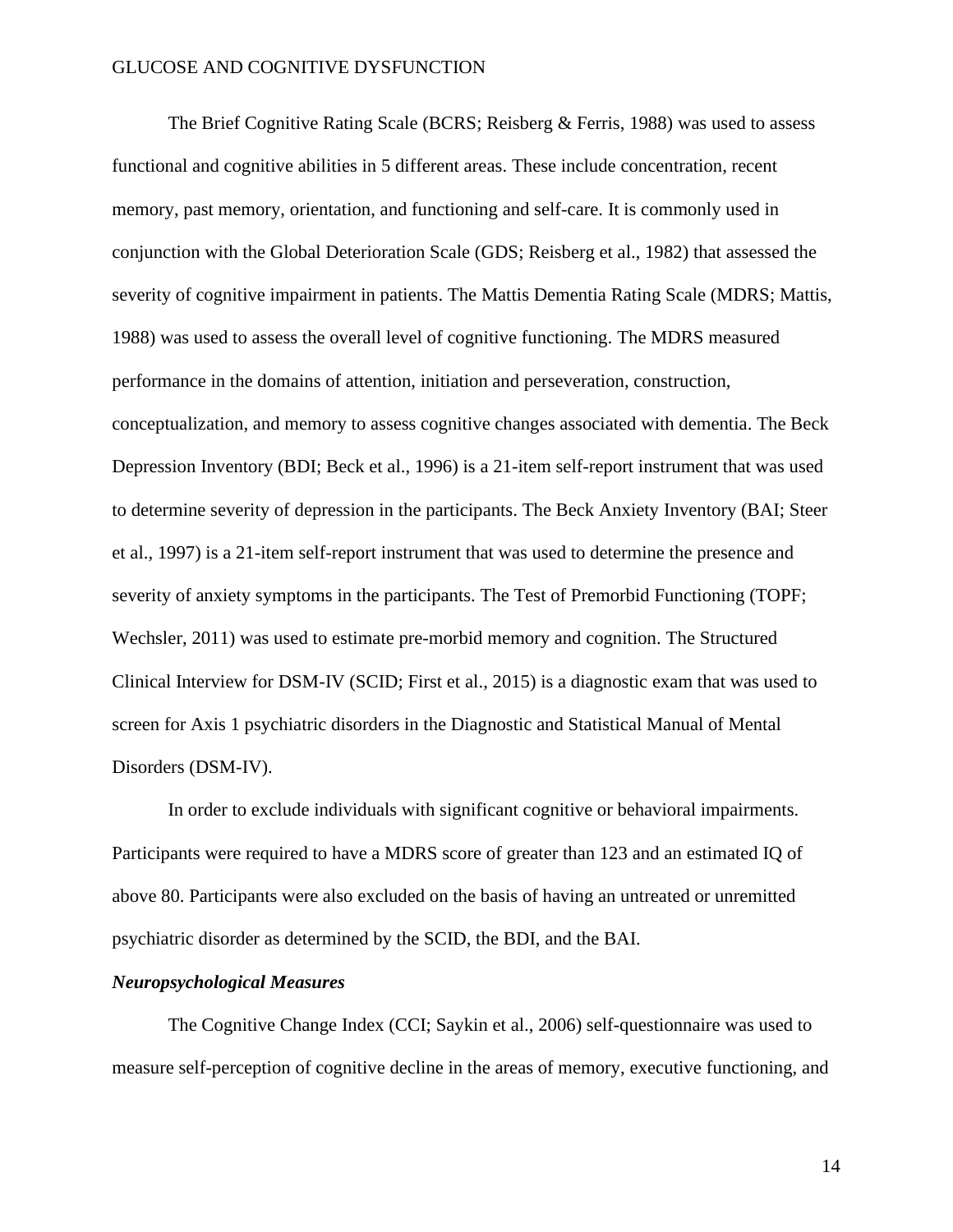language domains. It is moderately related to objective test performance in those areas. The Symbol Digit Modalities Test (SDMT; Forn et al., 2013) was used to measure attention and processing speed. In the SDMT, participants were asked to complete a 90 second substitution task in which they had to pair numbers with geometric figures using a reference key. The Letter Number Sequencing (LNS; Wechsler, 2008) is a subtest on the Wechsler Adult Intelligence Scale used to measure verbal working memory. In the LNS, participants were asked to sequence a random order of numbers and letters. The Repeatable Battery for the Assessment of Neuropsychological Status (RBANS; Randolph et al., 1998) is an individually administered battery that was used to measure cognitive decline or improvement across different cognitive domains. These cognitive domains included immediate memory, visuospatial/constructional, language, attention, delayed memory, and executive functioning tests. The Delis-Kaplan Executive Function System (D-KEFS; Delis et al., 2001) is a neuropsychological test that measured verbal and nonverbal executive functioning. It is composed of 9 subtests, however only the trail making test and the verbal fluency test were used in this study. The Trail Making Test is a visual-motor sequencing task that was used to measure cognitive flexibility and the Verbal Fluency Test was used to measure letter fluency, category switching, and category fluency.

#### *fMRI N-back Task*

The *n*-back task is a widely used, reliable measure of working memory performance. It reliable activates bilateral frontal, parietal, and cerebellar working memory networks (Meule, 2017). The *n*-back task involved participants attending to a series of stimuli and responding whenever a stimulus is presented that is the same as the one presented *n* trials before. Participants were shown a series of consonant letters (except L, W, and Y), one for every three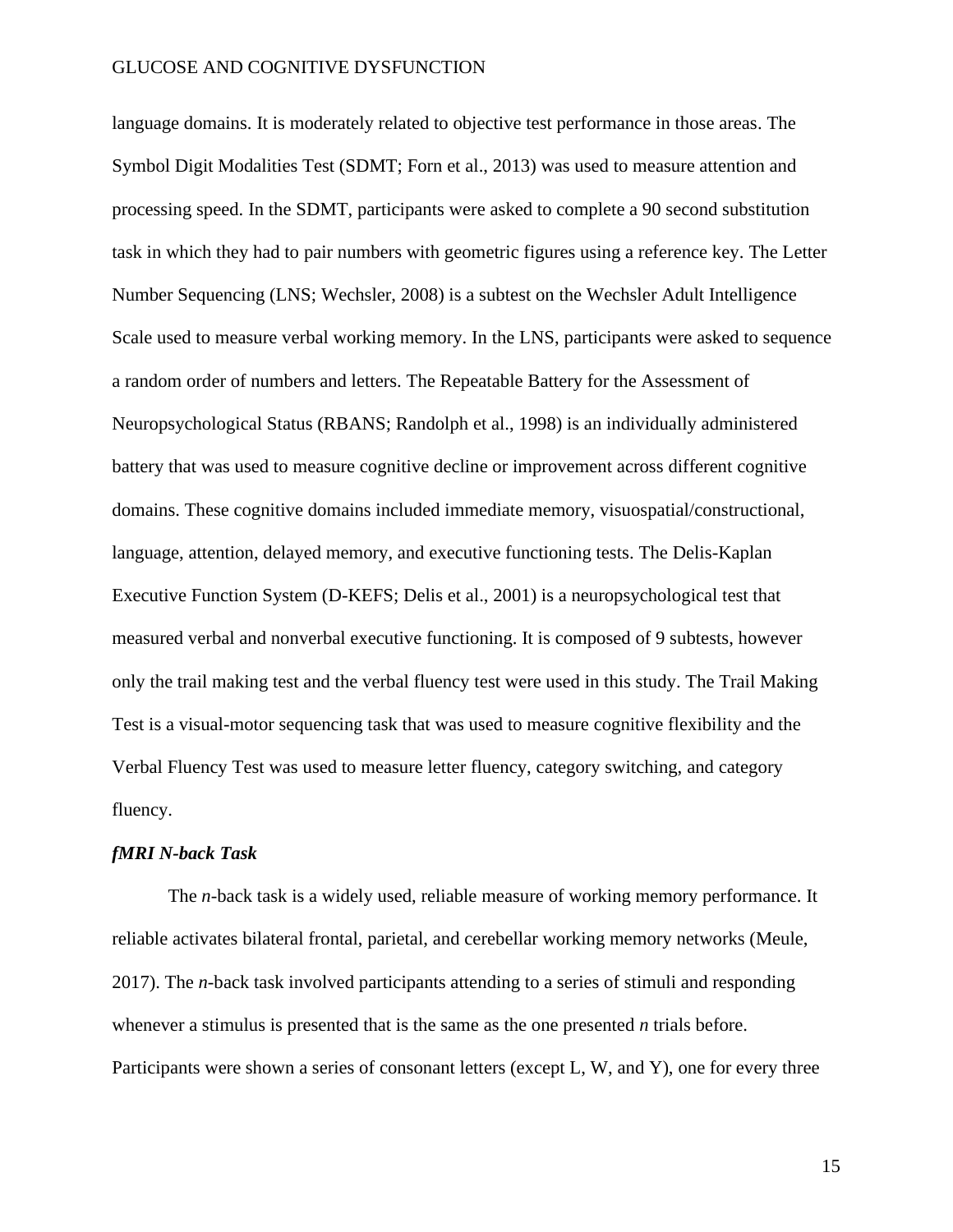seconds. There were four different conditions that were presented to the participants: 0-back, 1 back, 2-back, and 3-back. In each of the conditions, participants decided whether the currently presented letter matched the letter that was presented *n*-trials back in the sequence. If the participant believed that it matched, they pressed a match button; if they did not believe that it matched, they pressed a mismatch button. Participants were given two practice rounds of each of the four different conditions on a computer before completing the *n*-back task in the MRI scanner. The accuracy and reaction times were recorded for each of the trials (Meule, 2017).

#### **fMRI Data Acquisition and Processing**

fMRI data was obtained after the first week of controlled diet in the DIET study and on study day 1 in the CHAMP study. The Philips 3T Achieva d-Stream MRI scanner used in this study was located at the UVM MRI Center for Biomedical imaging at the University of Vermont Medical Center. The MRI imaging protocol used was developed for the multicenter NIH-funded Adolescent Brain Cognitive Development (ABCD) study and includes simultaneous multi-slice imaging, called MultiBand SENSE. MultiBand SENSE acquisition schemes allow the acquisition from more than one spatial coordinate at a time and thus can accelerate functional MRI acquisitions (Setsompop et al., 2012). The structural MRI acquisition was comprised of T1 and T2 weighted images that had an isotropic resolution of 0.8mm and a T2-FLAIR isotropic resolution of 1.0mm. The task and resting state fMRI parameters were TR 800ms, TE 35ms, flip angle 52 degrees, 2.4mm isotropic imaging resolution with a  $216\times216\times144$ mm<sup>3</sup> field of view using a multiband acceleration factor of 6 (60 slices, no gap). MRI images reviewed by a neuroradiologist in order to exclude intracranial pathology.

fMRI was performed using EpiBOLD (echoplanar blood oxygenation level dependent) imaging using a single-shot sequence (TR 800 ms, TE 35 ms, flip angle 90 degrees, 1 NSA for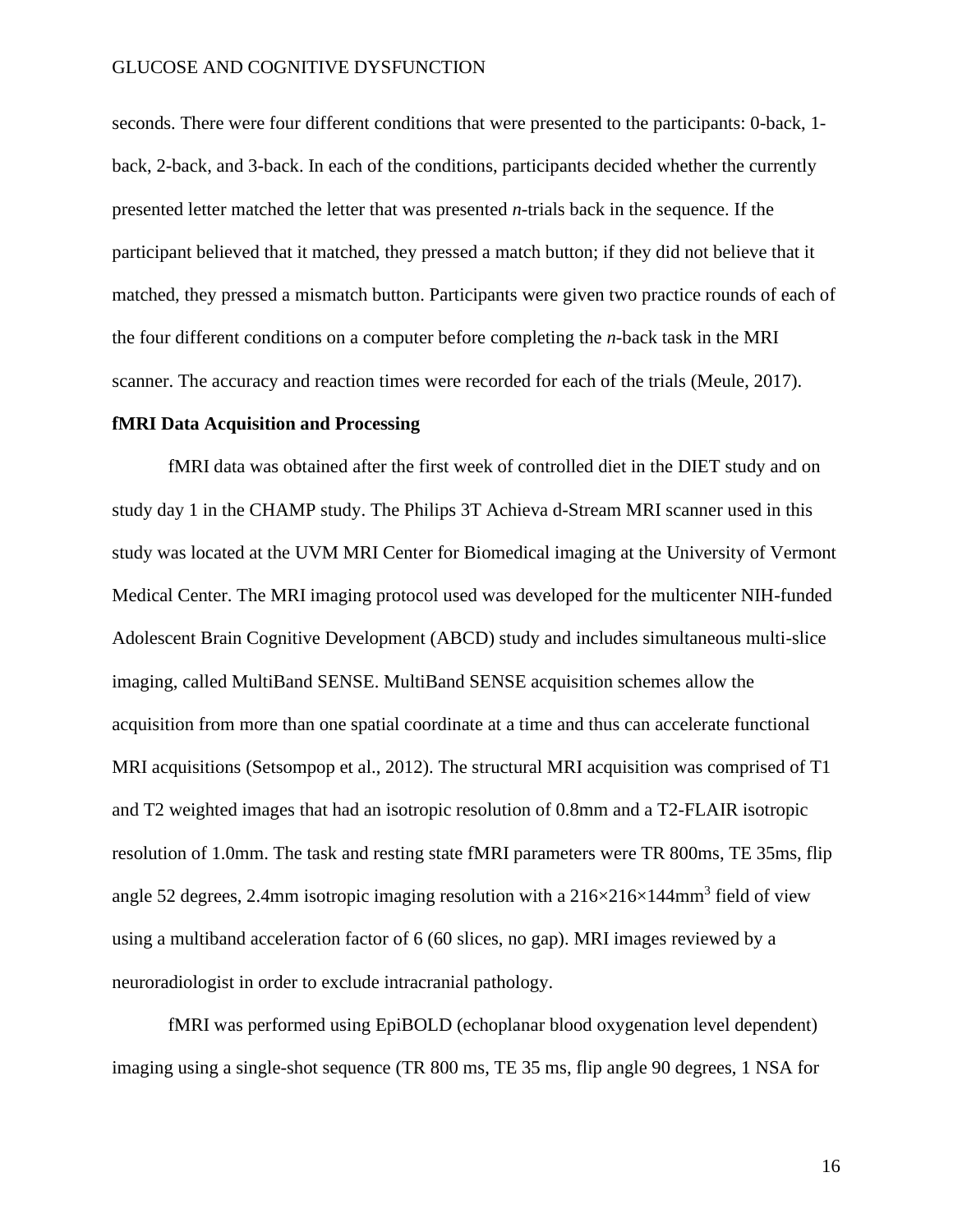615 volumes). Resolution was 1.8 mm x 1.8 mm x 1.8 mm. Sixty contiguous slices 1.8 mm thick with no gap were obtained in the axial oblique plane parallel to the AC-PC plane using a FOV of 240 mm and a matrix size of  $80 \times 80$ . Field map correction for magnetic inhomogeneities was accomplished by acquiring images with offset TE at the end of the functional series (Dumas et al., 2018).

#### **fMRI Analyses**

Structural and fMRI preprocessing used standard procedures implemented in the Dumas Lab similar to prior published fMRI work (Dumas et al., 2010; Dumas et al., 2012; Dumas et al. 2019). These included realignment of volumes to the first volume to minimize the effects of head movements, as well as spatial and temporal filters to remove aliased signal correlated to background respiration and heart rate. The anatomical and functional images were also coregistered and normalized to Talairach space. We performed a multisubject analysis in Brain Voyager QX. We used multiple linear regression of the signal time course at each voxel to estimate the hemodynamic response. We chose to focus our image-based analysis on the 2-back minus 0-back contrast. Given the small sample available for the imaging analysis, we did not compute any corrections for multiple comparisons.

#### **Statistical Analyses**

The primary goal of this study was to examine the relationship between pre-clinical insulin resistance, as estimated by fasting blood glucose levels, and performance on a variety of cognitive measures using Pearson's correlations in SPSS. Next, participants were divided into a high fasting blood glucose group (fasting blood glucose level  $\geq$  to 100 mg/dL; clinically categorized as prediabetes) and a low fasting blood glucose group (fasting blood glucose level < 100 mg/dL). Independent samples *t*-tests were performed to assess whether participants in the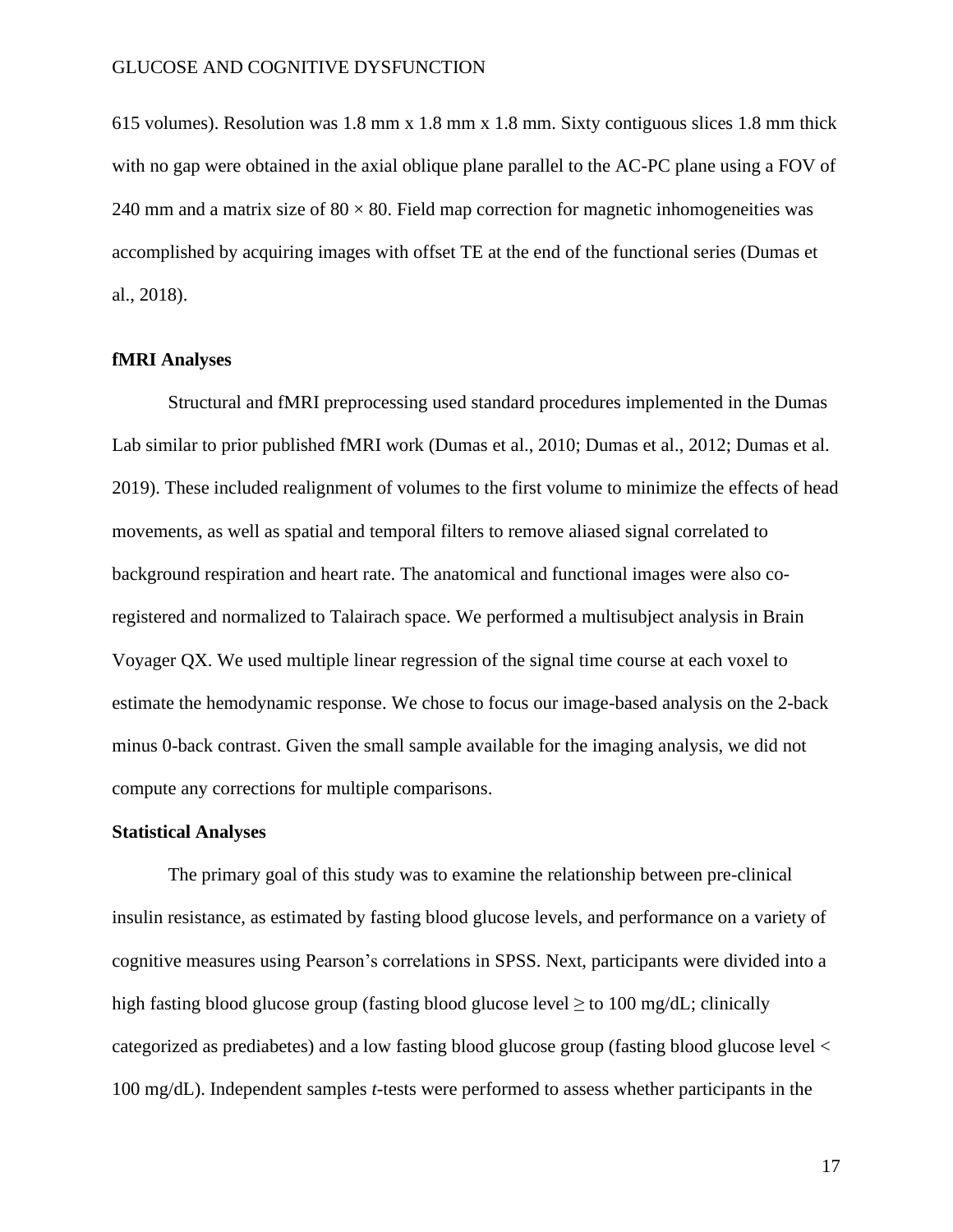high fasting blood glucose group performed differently from the low fasting blood glucose group. Additional correlational analyses were performed in order to evaluate whether secondary factors, including sex, BMI, A1C levels, diastolic and systolic blood pressure, and level of education, were associated with performance on each cognitive test. To examine the relationships between fasting blood glucose and BOLD signal from clusters activated in the working memory task, we performed a Pearson's correlation. We also performed a Pearson's correlation between BMI and BOLD signal from the activated clusters from the *n*-back task.

#### **Results**

#### **Cognitive Test Performance**

We found that higher fasting blood glucose levels were positively correlated with BCRS  $(r= 0.64, p= 0.001)$  and GDS scores  $(r= 0.64, p= 0.001)$ . Fasting blood glucose levels were not correlated with performance on the other cognitive measures. The independent samples t-test using high and low glucose groups found that there were differences between the Initiation/Perseveration domain of the MDRS for the high glucose (*M*= 11.20, *SD*= 0.42) and low glucose (*M*= 10.29, *SD*= 1.25) groups; *t*(15)= 2.16, *p*= 0.047. There was also a difference in the language domain of the RBANS scores for the high glucose (*M*=104.23, *SD*= 8.16) and low glucose (*M*= 97.60, *SD*= 5.89) groups; *t*(20)= 2.15, *p*= 0.044.

Additional correlational analyses found that BMI was negatively correlated with performance on the RBANS (see Figures 1-3). Specifically, BMI was negatively correlated with RBANS total score (*r*= -0.61, *p*= 0.003), RBANS delayed memory *(r*= -0.63, *p*= 0.002), and RBANS attention (*r*=-0.59, *p*= 0.005). Sex, age, A1C, level of education, diastolic blood pressure, and systolic blood pressure were not correlated with performance on any of the cognitive measures.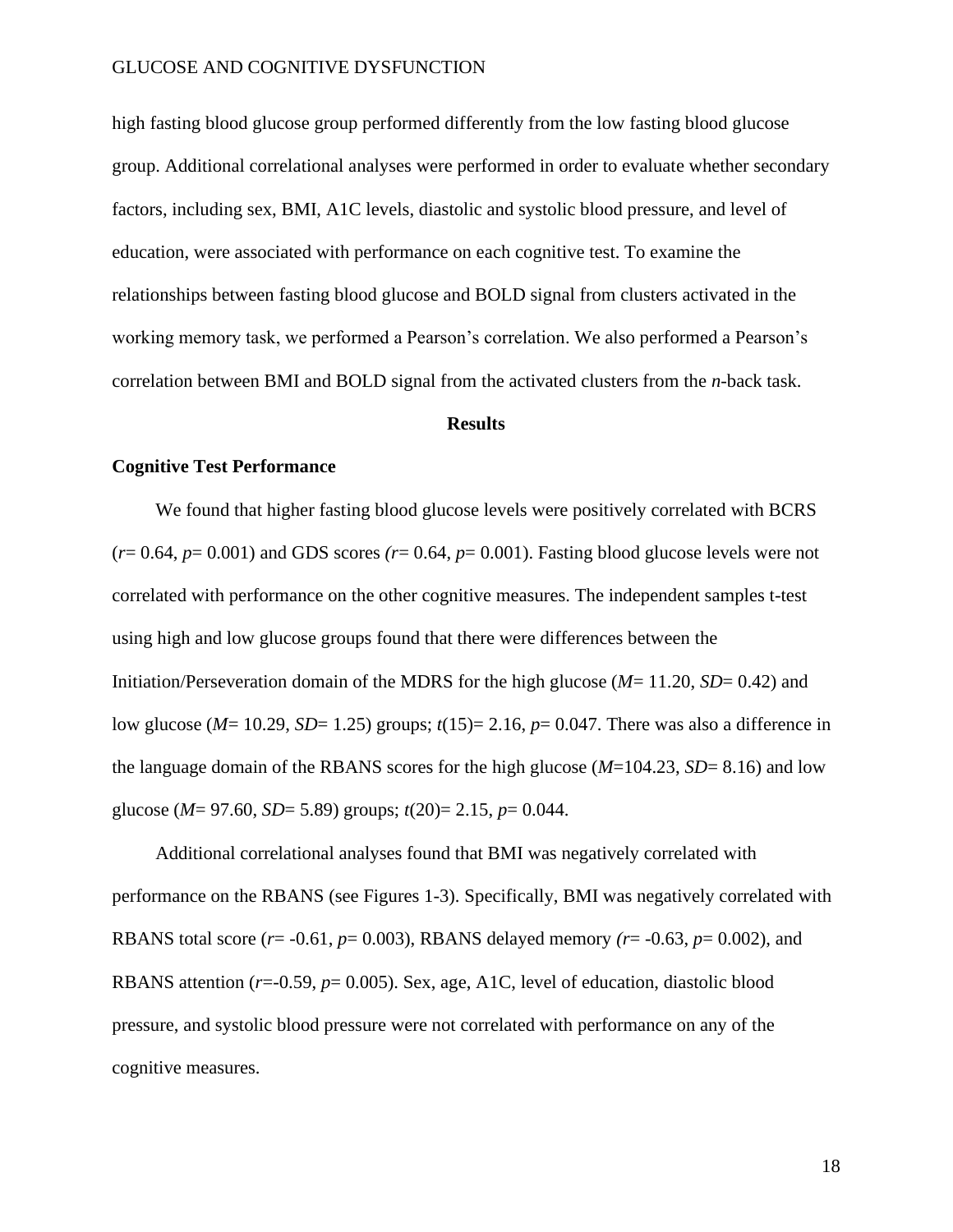#### **fMRI Activation Data**

We examined working-memory related brain activation in the *n*-back task in seven of the participants for whom we had imaging data. When we compared the 2-back working memory load condition to the 0-back condition, we found the expected bilateral frontal, parietal, and cerebellar working memory network to be activated (Cohen, 1997). To test our hypothesis that higher levels of fasting blood glucose influenced brain functioning during a working memory task, we performed a Pearson's correlation between fasting blood glucose levels and BOLD signal from clusters activated during the N-back task in the expected working memory regions. We found that fasting blood glucose levels were correlated with activation in the right angular gyrus in the parietal lobe (Brodmann area 39) during the 0-back condition  $(r=0.85, p=0.016)$ and the 2-back condition  $(r= 0.78, p= 0.037)$  (See Table 2). We also found that BMI was correlated with activation in the left premotor and supplemental motor area (Brodmann area 6) during the 1-back condition  $(r= 0.85, p= 0.015)$  (see Table 2).

#### **Discussion**

There is a growing literature examining the effects of Type 2 diabetes, insulin resistance, and impaired glucose tolerance on cognition in older adults. We contribute to this literature by examining the impact of fasting blood sugar on cognitive function in older adults whose fasting blood glucose levels were not yet clinically elevated. Our first hypothesis was that fasting blood glucose levels at the higher end of the normal range would be negatively correlated with cognitive performance, particularly on measures of early cognitive processing stages. Results of our correlational analyses showed that higher fasting blood glucose levels were positively associated with BCRS and GDS scores, which are both clinician ratings of cognitive functioning. The BCRS and GDS are used to stage a person who is showing signs of a dementia such as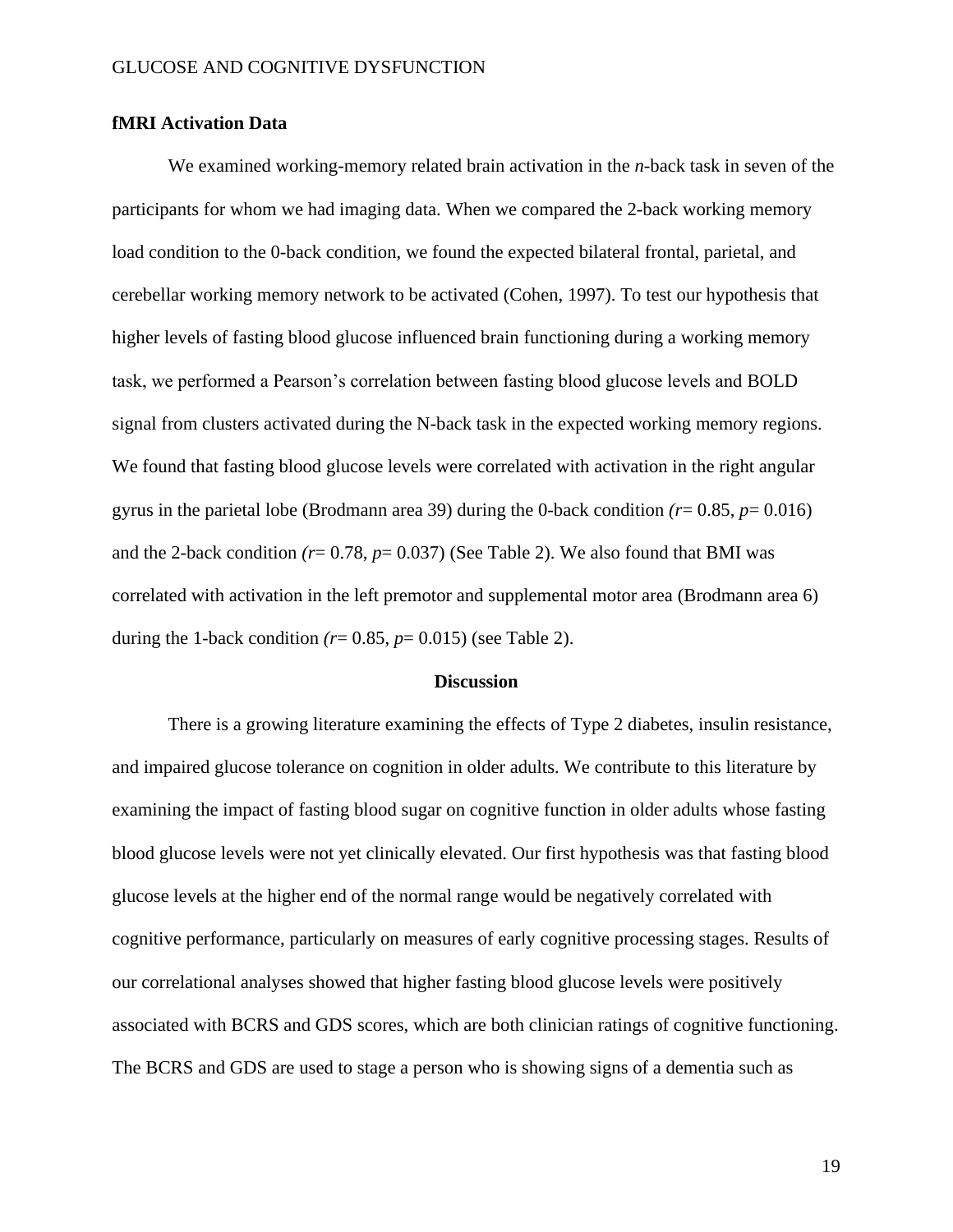Alzheimer's disease, with higher scores indicating more adverse changes in cognition (Reisberg & Ferris, 1988; Reisberg et al., 1982). Importantly, these measures are sensitive to a person's subjective complaints of cognitive decline. Subjective cognitive decline refers to when a person feels that they are cognitively impaired but do not yet show objective deficits in cognitive test performance. The presence of subjective cognitive complaints is thought to be an early clinical marker of dementia as it has been shown to precede objective cognitive deficits (Parfenov et al., 2020). Thus, our findings suggest that elevated fasting blood glucose measures may be affecting the early stages of cognitive decline in which a person experiences a subjective deficit in cognition before any objective changes in performance are observed. However, it is worth noting that we did not find the expected correlation between fasting blood glucose and performance on the CCI, which is a subject-reported measure of subjective cognitive decline. There was also little variance in BCRS and GDS scores due to our small sample size, indicating the need for future studies to ensure the validity of our results.

Fasting blood glucose was not correlated with performance on any of our other cognitive measures. In particular, we did not find reductions in global cognition, as measured by the RBANS total and MDRS total. Global cognition refers to the overall level of cognitive functioning of an individual. Our results stand in contrast to prior research that had found that increases in insulin resistance were associated with reductions in global cognition in cognitively normal adults (Laws et al., 2017; Kong et al., 2018). One way to interpret these results is that the cognitive profile of pre-clinical insulin resistance as estimated by elevated blood glucose levels was seen in domain-specific cognitive impairments rather than in measures of global cognition. These findings are supported by other studies that found that insulin resistance mainly affects the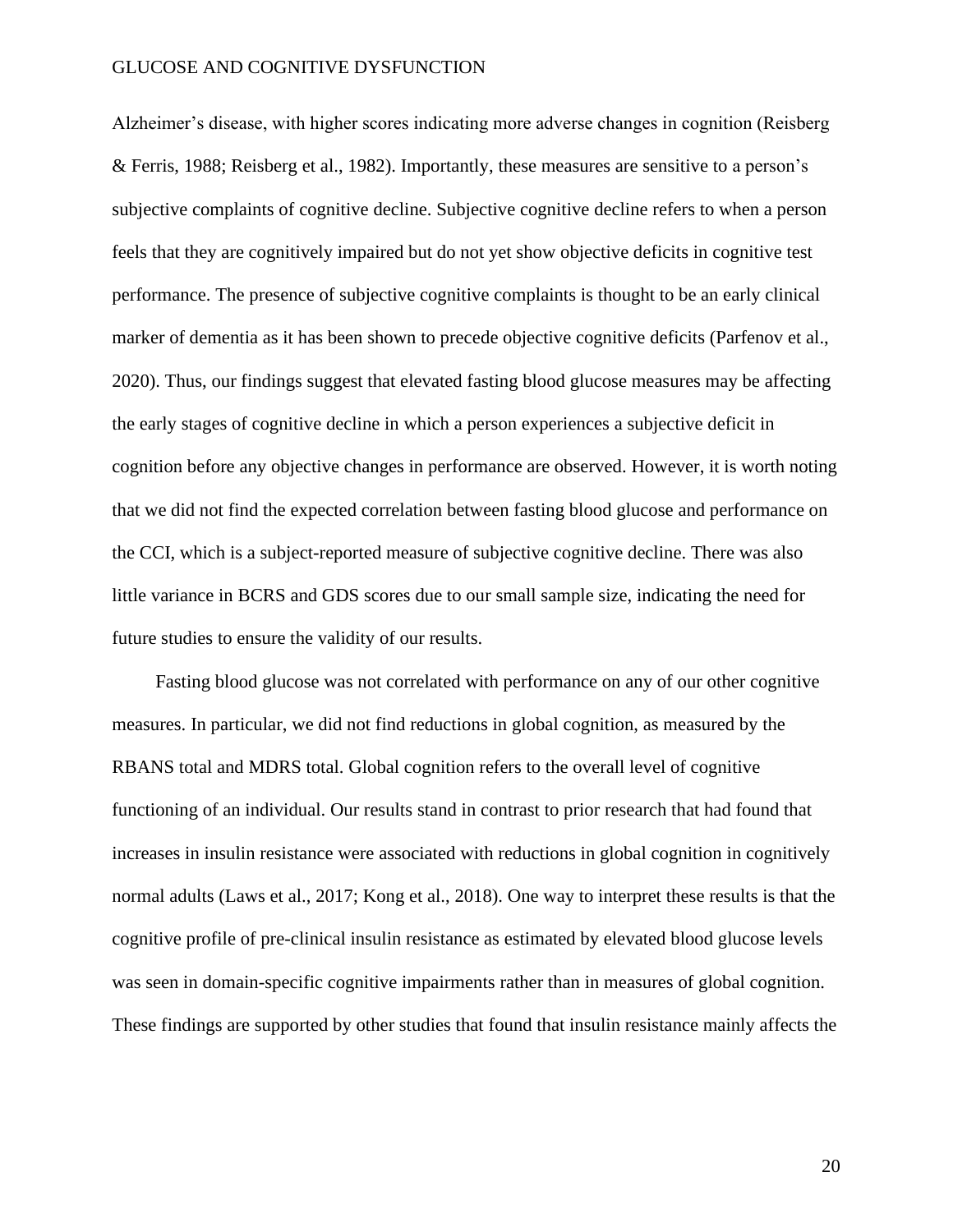attention, executive function, and processing speed, which may not be accurately assessed using only measures of global cognition (Yeung et al., 2009).

The results of the independent samples *t*-test showed that there were significant differences in performance between participants in the high fasting blood glucose (blood glucose level  $\geq$  to 100 mg/dL; clinically categorized as prediabetes) and low blood glucose groups (blood glucose level  $\lt 100 \text{ mg/dL}$  on the Initiation/Perseveration (I/P) domain of the MDRS. The I/P domain of the MDRS is a composite measure of several executive skills (Mattis, 1988). Given that insulin resistance has been shown to affect executive functioning, it is likely that executive function is also affected in the pre-clinical stages of insulin resistance (Schuur et al., 2010; Abbatecola et al., 2004). Thus, the results of our study supported that those effects on executive functioning may even be seen in patients who are not yet clinically impaired. However, it is worth noting that we did not find significant group differences in performance on the DKEFS, which is another measure of executive function. Furthermore, the results of our correlational analyses did not show significant correlations between fasting blood glucose and measures of executive functioning.

There was also a difference in performance on the language domain of the RBANS between the high glucose and low glucose groups. The language domain of the RBANS is primarily a measure of verbal fluency, which includes phonetic and semantic fluency. Verbal fluency is commonly thought of as being another measure of executive function. Insulin resistance has been associated with poorer verbal fluency in multiple studies: One study found that insulin resistance predicted poorer verbal fluency and a steeper decline in verbal fluency (Eklbad et al., 2017), whereas another found that insulin resistance was associated with poorer verbal fluency in women in particular (Ekblad, 2015). Interestingly, verbal fluency is also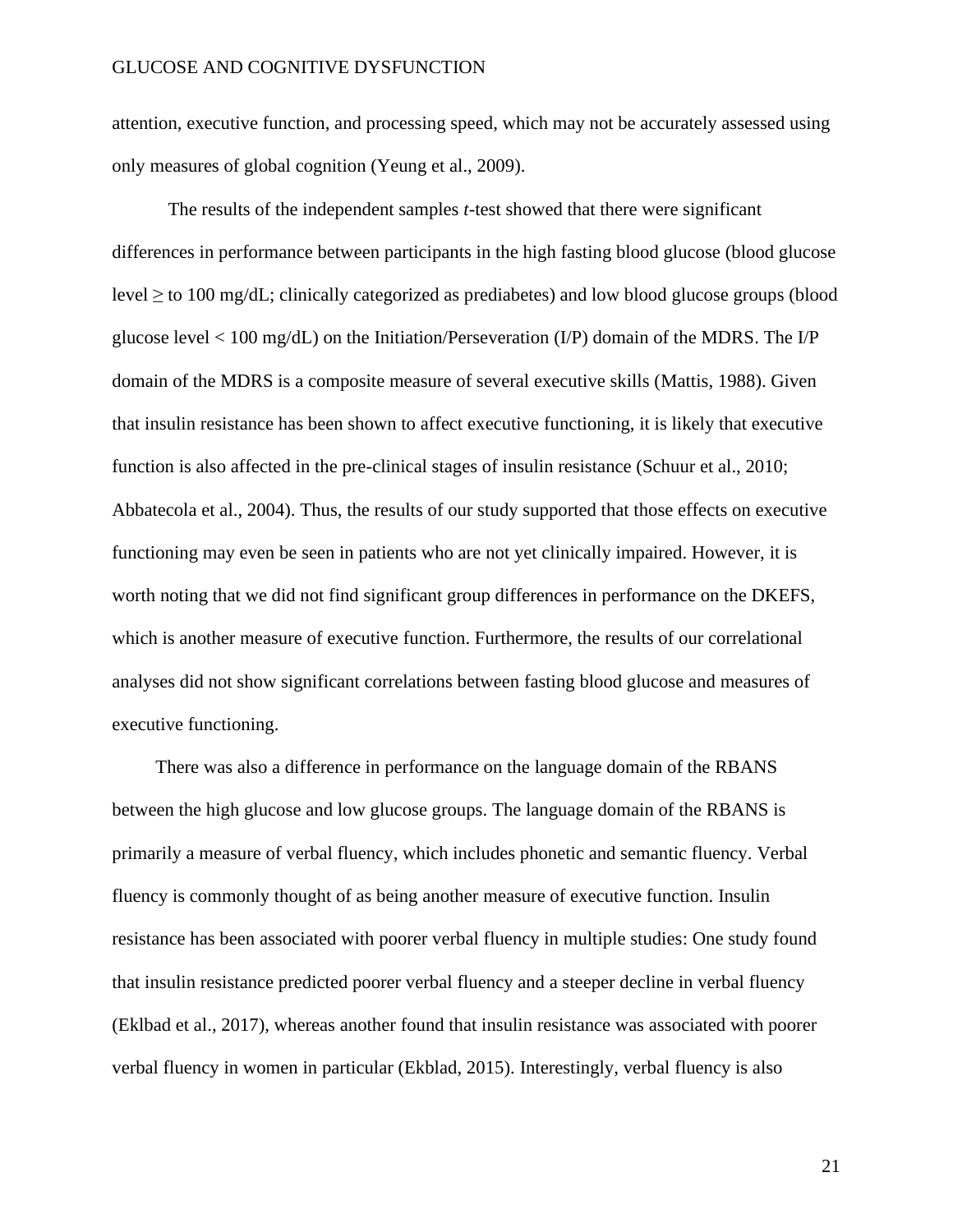commonly affected in Alzheimer's dementia (Weakley, 2014). However, our findings suggest the opposite pattern as it was the high fasting blood glucose group who had better verbal fluency performance compared to the low fasting blood glucose group. We did not see these significant group differences on any of the verbal fluency measures of the DKEFS. Correlational analyses also did not show a relationship between measures of verbal fluency and fasting blood glucose levels. Given these discrepancies, more research is needed to observe if this pattern between fasting blood glucose and verbal fluency remains true in large sample sizes.

In addition to examining performance on a variety of cognitive tests, we also looked at brain activation during an fMRI working memory task. Our hypothesis was that higher fasting blood glucose levels would be correlated with compensatory changes in brain activation during the *n*-back task. As expected, we found the bilateral frontal, parietal, and cerebellar working memory network to be activated during the *n*-back task (Cohen, 1997). We also found that fasting blood glucose levels were correlated with increased activation in the right angular gyrus in the parietal lobe during the 0-back condition and the 2-back condition. The angular gyrus plays a key role in verbal working memory and is activated during the retrieval of verbal information (Seghier, 2013). One way to interpret these findings is that greater brain activation in the 2-back condition, as estimated by increases in the fMRI BOLD signal, was associated with decreased neural efficiency during the retrieval part of the working memory task. This view is consistent with prior neuroimaging studies that have shown that increased brain activation in working memory regions is associated with less efficient thinking patterns (Neubauer & Fink, 2009).

It is also interesting to note that the angular gyrus is part of the default mode network, which has recently been implicated as playing a role in working memory processes (Piccoli et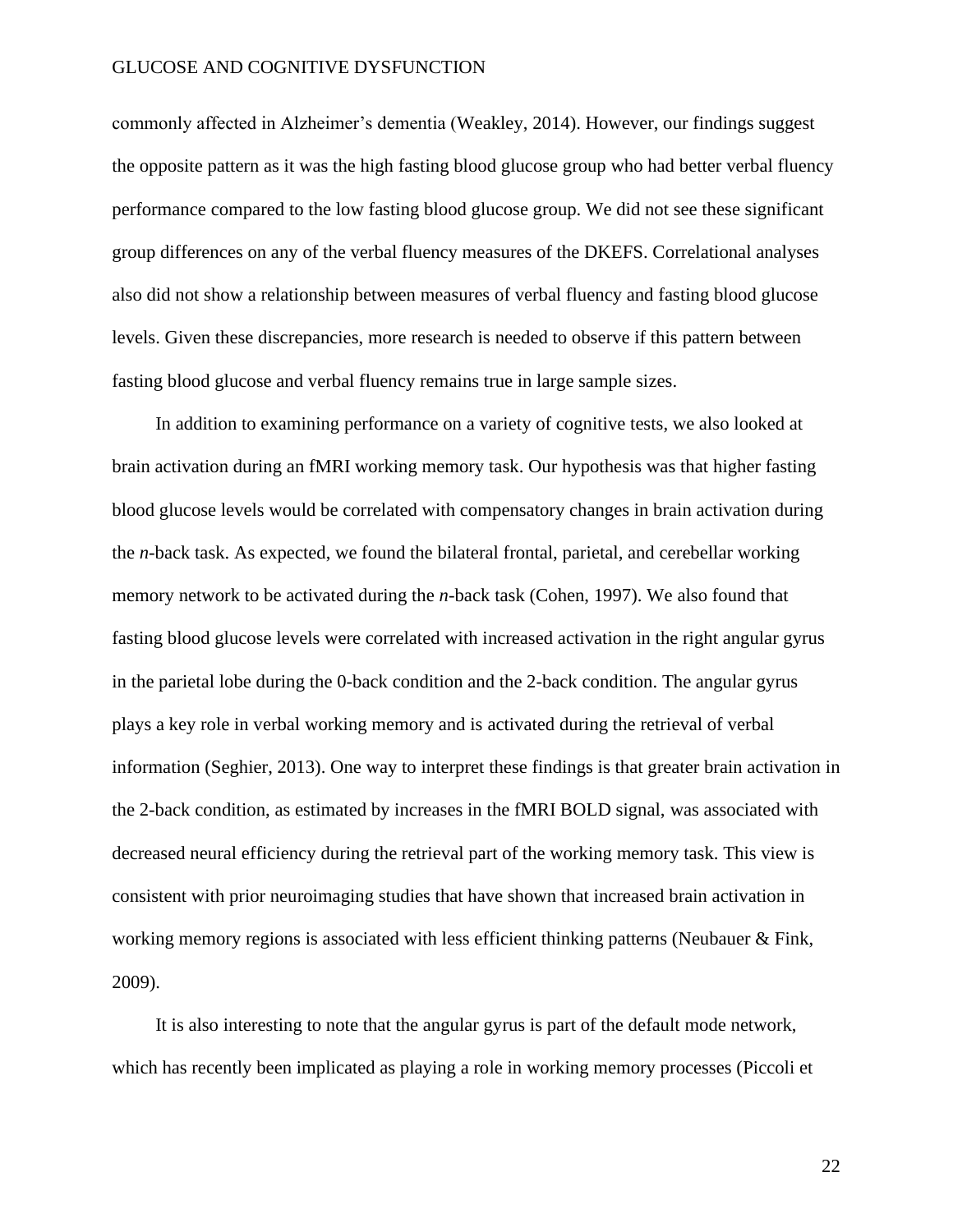al., 2015; Koshino et al., 2014). Additionally, hyperglycemia has been associated with impaired deactivation of the default mode network (Marder et al., 2014). Thus, it is possible that hyperglycemia may contribute to brain abnormalities particularly affecting the default mode network. Although task-related activation in the right angular gyrus was associated with fasting blood glucose in our study, our results can only be interpreted in a preliminary manner because we were unable to correct for multiple comparisons in the small number of participants for whom we had imaging data for at this time. Correcting for multiple comparisons is important in order to minimize false positives and identify areas of brain activity that reflect true effects (Han & Glenn, 2018). Thus, further studies with larger sample sizes that correct for multiple comparisons are needed to verify if there are any changes in brain activation associated with elevated fasting blood glucose levels during a working memory task.

Secondary analyses showed that that BMI was negatively correlated with performance on the RBANS total, as well as with performance on the RBANS attention RBANS delayed memory. These findings support the idea that obesity is an additional risk factor for cognitive dysfunction. In fact, studies that have found that BMI is correlated with the development of Alzheimer's disease and other dementias, particularly in subjects with insulin resistance (Benito-Leon et al., 2013). We also found that BMI was correlated with activation in the left premotor and supplemental motor area during the 1-back condition of the *n*-back task. This finding indicates that BMI may also be associated with less efficient thinking patterns during a working memory task. Due to the complex interactions between the many factors associated with metabolic syndrome, it is difficult to make definitive conclusions about their temporal relationships. Thus, our results show that obesity may be an additional factor mediating the relationship between insulin resistance, hyperglycemia, and cognitive dysfunction.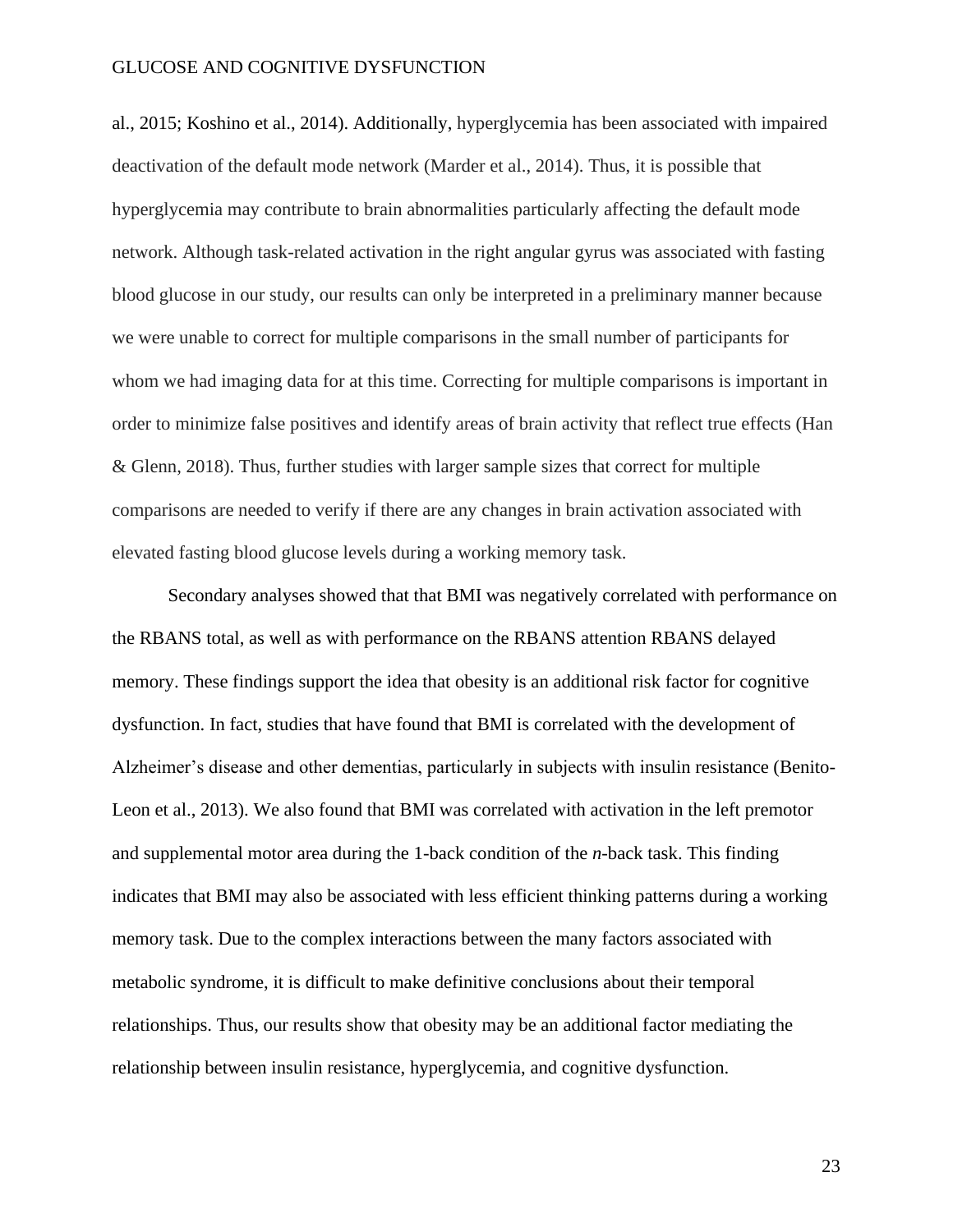#### **Limitations**

There are several limitations of this study to consider. One major limitation of this study is its small sample size  $(n=22)$ . Because the expected association between high-normal fasting blood glucose and cognitive performance is relatively small compared to the association between clinically elevated fasting blood glucose and cognitive performance, our study may not have had the statistical power to expose such a small effect. Thus, future studies with larger sample sizes are needed to confirm that the results of our study are not due to chance.

Another limitation of this study was that we used fasting blood glucose levels to estimate the degree of insulin resistance in the participants. While elevated fasting blood glucose is a strong indicator of insulin resistance, it is not a direct measurement of insulin resistance. In other words, it is important to keep in mind that plasma glucose levels and insulin resistance are related but not equivalent concepts. There are factors in addition to insulin resistance, such as decreased insulin secretion, age, and triglycerides that may have affected the fasting blood glucose levels of the participants (Nishi et al., 2005; Aoyama-Sasabe et al., 2014). Thus, future studies that are able to utilize more accurate assessments of insulin resistance are needed to confirm our findings. Possible indexes for insulin resistance include the Homeostasis Model Assessment (HOMA) and the Quantitative Insulin Sensitivity Check Index (QUICKI), which both take into account fasting insulin and fasting glucose levels to estimate the degree of insulin resistance (Muniyappa & Madan, 2018).

Lastly, the outcomes of this study indicate a relationship between elevated fasting blood glucose and cognitive performance in specific areas, but we cannot demonstrate cause and effect due to the cross-sectional nature of our study. While there are studies that support the idea that hyperglycemia and insulin resistance precipitate the symptoms of cognitive dysfunction, we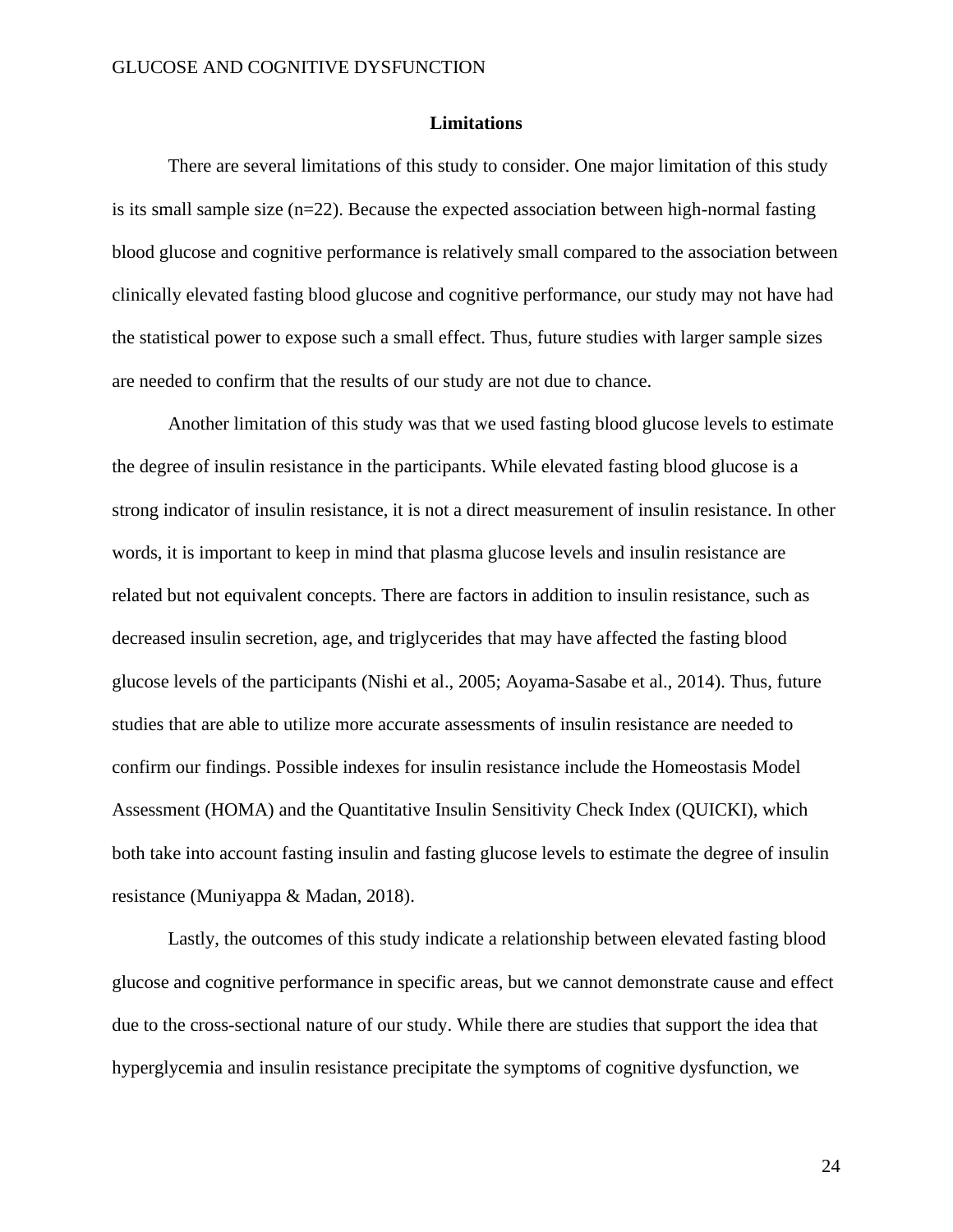cannot exclude the possibility that the early CNS defects associated with cognitive dysfunction are what give rise to metabolic dysfunction. In addition to this possibility, it is likely that there are additional factors mediating the relationship between insulin resistance and cognitive dysfunction. Our study addressed the effects of aging and obesity on both insulin resistance and cognition. Other factors that were not addressed but that fall under the category of metabolic syndrome risk-factors include hypertension, dyslipidemia, abdominal obesity, and impaired cerebral vasculature (Panza et al., 2010).

#### **Conclusions**

In summary, the results of this study indicate that fasting blood glucose levels at the higher end of the normal range may still negatively impact cognition in older adults, particularly seen in measures of subjective cognitive functioning and executive functioning. Preliminary fMRI imaging data also indicates the need for future research examining if there are any changes in brain activation associated with elevated fasting blood glucose levels during memory tasks, as this may be indicative of decreased neural efficiency in this population. Future studies with larger sample sizes are needed to better understand the relationship between impaired glucose tolerance, insulin signaling, and cognitive dysfunction in older adults. Given that dementia and Type 2 diabetes are both characterized by long prodromal periods, it is particularly important to identify and address risk factors early to prevent disease progression. The outcome of this study and additional studies may help to inform new blood glucose control guidelines in healthcare, as even the higher end of the normal blood glucose range may be associated with cognitive decline.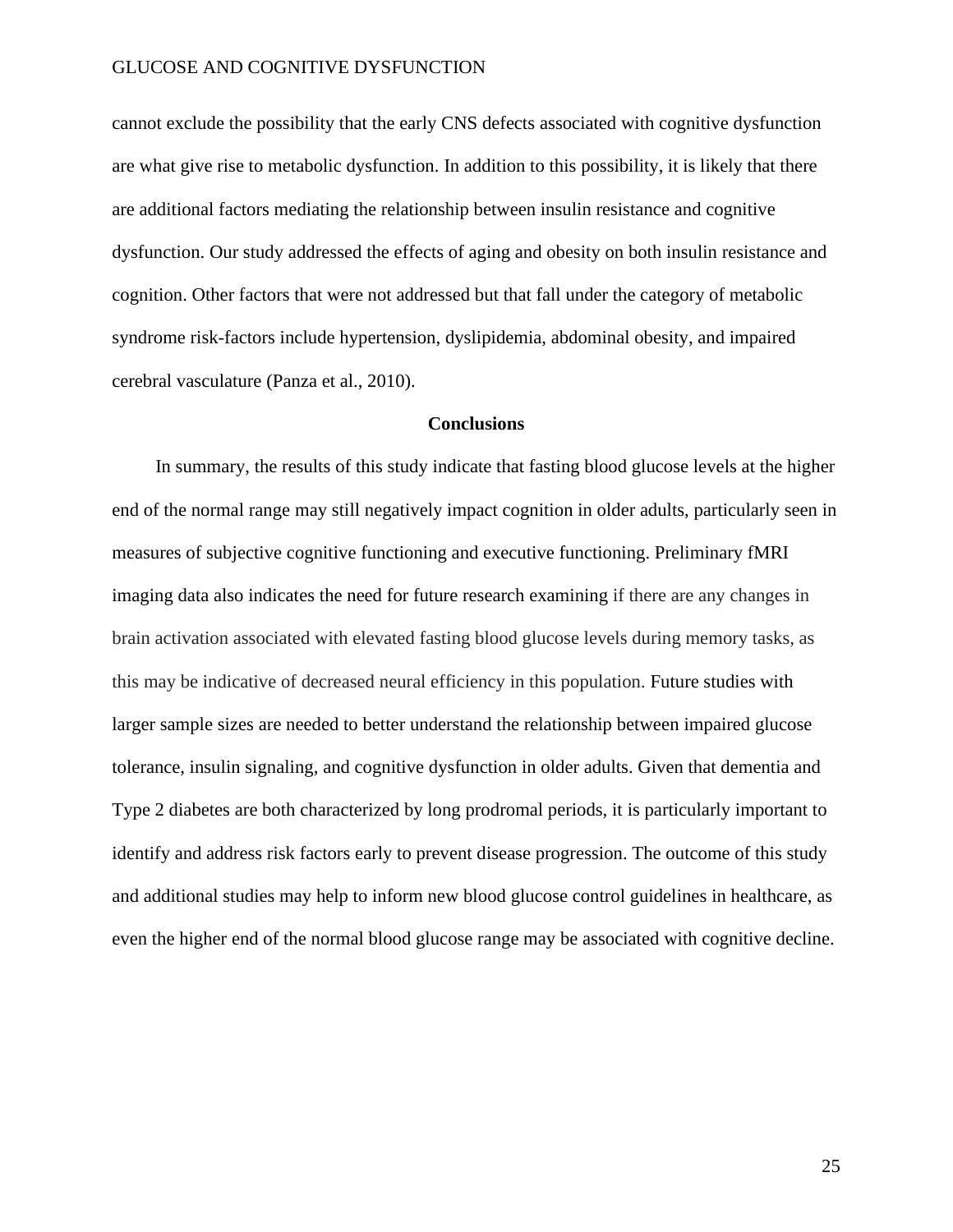## **Acknowledgements**

Special thank you to Julie Dumas, Olivia Nop, and Anna Senft-Miller for their support and guidance.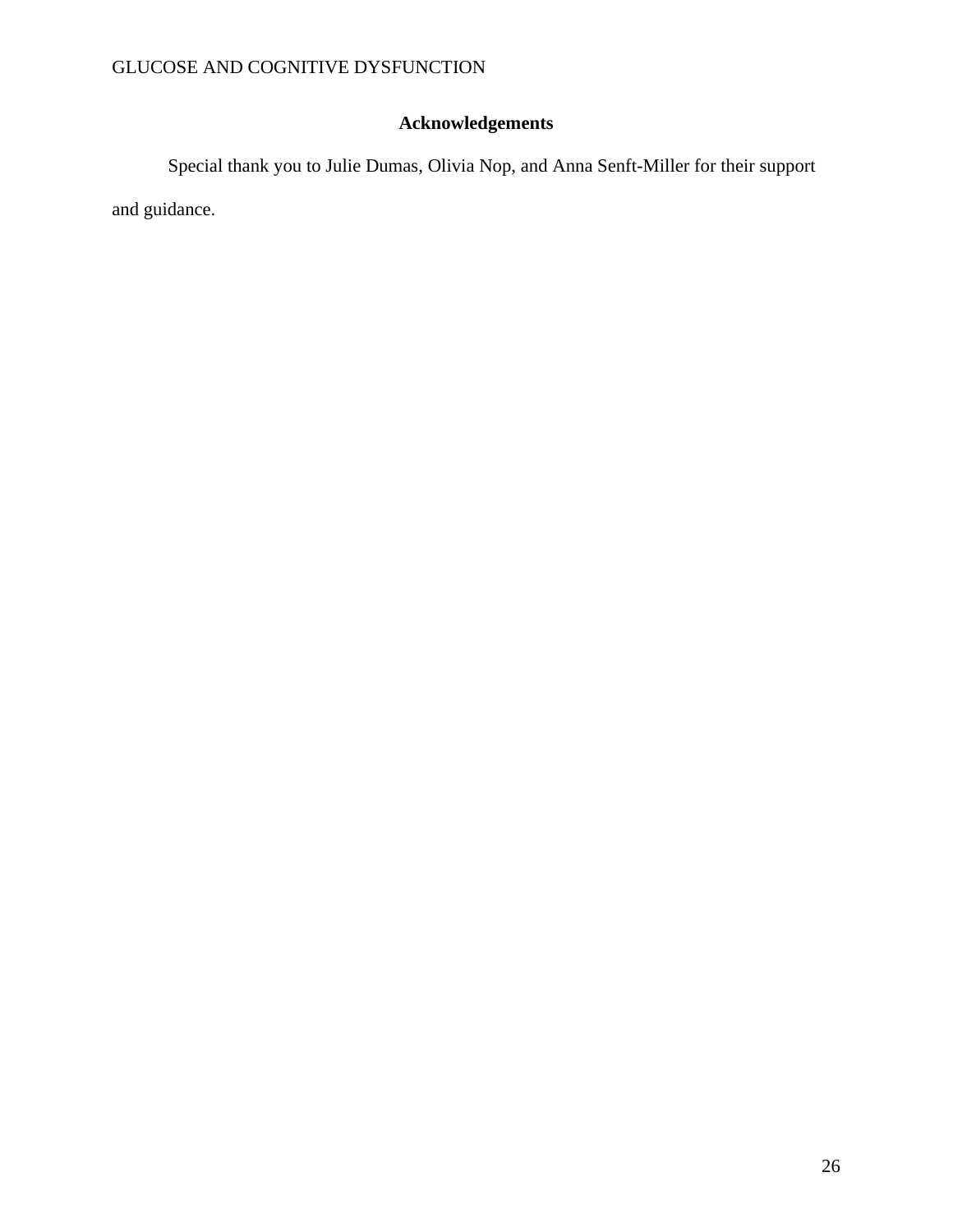#### References

- Abbatecola, A. M., Paolisso, G., Lamponi, M., Bandinelli, S., Lauretani, F., Launer, L., & Ferrucci, L. (2004). Insulin resistance and executive dysfunction in older persons. *Journal of the American Geriatrics Society*, *52*(10), 1713–1718. https://doi.org/10.1111/j.1532-
- Anstey, K. J., Cherbuin, N., Budge, M., & Young, J. (2011). Body mass index in midlife and late-life as a risk factor for dementia: a meta-analysis of prospective studies. *Obesity reviews : an official journal of the International Association for the Study of Obesity*, *12*(5), e426–e437.<https://doi.org/10.1111/j.1467-789X.2010.00825.x>
- Aoyama-Sasabe, S., Xin, X., Taniguchi, A., Nakai, Y., Mitsui, R., Tsuji, H., Yabe, D., Yasuda, K., Kurose, T., Inagaki, N., Seino, Y., & Fukushima, M. (2014). Relationship and factors responsible for regulating fasting and post-challenge plasma glucose levels in the early stage development of type 2 diabetes mellitus. *Journal of diabetes investigation*, *5*(6), 663–670. https://doi.org/10.1111/jdi.12239
- Banks, W. A., Owen, J. B., & Erickson, M. A. (2012). Insulin in the brain: there and back again. *Pharmacology & therapeutics*, *136*(1), 82–93. <https://doi.org/10.1016/j.pharmthera.2012.07.006>
- Baskin, D. G., Figlewicz, D. P., Woods, S. C., Porte, D., Jr, & Dorsa, D. M. (1987). Insulin in the brain. *Annual review of physiology*, *49*, 335–347. <https://doi.org/10.1146/annurev.ph.49.030187.002003>
- Beck, A. T., Steer, R. A., & Brown, G. (1996). *Beck Depression Inventory–II* [Database record]. APA PsycTests. [https://doi.org/10.1037/t00742-000](https://psycnet.apa.org/doi/10.1037/t00742-000)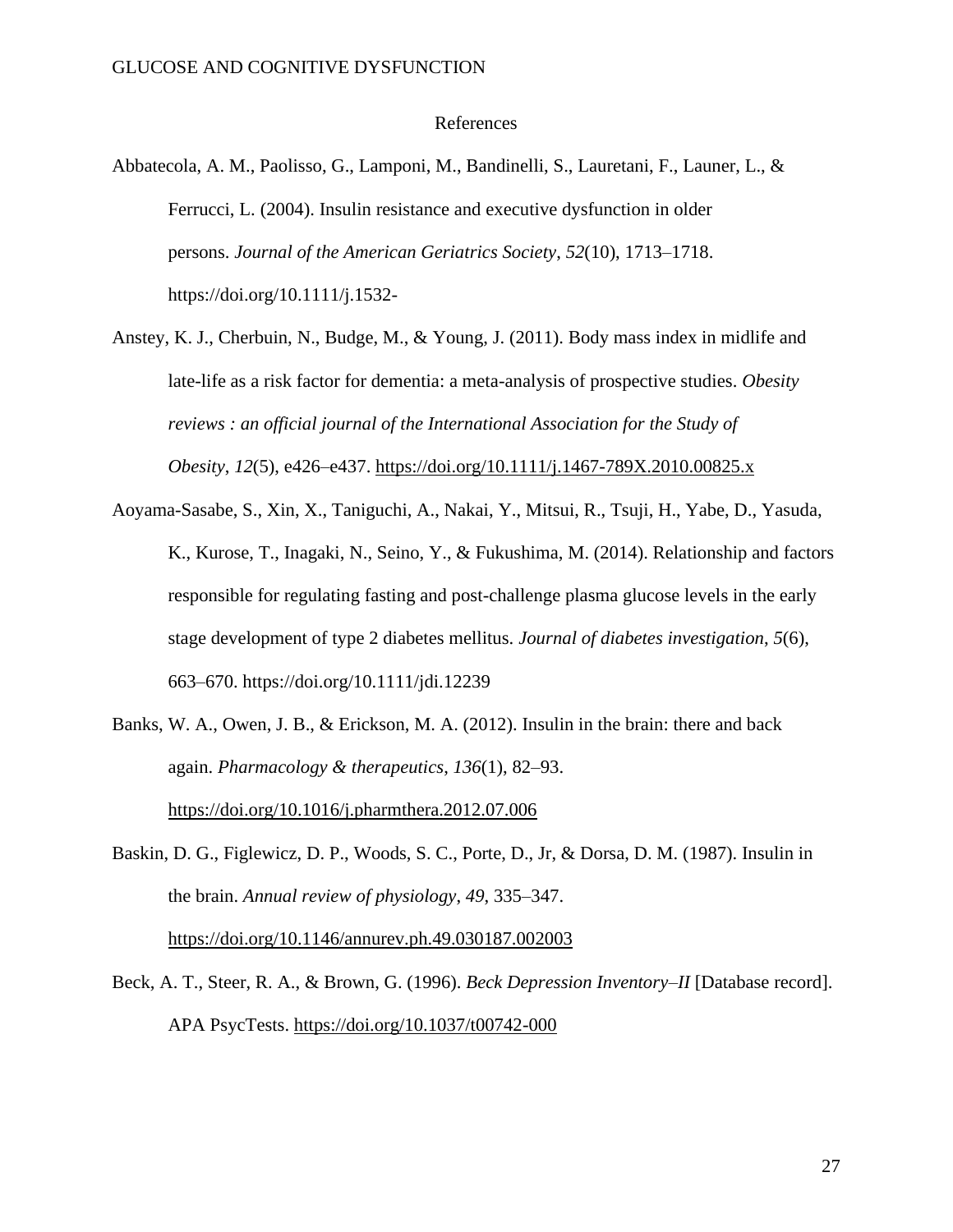- Benedict, C., Brooks, S. J., Kullberg, J., Burgos, J., Kempton, M. J., Nordenskjöld, R., Nylander, R., Kilander, L., Craft, S., Larsson, E. M., Johansson, L., Ahlström, H., Lind, L., & Schiöth, H. B. (2012). Impaired insulin sensitivity as indexed by the HOMA score is associated with deficits in verbal fluency and temporal lobe gray matter volume in the elderly. *Diabetes care*, *35*(3), 488–494. https://doi.org/10.2337/dc11-2075
- Benito-León, J., Mitchell, A. J., Hernández-Gallego, J., & Bermejo-Pareja, F. (2013). Obesity and impaired cognitive functioning in the elderly: a population-based cross-sectional study (NEDICES). *European journal of neurology*, *20*(6), 899–e77. <https://doi.org/10.1111/ene.12083>
- Blázquez, E., Velázquez, E., Hurtado-Carneiro, V., & Ruiz-Albusac, J. M. (2014). Insulin in the brain: its pathophysiological implications for States related with central insulin resistance, type 2 diabetes and Alzheimer's disease. *Frontiers in endocrinology*, *5*, 161. https://doi.org/10.3389/fendo.2014.00161
- Chiu, S. L., & Cline, H. T. (2010). Insulin receptor signaling in the development of neuronal structure and function. *Neural development*, *5*, 7. https://doi.org/10.1186/1749-8104-5-7
- Cholerton, B., Baker, L. D., & Craft, S. (2013). Insulin, cognition, and dementia. *European journal of pharmacology*, *719*(1-3), 170–179.

<https://doi.org/10.1016/j.ejphar.2013.08.008>

- Cohen, J. D., Perlstein, W. M., Braver, T. S., Nystrom, L. E., Noll, D. C., Jonides, J., & Smith, E. E. (1997). Temporal dynamics of brain activation during a working memory task. *Nature*, *386*(6625), 604–608. https://doi.org/10.1038/386604a0
- Cowie, C. C., Rust, K. F., Byrd-Holt, D. D., Eberhardt, M. S., Flegal, K. M., Engelgau, M. M., Saydah, S. H., Williams, D. E., Geiss, L. S., & Gregg, E. W. (2006). Prevalence of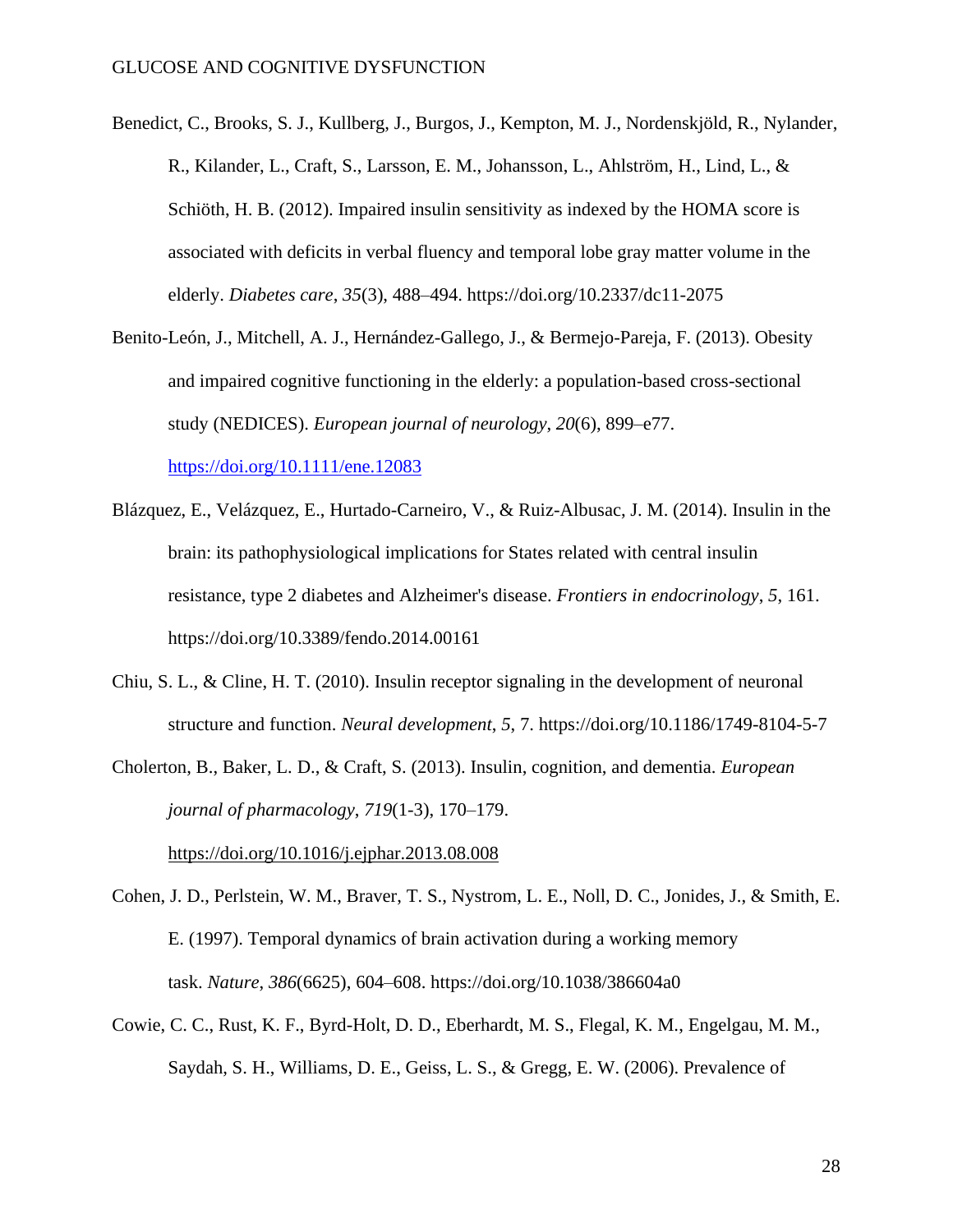diabetes and impaired fasting glucose in adults in the U.S. population: National Health And Nutrition Examination Survey 1999-2002. *Diabetes care*, *29*(6), 1263–1268. https://doi.org/10.2337/dc06-0062

- Craik, F. I., Luo, L., & Sakuta, Y. (2010). Effects of aging and divided attention on memory for items and their contexts. *Psychology and aging*, *25*(4), 968–979. https://doi.org/10.1037/a0020276
- Delis DC, Kaplan E, Kramer JH. (2001). D-KEFS Executive Function System: Examiner's Manual. San Antonio, TX: Psychological Corporation.
- Delis, D. C., Kaplan, E., & Kramer, J. H. (2001). *Delis-Kaplan Executive Function System (D– KEFS)* [Database record]. APA PsycTests.

Dugger, B. N., & Dickson, D. W. (2017). Pathology of Neurodegenerative Diseases. *Cold Spring Harbor perspectives in biology*, *9*(7), a028035.

<https://doi.org/10.1101/cshperspect.a028035>

Dumas, J. A., Kutz, A. M., Naylor, M. R., Johnson, J. V., & Newhouse, P. A. (2010). Increased memory load-related frontal activation after estradiol treatment in postmenopausal women. *Hormones and behavior*, *58*(5), 929–935. <https://doi.org/10.1016/j.yhbeh.2010.09.003>

Dumas, J. A., Kutz, A. M., Naylor, M. R., Johnson, J. V., & Newhouse, P. A. (2012). Estradiol treatment altered anticholinergic-related brain activation during working memory in postmenopausal women. *NeuroImage*, *60*(2), 1394–1403. https://doi.org/10.1016/j.neuroimage.2012.01.043

Dumas, J. A., Makarewicz, J. A., Bunn, J., Nickerson, J., & McGee, E. (2018). Dopaminedependent cognitive processes after menopause: the relationship between COMT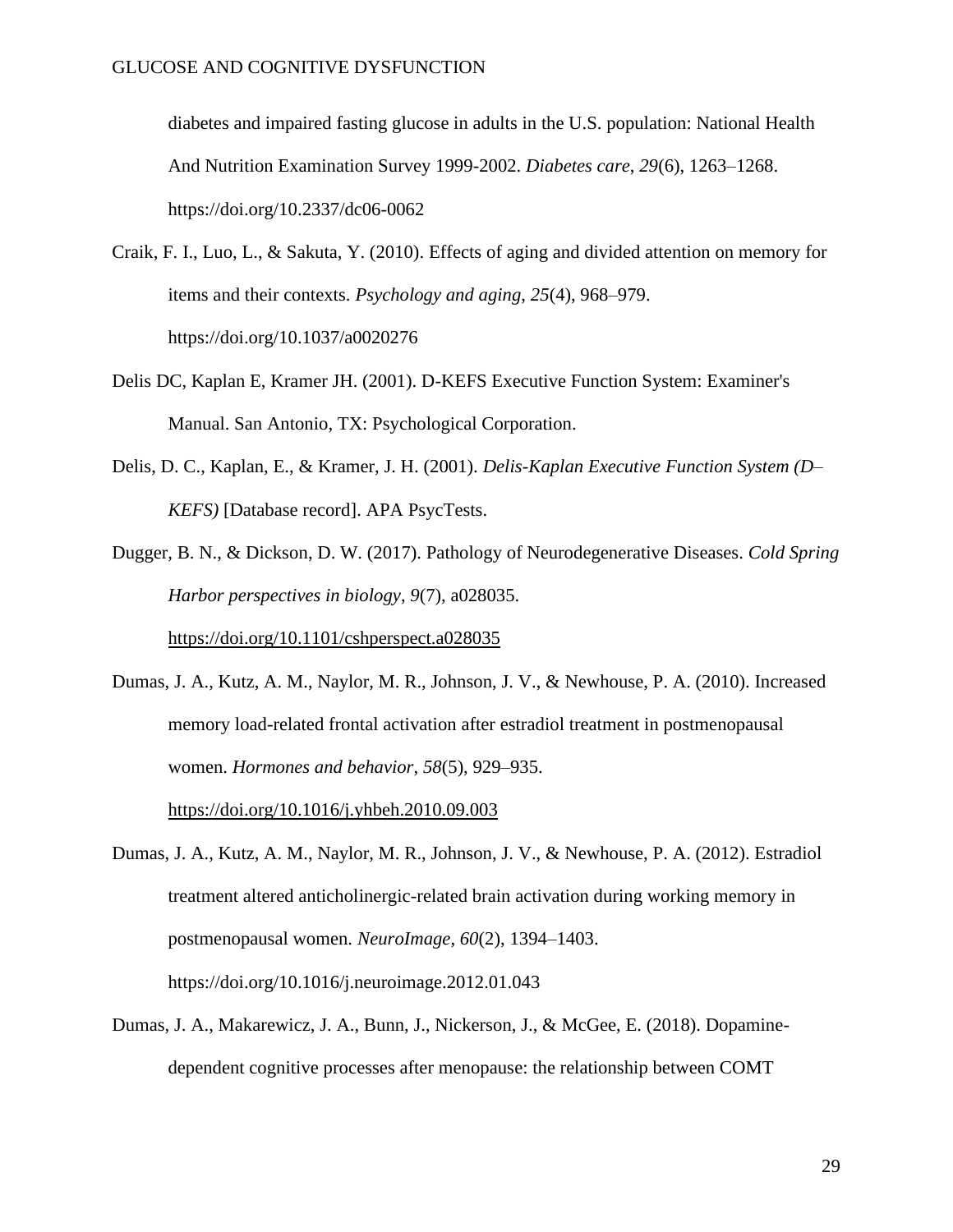genotype, estradiol, and working memory. *Neurobiology of aging*, *72*, 53–61. <https://doi.org/10.1016/j.neurobiolaging.2018.08.009>

- Ekblad, L. L., Rinne, J. O., Puukka, P. J., Laine, H. K., Ahtiluoto, S. E., Sulkava, R. O., Viitanen, M. H., & Jula, A. M. (2015). Insulin resistance is associated with poorer verbal fluency performance in women. *Diabetologia*, *58*(11), 2545–2553. <https://doi.org/10.1007/s00125-015-3715-4>
- Ekblad, L. L., Rinne, J. O., Puukka, P., Laine, H., Ahtiluoto, S., Sulkava, R., Viitanen, M., & Jula, A. (2017). Insulin Resistance Predicts Cognitive Decline: An 11-Year Follow-up of a Nationally Representative Adult Population Sample. *Diabetes care*, *40*(6), 751–758. https://doi.org/10.2337/dc16-2001
- Enzinger, C., Fazekas, F., Matthews, P. M., Ropele, S., Schmidt, H., Smith, S., & Schmidt, R. (2005). Risk factors for progression of brain atrophy in aging: six-year follow-up of normal subjects. *Neurology*, *64*(10), 1704–1711. https://doi.org/10.1212/01.WNL.0000161871.83614.BB
- First, MB., et al. (2015). Structured Clinical Interview for DSM-5—Research Version (SCID-5 for DSM-5, Research Version; SCID-5-RV). Arlington, VA: American Psychiatric Association.
- Forn, C., Ripollés, P., Cruz-Gómez, A. J., Belenguer, A., González-Torre, J. A., & Avila, C. (2013). Task-load manipulation in the Symbol Digit Modalities Test: an alternative measure of information processing speed. *Brain and cognition*, *82*(2), 152–160. https://doi.org/10.1016/j.bandc.2013.04.003
- Gray, S. M., Meijer, R. I., & Barrett, E. J. (2014). Insulin regulates brain function, but how does it get there?. *Diabetes*, *63*(12), 3992–3997.<https://doi.org/10.2337/db14-0340>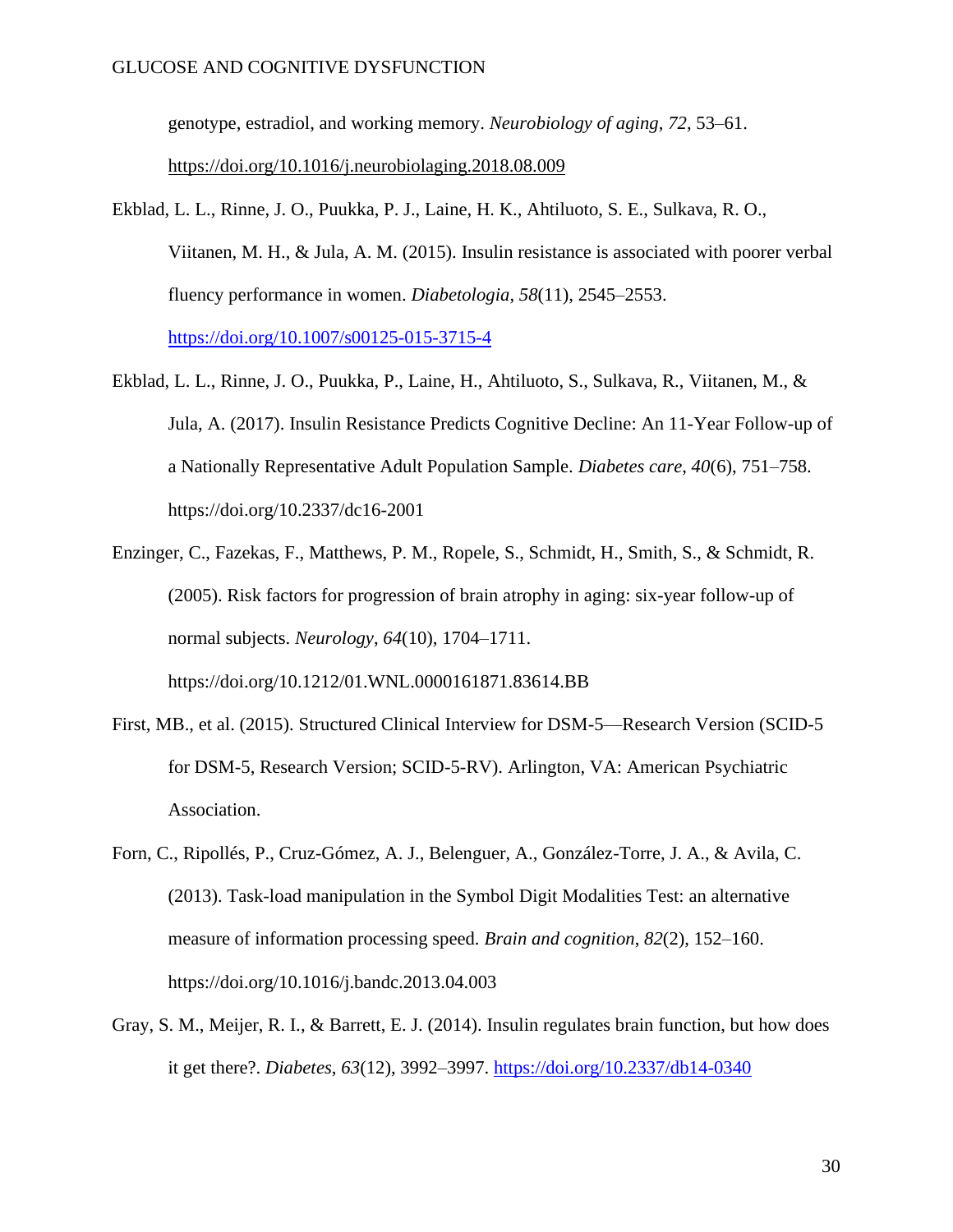- Greicius, M. D., Krasnow, B., Reiss, A. L., & Menon, V. (2003). Functional connectivity in the resting brain: a network analysis of the default mode hypothesis. *Proceedings of the National Academy of Sciences of the United States of America*, *100*(1), 253–258. <https://doi.org/10.1073/pnas.0135058100>
- Han, H., & Glenn, A. L. (2018). Evaluating methods of correcting for multiple comparisons implemented in SPM12 in social neuroscience fMRI studies: an example from moral psychology. *Social neuroscience*, *13*(3), 257–267. https://doi.org/10.1080/17470919.2017.1324521
- Hasselbalch, S. G., Knudsen, G. M., Videbaek, C., Pinborg, L. H., Schmidt, J. F., Holm, S., & Paulson, O. B. (1999). No effect of insulin on glucose blood-brain barrier transport and cerebral metabolism in humans. *Diabetes*, *48*(10), 1915–1921.

<https://doi.org/10.2337/diabetes.48.10.1915>

- He, X. S., Wang, Z. X., Zhu, Y. Z., Wang, N., Hu, X., Zhang, D. R., Zhu, D. F., & Zhou, J. N. (2015). Hyperactivation of working memory-related brain circuits in newly diagnosed middle-aged type 2 diabetics. *Acta diabetologica*, *52*(1), 133–142. https://doi.org/10.1007/s00592-014-0618-7
- Ho, L., Qin, W., Pompl, P. N., Xiang, Z., Wang, J., Zhao, Z., Peng, Y., Cambareri, G., Rocher, A., Mobbs, C. V., Hof, P. R., & Pasinetti, G. M. (2004). Diet-induced insulin resistance promotes amyloidosis in a transgenic mouse model of Alzheimer's disease. *FASEB journal : official publication of the Federation of American Societies for Experimental Biology*, *18*(7), 902–904. https://doi.org/10.1096/fj.03-0978fje
- Hoyer S. (2002). The aging brain. Changes in the neuronal insulin/insulin receptor signal transduction cascade trigger late-onset sporadic Alzheimer disease (SAD). A mini-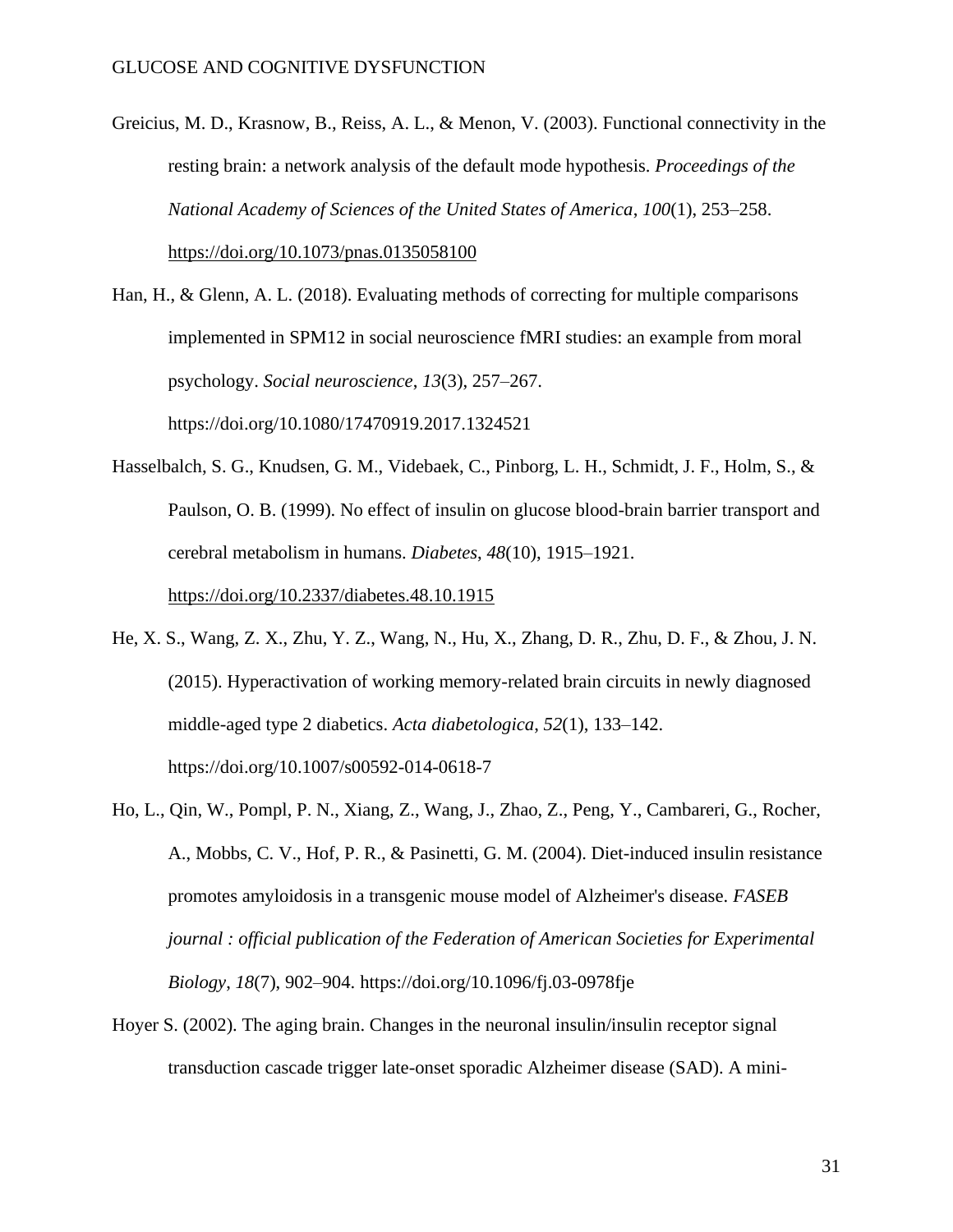review. *Journal of neural transmission (Vienna, Austria : 1996)*, *109*(7-8), 991–1002. <https://doi.org/10.1007/s007020200082>

- Kahn, B. B., & Flier, J. S. (2000). Obesity and insulin resistance. *The Journal of clinical investigation*, *106*(4), 473–481. https://doi.org/10.1172/JCI10842
- Kanaya, A. M., Barrett-Connor, E., Gildengorin, G., & Yaffe, K. (2004). Change in cognitive function by glucose tolerance status in older adults: a 4-year prospective study of the Rancho Bernardo study cohort. *Archives of internal medicine*, *164*(12), 1327–1333. https://doi.org/10.1001/archinte.164.12.1327
- Kodl, C. T., & Seaquist, E. R. (2008). Cognitive dysfunction and diabetes mellitus. *Endocrine reviews*, *29*(4), 494–511.<https://doi.org/10.1210/er.2007-0034>
- Kong, S. H., Park, Y. J., Lee, J. Y., Cho, N. H., & Moon, M. K. (2018). Insulin Resistance is Associated with Cognitive Decline Among Older Koreans with Normal Baseline Cognitive Function: A Prospective Community-Based Cohort Study. *Scientific reports*, *8*(1), 650.<https://doi.org/10.1038/s41598-017-18998-0>
- Koshino, H., Minamoto, T., Yaoi, K., Osaka, M., & Osaka, N. (2014). Coactivation of the Default Mode Network regions and Working Memory Network regions during task preparation. *Scientific reports*, *4*, 5954. https://doi.org/10.1038/srep05954
- Kullmann, S., Heni, M., Veit, R., Ketterer, C., Schick, F., Häring, H. U., Fritsche, A., & Preissl, H. (2012). The obese brain: association of body mass index and insulin sensitivity with resting state network functional connectivity. *Human brain mapping*, *33*(5), 1052–1061. https://doi.org/10.1002/hbm.21268
- Kuusisto, J., Koivisto, K., Mykkänen, L., Helkala, E. L., Vanhanen, M., Hänninen, T., Kervinen, K., Kesäniemi, Y. A., Riekkinen, P. J., & Laakso, M. (1997). Association between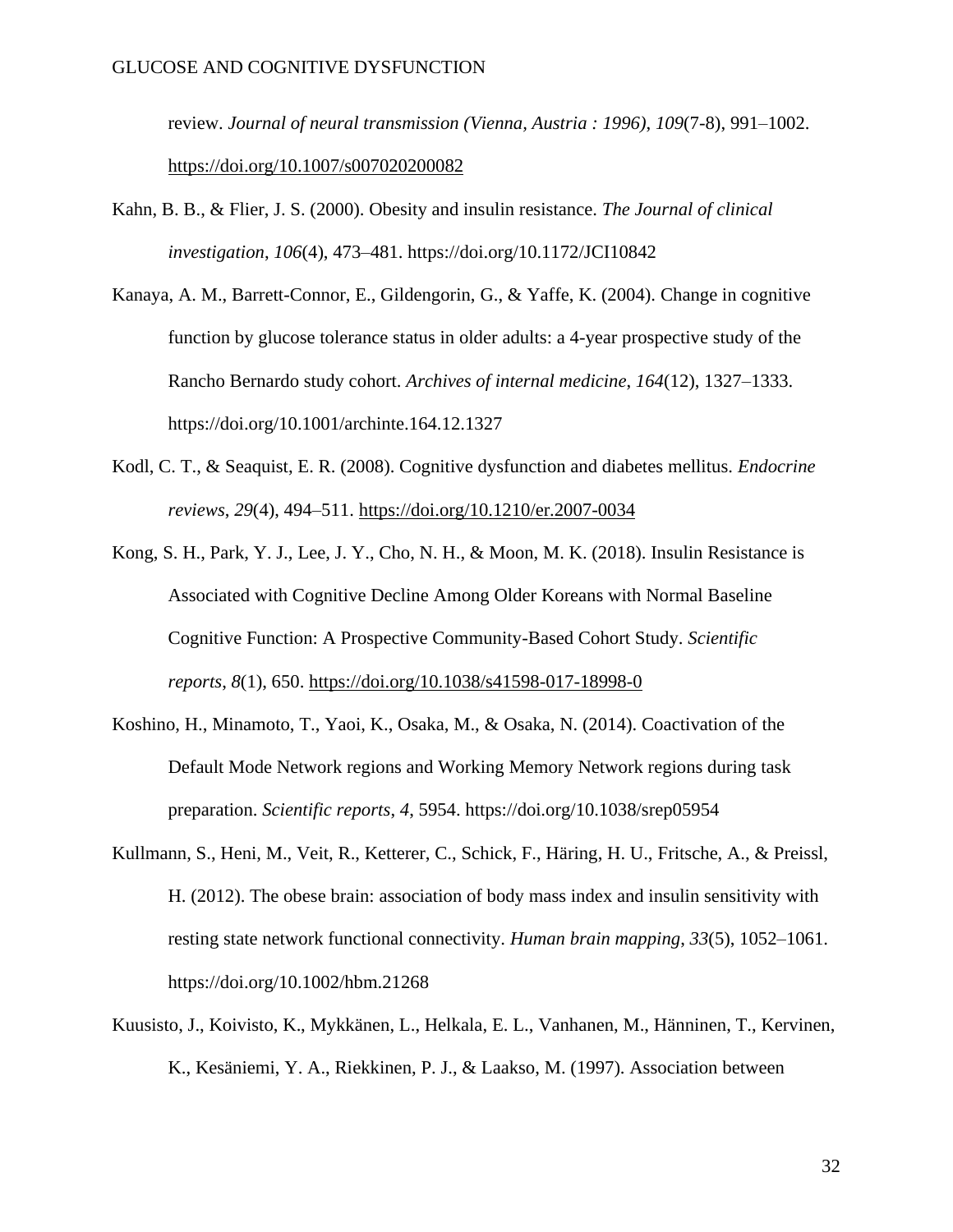features of the insulin resistance syndrome and Alzheimer's disease independently of apolipoprotein E4 phenotype: cross sectional population based study. *BMJ (Clinical research ed.)*, *315*(7115), 1045–1049.<https://doi.org/10.1136/bmj.315.7115.1045>

- Laws, S.M., Gaskin, S., Woodfield, A. et al*.* (2017). Insulin resistance is associated with reductions in specific cognitive domains and increases in CSF tau in cognitively normal adults. *Sci Rep.* 7(9766). https://doi.org/10.1038/s41598-017-09577-4
- Lee, S. H., Zabolotny, J. M., Huang, H., Lee, H., & Kim, Y. B. (2016). Insulin in the nervous system and the mind: Functions in metabolism, memory, and mood. *Molecular metabolism*, *5*(8), 589–601.<https://doi.org/10.1016/j.molmet.2016.06.011>
- Lefèbvre, P. J., & Scheen, A. J. (1999). Glucose metabolism and the postprandial state. *European journal of clinical investigation*, *29 Suppl 2*, 1–6. <https://doi.org/10.1046/j.1365-2362.1999.00003.x>
- Levin, B. E., & Sherwin, R. S. (2011). Peripheral glucose homeostasis: does brain insulin matter?. *The Journal of clinical investigation*, *121*(9), 3392–3395. <https://doi.org/10.1172/JCI59653>
- Ma, L., Wang, J., Li, Y. (2015). Insulin resistance and cognitive dysfunction. *Clinica Chimica Acta*, 444, 18-23. Doi: 10.1016/j.cca.2015.01.027.
- Marder, T. J., Flores, V. L., Bolo, N. R., Hoogenboom, W. S., Simonson, D. C., Jacobson, A. M., Foote, S. E., Shenton, M. E., Sperling, R. A., & Musen, G. (2014). Task-induced brain activity patterns in type 2 diabetes: a potential biomarker for cognitive decline. *Diabetes*, *63*(9), 3112–3119.
- Mattis, S. (1988). *Dementia Rating Scale professional manual.* Odessa, FL: Psychological Assessment Resources.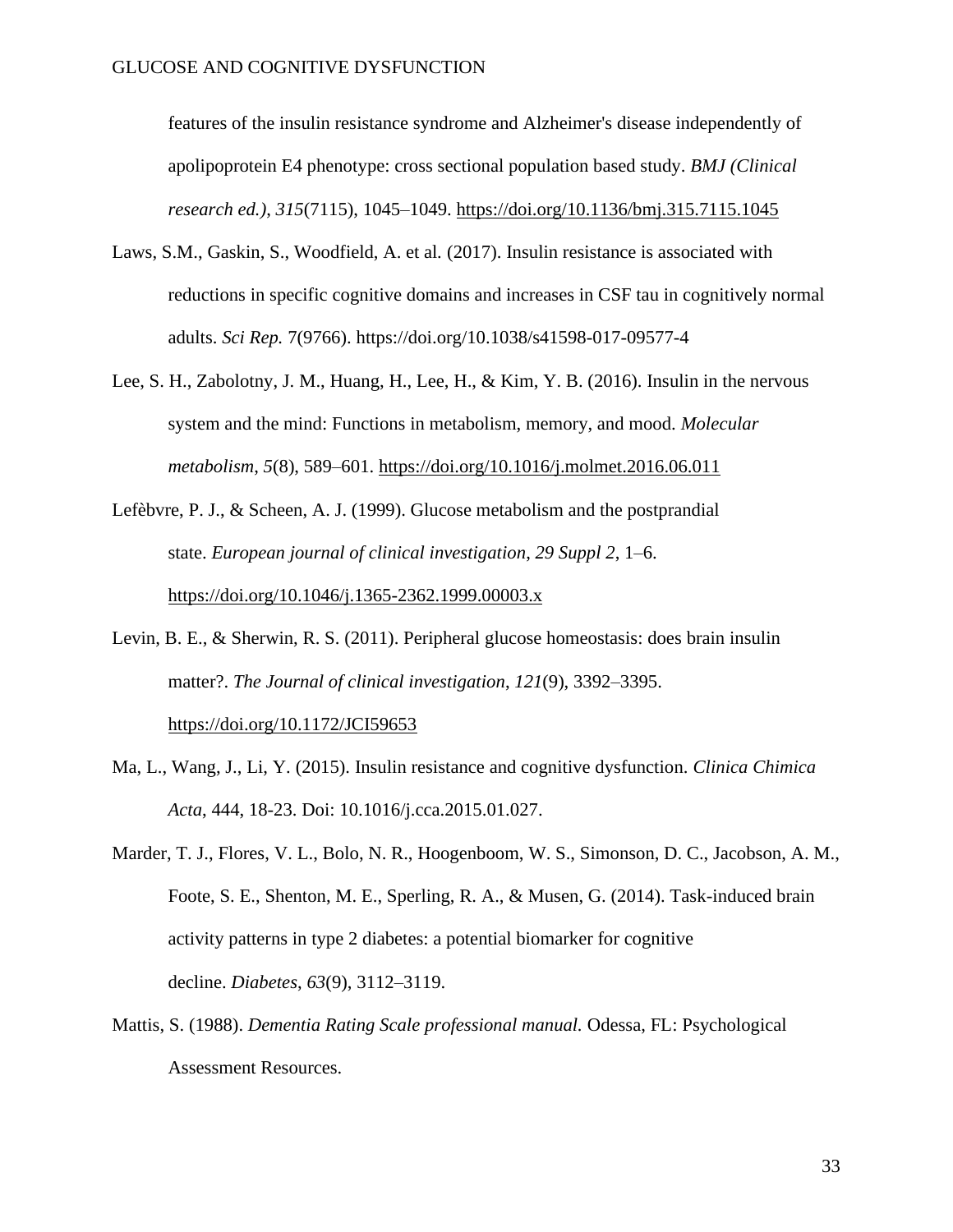- Meigs, J.B. (2003). Epidemiology of the insulin resistance syndrome. *Curr Diab Rep,* 3, 73–79. <https://doi.org/10.1007/s11892-003-0057-2>
- Meule A. (2017). Reporting and Interpreting Working Memory Performance in *n*-back Tasks. *Frontiers in psychology*, *8*, 352.<https://doi.org/10.3389/fpsyg.2017.00352>
- Moheet, A., Mangia, S., & Seaquist, E. R. (2015). Impact of diabetes on cognitive function and brain structure. *Annals of the New York Academy of Sciences*, *1353*, 60–71. https://doi.org/10.1111/nyas.12807
- Muller, D.C., Elahi, D., Tobin, J.D. (1996) Insulin response during the oral glucose tolerance test: The role of age, sex, body fat and the pattern of fat distribution. Aging Clin Exp Res. 8(13).<https://doi.org/10.1007/BF03340110>
- Muniyappa, R., & Madan, R. (2018). Assessing Insulin Sensitivity and Resistance in Humans. In K. R. Feingold (Eds.) et. al., *Endotext*. MDText.com, Inc.
- Musen, G., Jacobson, A. M., Bolo, N. R., Simonson, D. C., Shenton, M. E., McCartney, R. L., Flores, V. L., & Hoogenboom, W. S. (2012). Resting-state brain functional connectivity is altered in type 2 diabetes. *Diabetes*, *61*(9), 2375–2379. https://doi.org/10.2337/db11- 1669
- Neergaard, Jesper. (2017). Metabolic Syndrome, Insulin Resistance, and Cognitive Dysfunction: Does Your Metabolic Profile Affect Your Brain? *American Diabetes Association.* 66(7): 1957-1963.
- Neubauer, A. C., & Fink, A. (2009). Intelligence and neural efficiency. *Neuroscience and biobehavioral reviews*, *33*(7), 1004–1023.

<https://doi.org/10.1016/j.neubiorev.2009.04.001>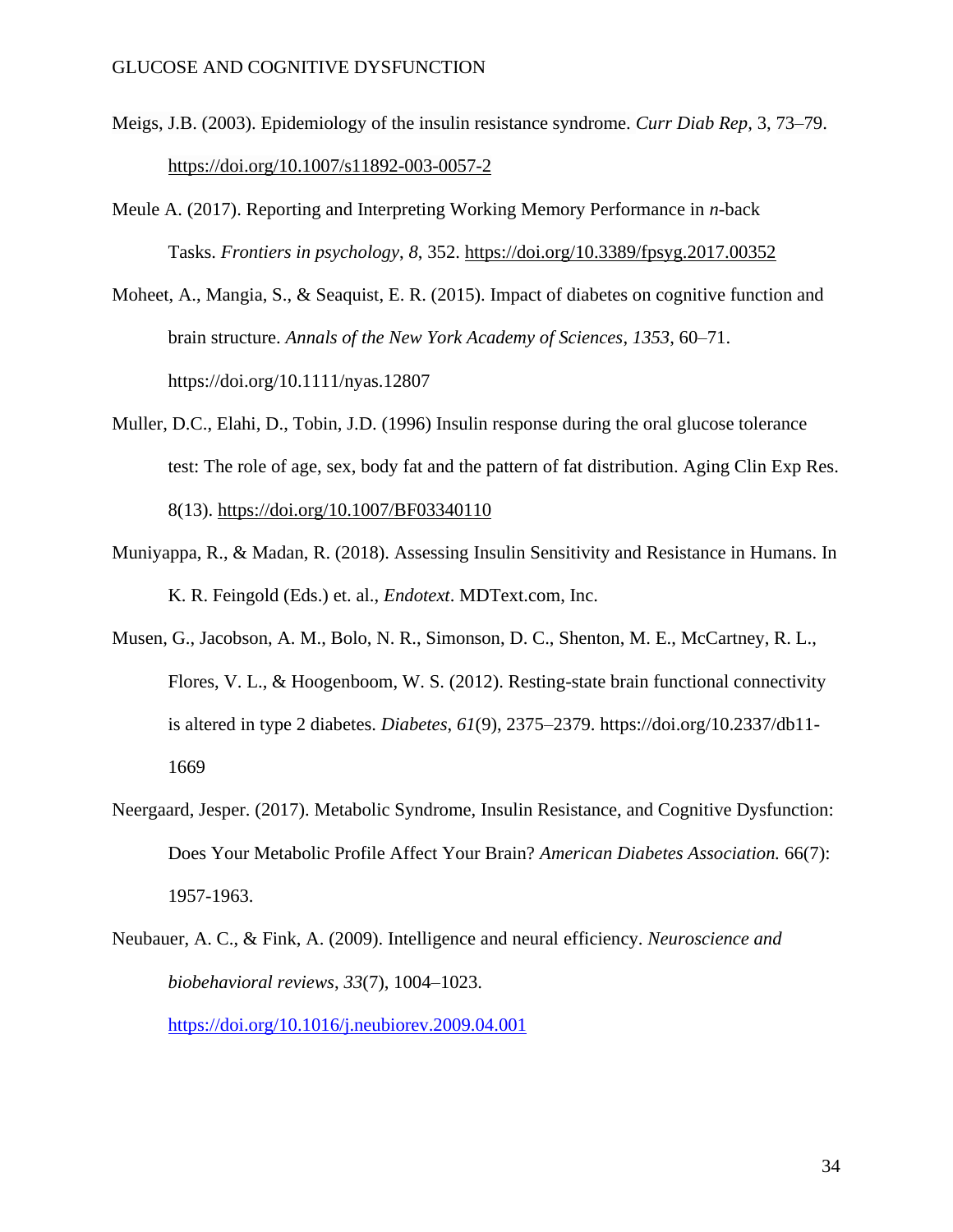- Nishi, Y., Fukushima, M., Suzuki, H., Mitsui, R., Ueda, N., Taniguchi, A., Nakai, Y., Kawakita, T., Kurose, T., Seino, Y., & Yamada, Y. (2005). Insulin secretion and insulin sensitivity in Japanese subjects with impaired fasting glucose and isolated fasting hyperglycemia. *Diabetes research and clinical practice*, *70*(1), 46–52. https://doi.org/10.1016/j.diabres.2005.02.015
- Palta, P., Schneider, A. L., Biessels, G. J., Touradji, P., & Hill-Briggs, F. (2014). Magnitude of cognitive dysfunction in adults with type 2 diabetes: a meta-analysis of six cognitive domains and the most frequently reported neuropsychological tests within domains. *Journal of the International Neuropsychological Society: JINS*, *20*(3), 278–291. <https://doi.org/10.1017/S1355617713001483>
- Panza, F., Frisardi, V., Capurso, C., Imbimbo, B. P., Vendemiale, G., Santamato, A., D'Onofrio, G., Seripa, D., Sancarlo, D., Pilotto, A., & Solfrizzi, V. (2010). Metabolic syndrome and cognitive impairment: current epidemiology and possible underlying mechanisms. *Journal of Alzheimer's disease : JAD*, *21*(3), 691–724. https://doi.org/10.3233/JAD-2010-09
- Parfenov, V. A., Zakharov, V. V., Kabaeva, A. R., & Vakhnina, N. V. (2020). Subjective cognitive decline as a predictor of future cognitive decline: a systematic review. *Dementia & neuropsychologia*, *14*(3), 248–257. [https://doi.org/10.1590/1980-](https://doi.org/10.1590/1980-57642020dn14-030007) [57642020dn14-030007](https://doi.org/10.1590/1980-57642020dn14-030007)
- Piccoli, T., Valente, G., Linden, D. E., Re, M., Esposito, F., Sack, A. T., & Di Salle, F. (2015). The default mode network and the working memory network are not anti-correlated during all phases of a working memory task. *PloS one*, *10*(4), e0123354. https://doi.org/10.1371/journal.pone.0123354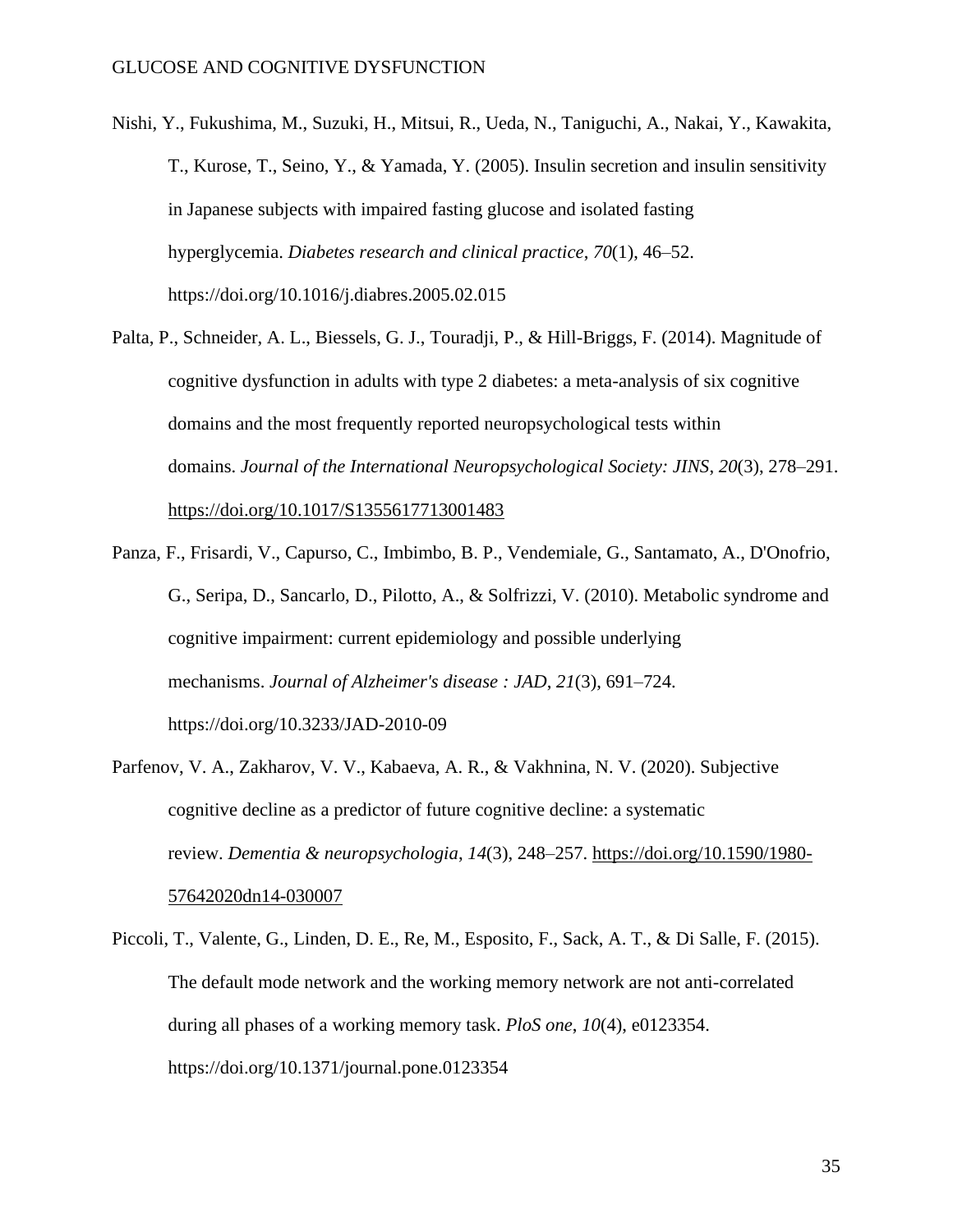- Pomytkin, I., Costa-Nunes, J. P., Kasatkin, V., Veniaminova, E., Demchenko, A., Lyundup, A., Lesch, K. P., Ponomarev, E. D., & Strekalova, T. (2018). Insulin receptor in the brain: Mechanisms of activation and the role in the CNS pathology and treatment. *CNS neuroscience & therapeutics*, *24*(9), 763–774.<https://doi.org/10.1111/cns.12866>
- Qizilbash, N., Gregson, J., Johnson, M. E., Pearce, N., Douglas, I., Wing, K., Evans, S., & Pocock, S. J. (2015). BMI and risk of dementia in two million people over two decades: a retrospective cohort study. *The lancet. Diabetes & endocrinology*, *3*(6), 431–436. <https://doi.org/10.1016/S2213->
- Randolph C, Tierney MC, Mohr E, Chase TN. The Repeatable Battery for the Assessment of Neuropsychological Status (RBANS): preliminary clinical validity. J Clin Exp Neuropsychol (1998) 20(3):310–9. 10.1076/jcen.20.3.310.823.
- Rattanabannakit, C., Risacher, S. L., Gao, S., Lane, K. A., Brown, S. A., McDonald, B. C., Unverzagt, F. W., Apostolova, L. G., Saykin, A. J., & Farlow, M. R. (2016). The Cognitive Change Index as a Measure of Self and Informant Perception of Cognitive Decline: Relation to Neuropsychological Tests. *Journal of Alzheimer's disease : JAD*, *51*(4), 1145–1155. https://doi.org/10.3233/JAD-150729
- Reisberg, B., Ferris, S. H., de Leon, M. J., & Crook, T. (1982). The Global Deterioration Scale for assessment of primary degenerative dementia. *The American journal of psychiatry*, *139*(9), 1136–1139.<https://doi.org/10.1176/ajp.139.9.1136>
- Reisberg, B., & Ferris, S. H. (1988). Brief Cognitive Rating Scale (BCRS). *Psychopharmacology bulletin*, *24*(4), 629–636.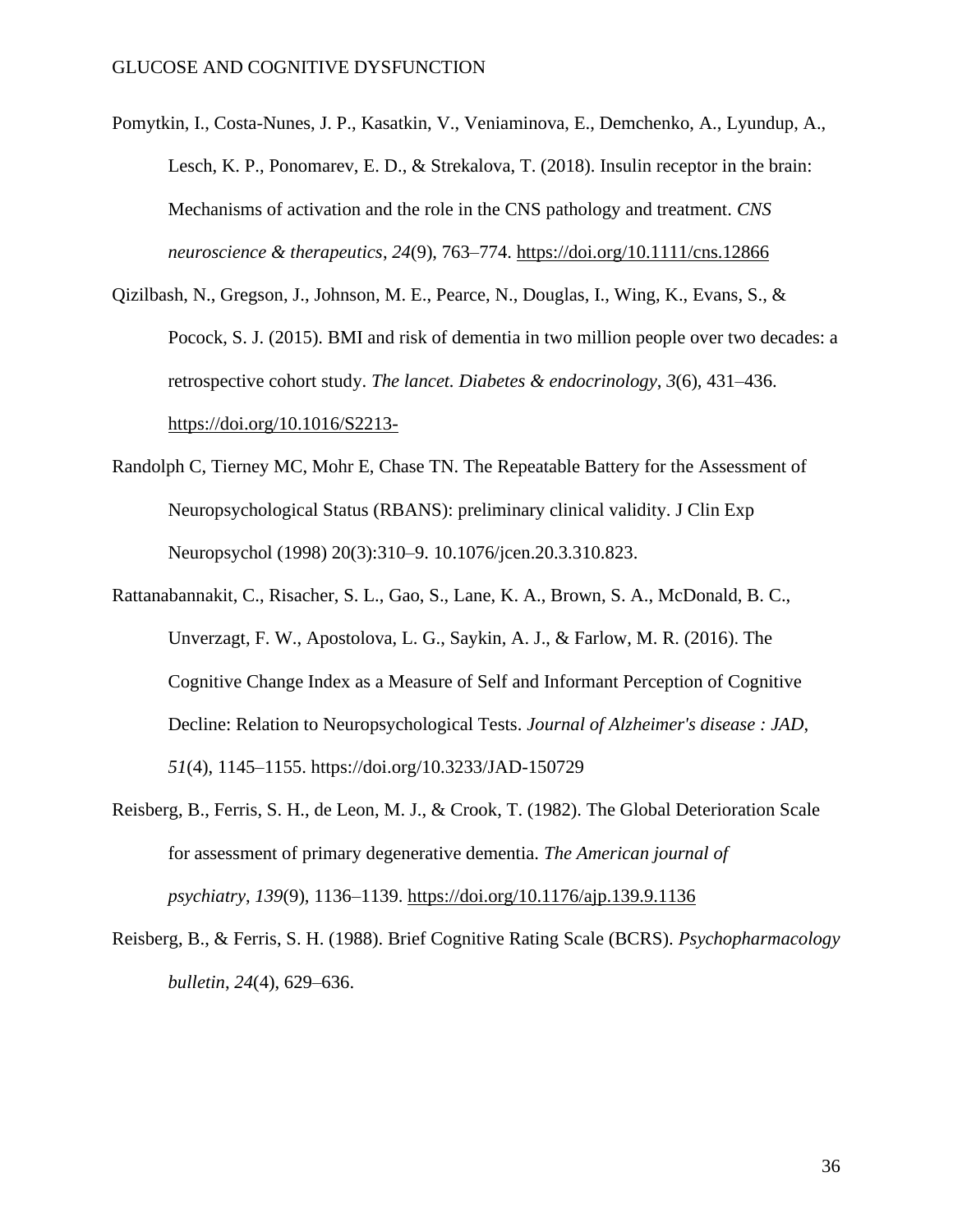- Salthouse T. A. (1996). The processing-speed theory of adult age differences in cognition. *Psychological review*, *103*(3), 403–428. https://doi.org/10.1037/0033- 295x.103.3.403
- Saltiel, A. R., & Kahn, C. R. (2001). Insulin signalling and the regulation of glucose and lipid metabolism. *Nature*, *414*(6865), 799–806.<https://doi.org/10.1038/414799a>
- Saklayen M. G. (2018). The Global Epidemic of the Metabolic Syndrome. *Current hypertension reports*, *20*(2), 12. https://doi.org/10.1007/s11906-018-0812-z
- Saykin, A. J., Wishart, H. A., Rabin, L. A., Santulli, R. B., Flashman, L. A., West, J. D., McHugh, T. L., & Mamourian, A. C. (2006). Older adults with cognitive complaints show brain atrophy similar to that of amnestic MCI. *Neurology*, *67*(5), 834–842. <https://doi.org/10.1212/01.wnl.0000234032.77541.a2>
- Schuur, M., Henneman, P., van Swieten, J. C., Zillikens, M. C., de Koning, I., Janssens, A. C., Witteman, J. C., Aulchenko, Y. S., Frants, R. R., Oostra, B. A., van Dijk, K. W., & van Duijn, C. M. (2010). Insulin-resistance and metabolic syndrome are related to executive function in women in a large family-based study. *European journal of epidemiology*, *25*(8), 561–568. https://doi.org/10.1007/s10654-010-9476-y
- Scott, R. D., Kritz-Silverstein, D., Barrett-Connor, E., & Wiederholt, W. C. (1998). The association of non-insulin-dependent diabetes mellitus and cognitive function in an older cohort. *Journal of the American Geriatrics Society*, *46*(10), 1217–1222. <https://doi.org/10.1111/j.1532->
- Seghier M. L. (2013). The angular gyrus: multiple functions and multiple subdivisions. *The Neuroscientist : a review journal bringing neurobiology, neurology and psychiatry*, *19*(1), 43–61. https://doi.org/10.1177/1073858412440596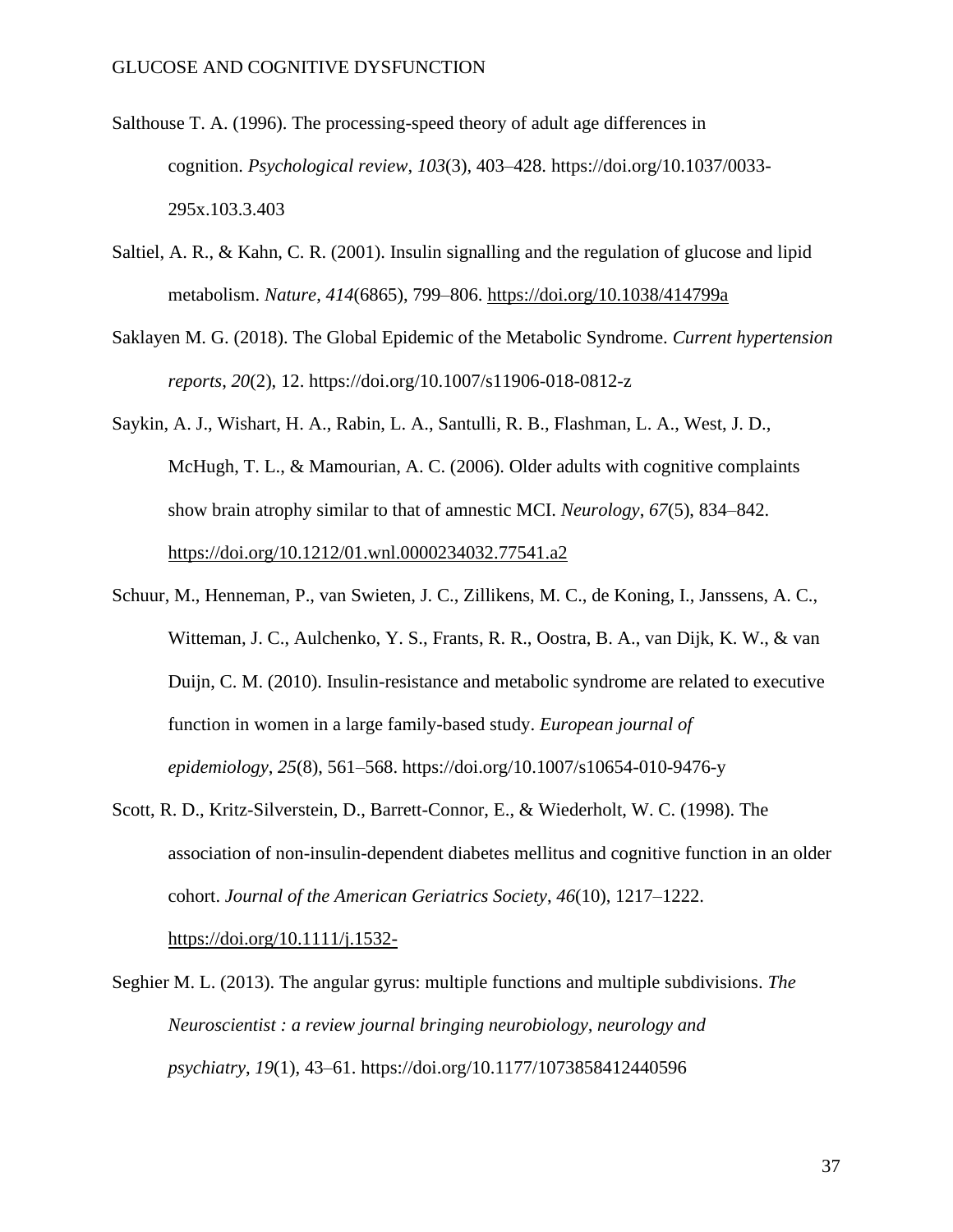- Setsompop K, Cohen-Adad J, Gagoski BA, Raij T, Yendiki A, Keil B, Wedeen VJ, Wald LL. (2012) Improving diffusion MRI using simultaneous multi-slice echo planar imaging. *NeuroImage*, 63, 569-80.
- Sperling RA, Bates JF, Cocchiarella AJ, Schacter DL, Rosen BR, Albert MS. (2001). Encoding novel face-name associations: a functional MRI study. Hum Brain Mapp,14,129-39.
- Steer, R. A., & Beck, A. T. (1997). *Beck Anxiety Inventory.* In C. P. Zalaquett & R. J. Wood (Eds.), *Evaluating stress: A book of resources* (p. 23–40). Scarecrow Education.
- Tarawneh, R., & Holtzman, D. M. (2012). The clinical problem of symptomatic Alzheimer disease and mild cognitive impairment. *Cold Spring Harbor perspectives in medicine*, *2*(5), a006148. https://doi.org/10.1101/cshperspect.a006148
- Vanhanen, M., Koivisto, K., Kuusisto, J., Mykkänen, L., Helkala, E. L., Hänninen, T., Riekkinen, P., Sr, Soininen, H., & Laakso, M. (1998). Cognitive function in an elderly population with persistent impaired glucose tolerance. *Diabetes care*, *21*(3), 398–402. <https://doi.org/10.2337/diacare.21.3.398>
- Weakley, A., & Schmitter-Edgecombe, M. (2014). Analysis of verbal fluency ability in Alzheimer's disease: the role of clustering, switching and semantic proximities. *Archives of clinical neuropsychology: the official journal of the National Academy of Neuropsychologists*, *29*(3), 256–268. https://doi.org/10.1093/arclin/acu010
- Wechsler, D. (2008). *Wechsler Adult Intelligence Scale* (4th ed.). San Antonio, TX: Pearson Assessment.
- Wechsler, D. (2011). *The test of premorbid function (TOPF)*. San Antonio, TX: The Psychological Corporation.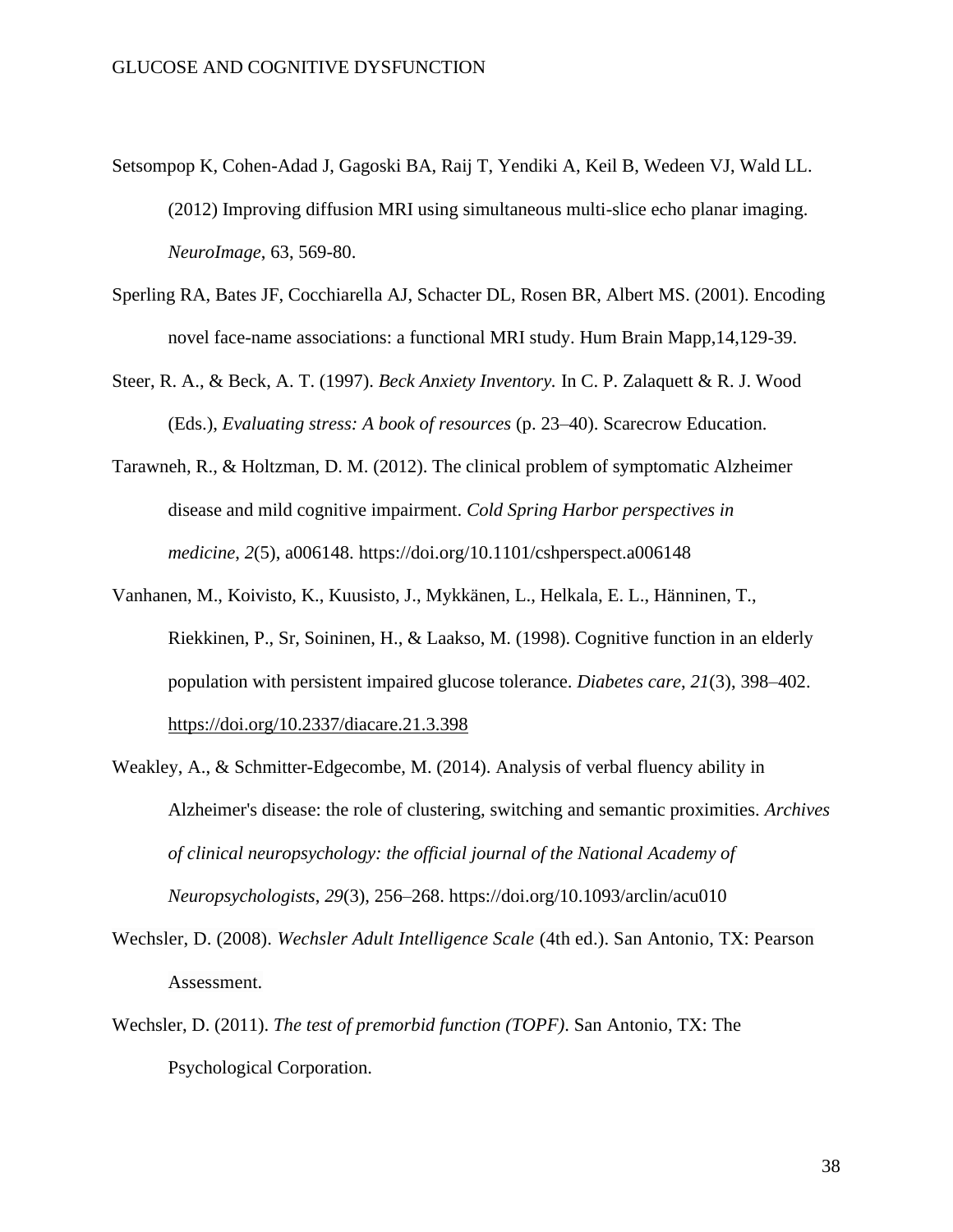Whitmer, R. A., Gustafson, D. R., Barrett-Connor, E., Haan, M. N., Gunderson, E. P., & Yaffe, K. (2008). Central obesity and increased risk of dementia more than three decades later. *Neurology*, *71*(14), 1057–1064.

<https://doi.org/10.1212/01.wnl.0000306313.89165.ef>

Wood, A. G., Chen, J., Moran, C., Phan, T., Beare, R., Cooper, K., Litras, S., & Srikanth, V. (2016). Brain Activation during Memory Encoding in Type 2 Diabetes Mellitus: A Discordant Twin Pair Study. *Journal of diabetes research*, *2016*, 3978428. https://doi.org/10.1155/2016/3978428

- Xu, W., Caracciolo, B., Wang, H. X., Winblad, B., Bäckman, L., Qiu, C., & Fratiglioni, L. (2010). Accelerated progression from mild cognitive impairment to dementia in people with diabetes. *Diabetes*, *59*(11), 2928–2935. https://doi.org/10.2337/db10-0539
- Zahra W. et al. (2020) The Global Economic Impact of Neurodegenerative Diseases: Opportunities and Challenges. In: Keswani C. (eds) Bioeconomy for Sustainable Development. Springer, Singapore. [https://doi.org/10.1007/978-981-13-9431-7\\_17](https://doi.org/10.1007/978-981-13-9431-7_17)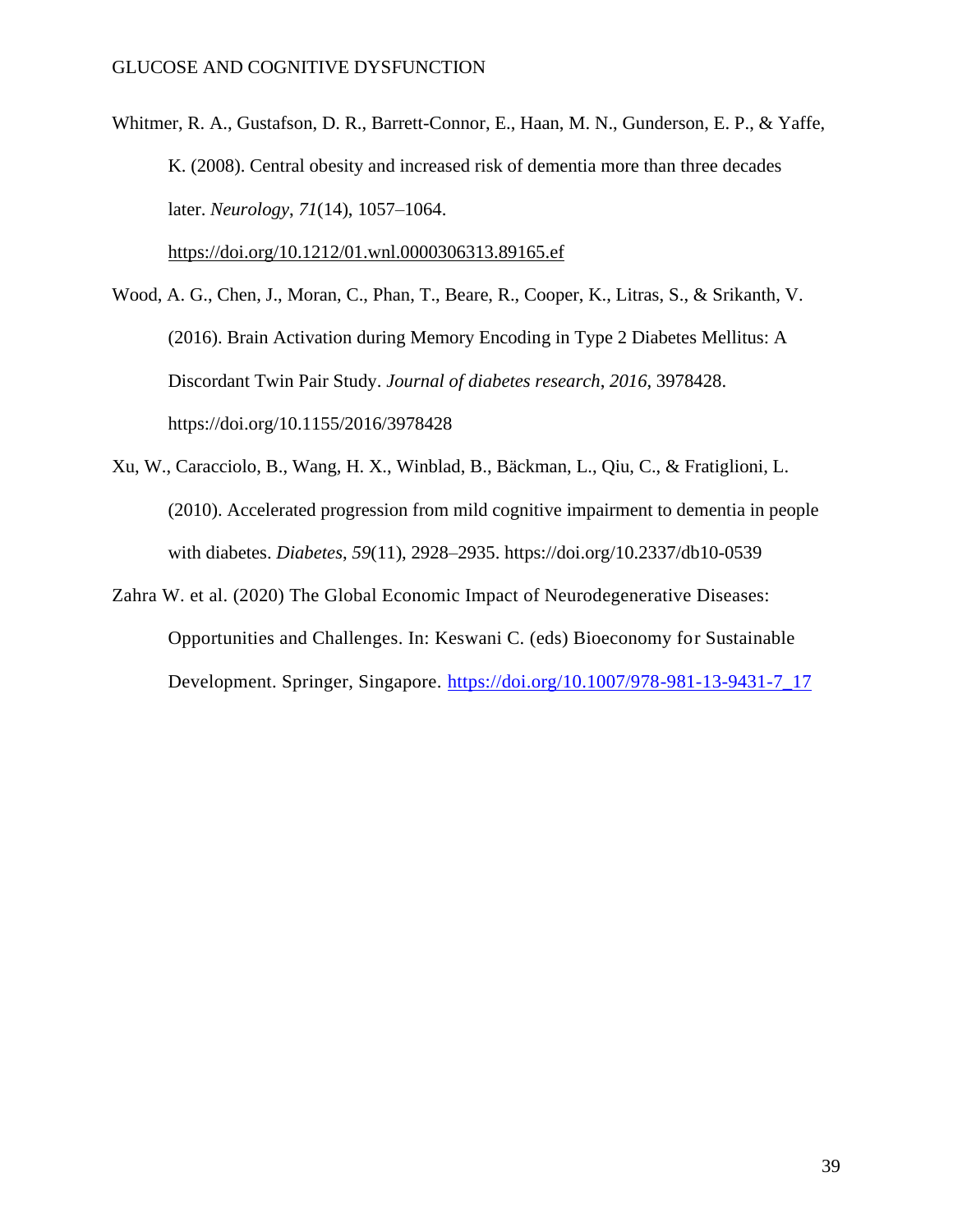Table 1. Demographic data and fasting blood glucose levels, BMI, A1C, systolic and

diastolic blood pressure (means and standard deviations) for all study participants (n=22).

|              |        | Std.      |
|--------------|--------|-----------|
|              | Mean   | Deviation |
| Age          | 65.91  | 6.07      |
| Educ         | 16.39  | 1.78      |
| Glucose      | 101.41 | 14.20     |
| <b>BMI</b>   | 26.61  | 4.44      |
| A1C          | 5.58   | .31       |
| Systolic BP  | 127.52 | 25.76     |
| Diastolic BP | 71.22  | 12.78     |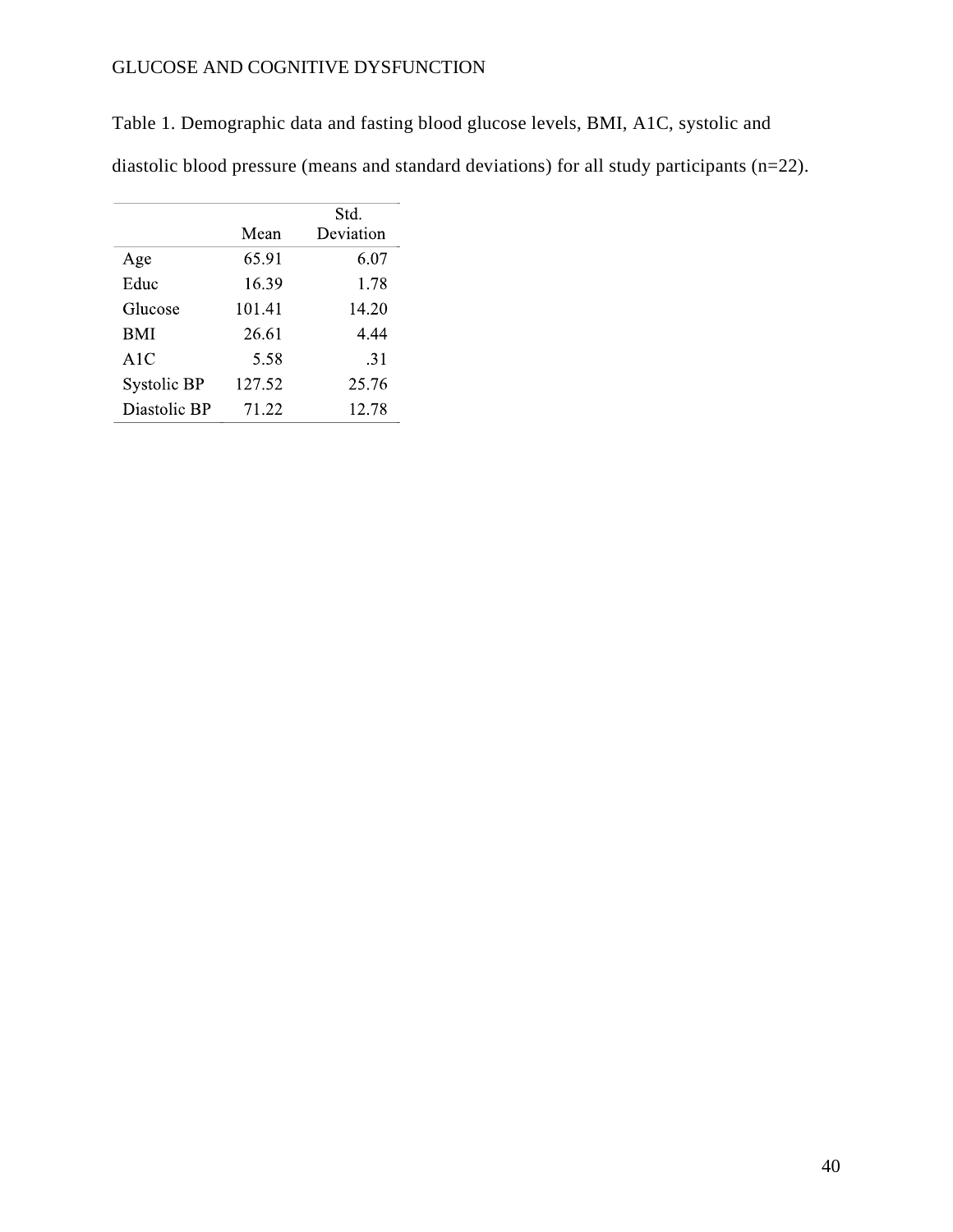Table 2. Brain activation clusters correlated with fasting blood glucose and BMI, respectively, during the 2-back minus 0-back condition of the *n*-back task. Includes Talairach coordinates, region descriptions (Brodmann's area, BA), *t* values, and *p* values.

| <b>Contrast</b> | <b>Coordinates</b> | <b>Region</b>      | t-value | <i>p</i> -value |
|-----------------|--------------------|--------------------|---------|-----------------|
|                 | (x,y,z)            | <b>Description</b> |         |                 |
| 2-back minus    |                    |                    |         |                 |
| 0-back          |                    |                    |         |                 |
|                 |                    | Right              |         |                 |
| (Correlated     | $40, -53, 39$      | angular gyrus      | 7.11    | < 0.001         |
| with fasting    |                    |                    |         |                 |
|                 |                    | (BA 39)            |         |                 |
| blood glucose   |                    |                    |         |                 |
| levels)         |                    |                    |         |                 |
| 2-back minus    |                    | Left premotor      |         |                 |
| 0-back          | $-25, 5, 53$       | /supplemental      | 6.30    | < 0.001         |
| (Correlated     |                    | motor area         |         |                 |
| with BMI)       |                    | (BA 6)             |         |                 |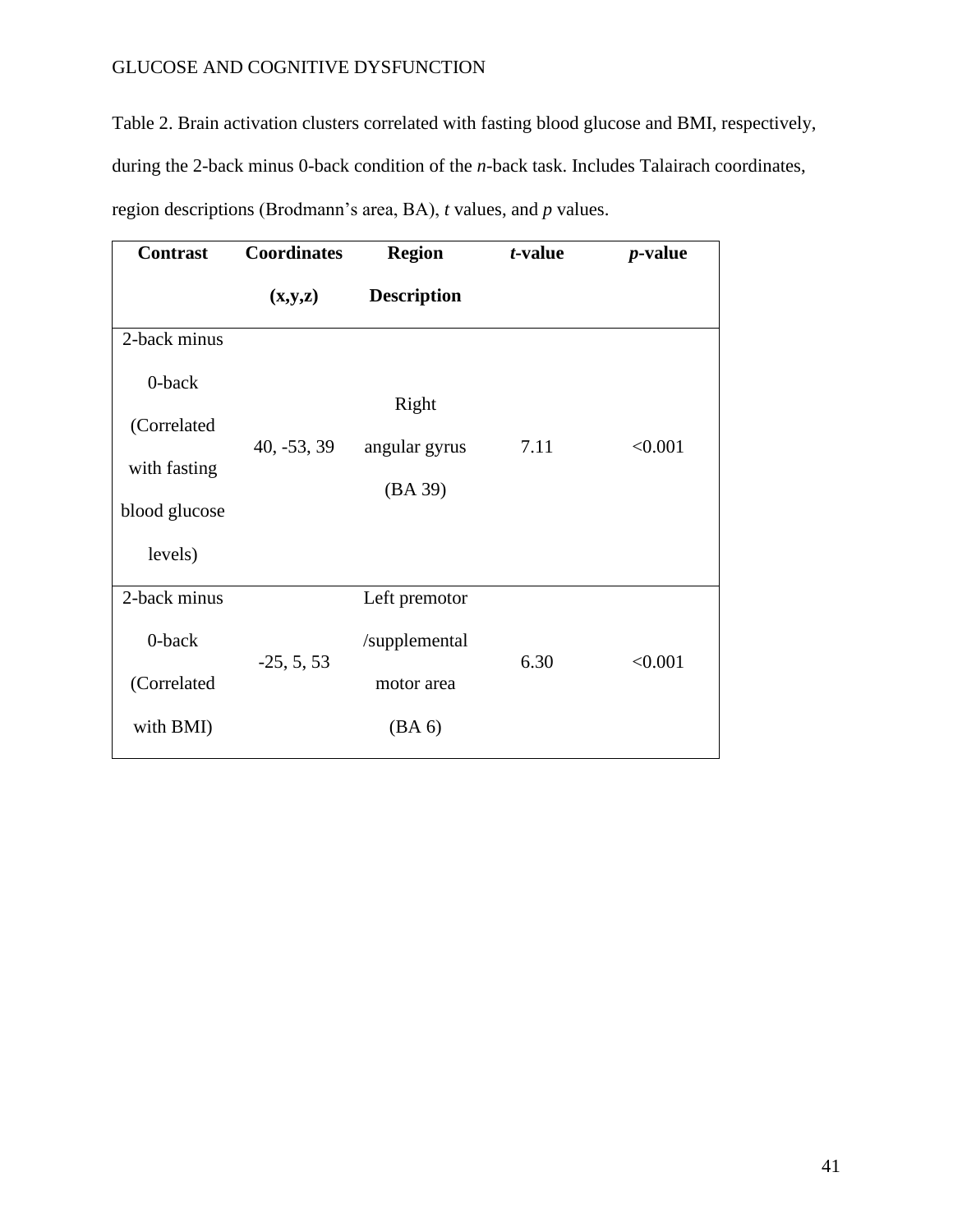## **Figure Legends**

*Figure 1.* Relationship between BMI and scores on the RBANS total scaled ( $r=0.610, p=0.003$ ). *Figure 2.* Relationship between BMI and scores on the RBANS attention ( $r=0.585$ ,  $p=0.005$ ).

*Figure 3.* Relationship between BMI and scores on the RBANS delayed memory

*(r*= -0.634, *p*=0.002)*.*

*Figure 4.* Activation map for the n-back task comparing the 2-back minus the 0-back in the left premotor and supplemental motor area (Brodmann Area 6). Red colors represent increasing activation for the 2-back compared to the 0-back condition and blue colors represent decreasing activation for the 2-back compared to the 0-back condition.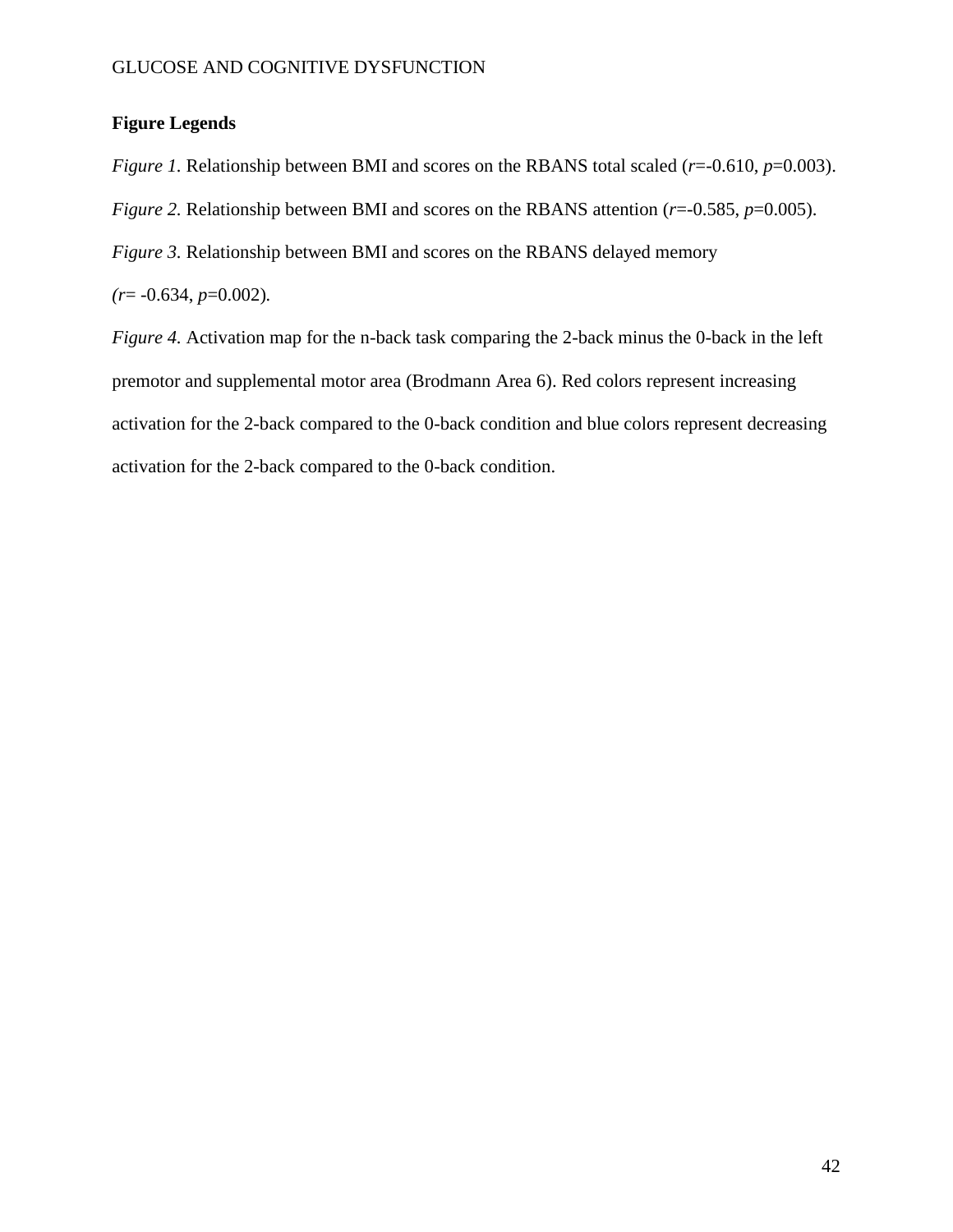

Figure 1.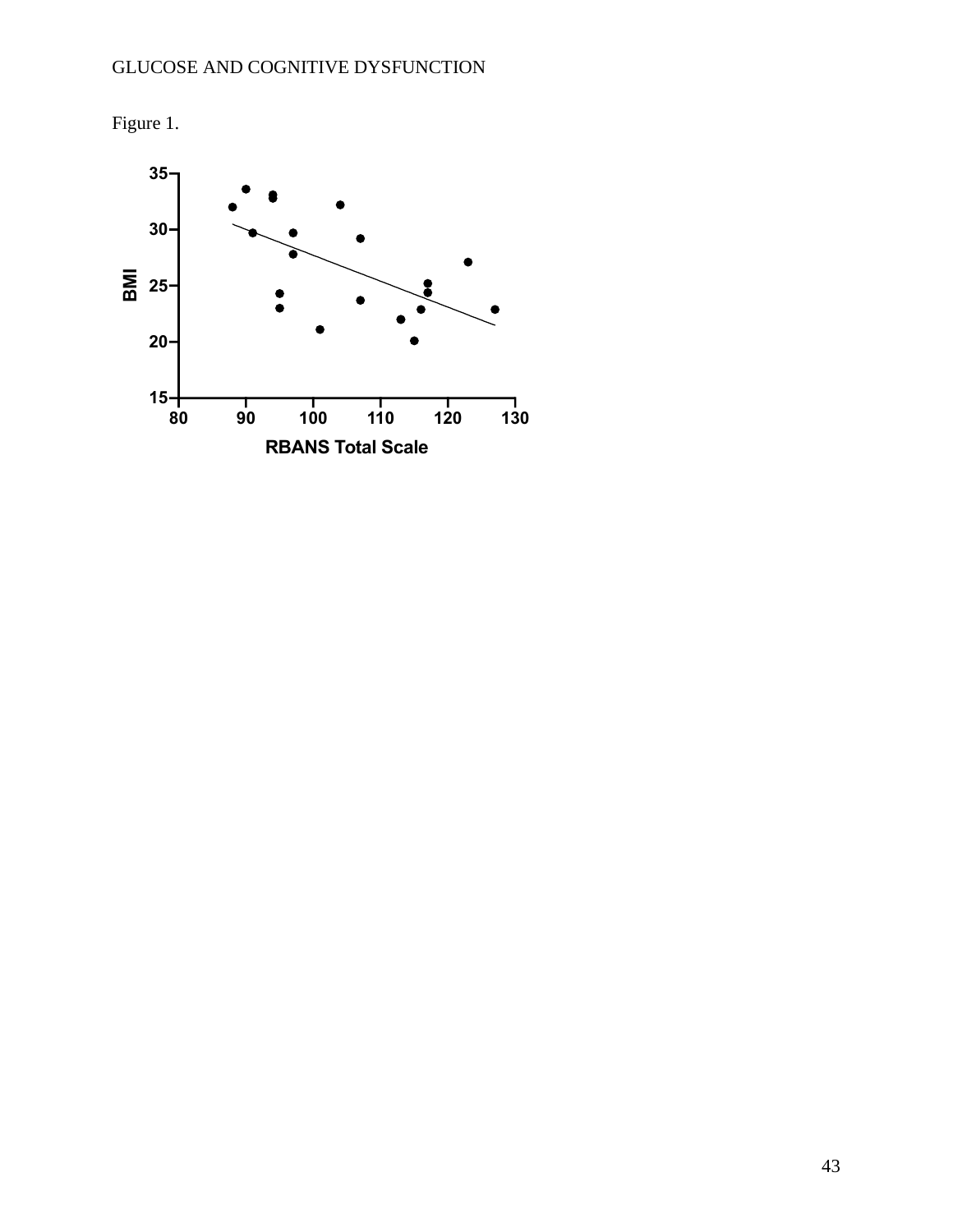

Figure 2.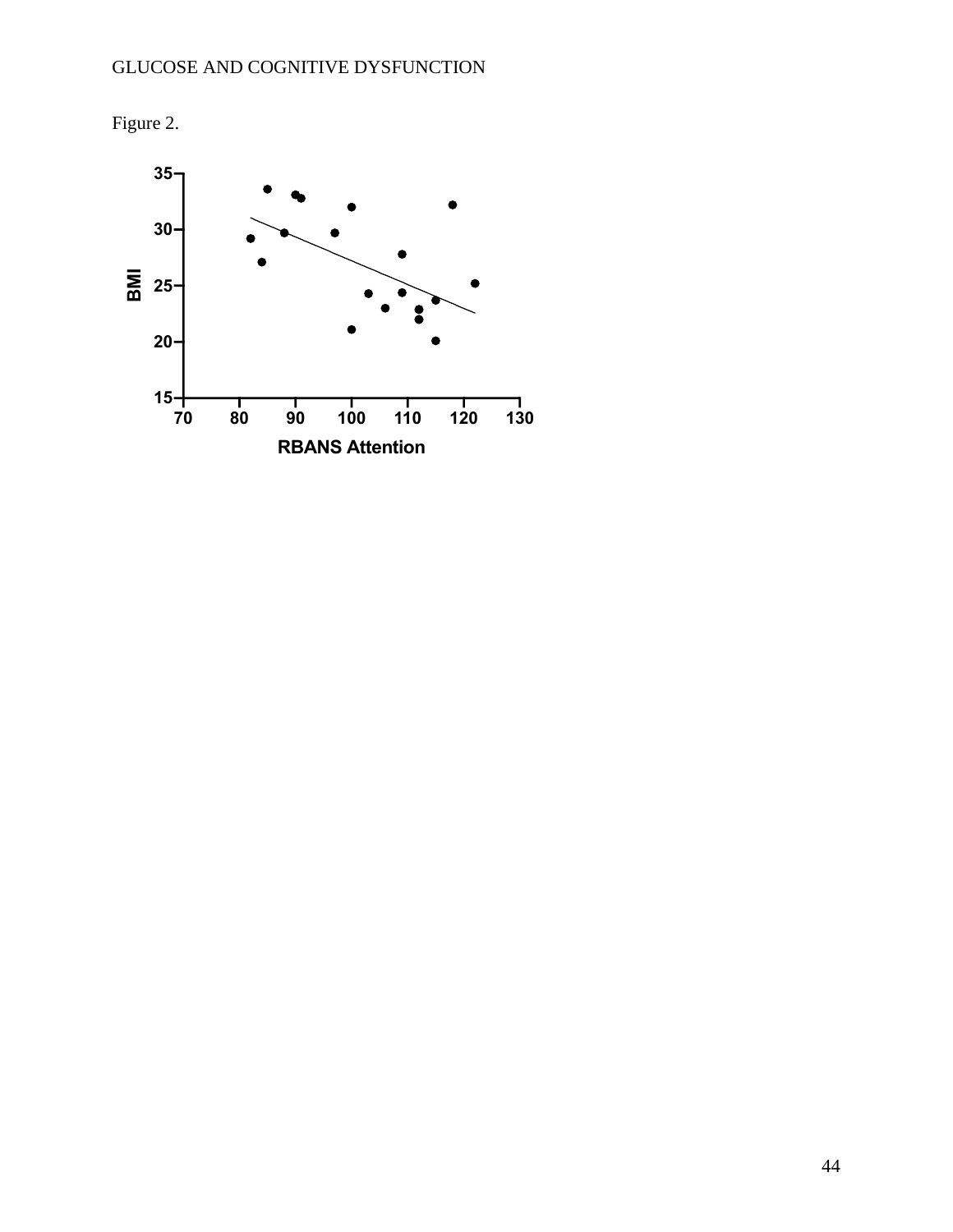